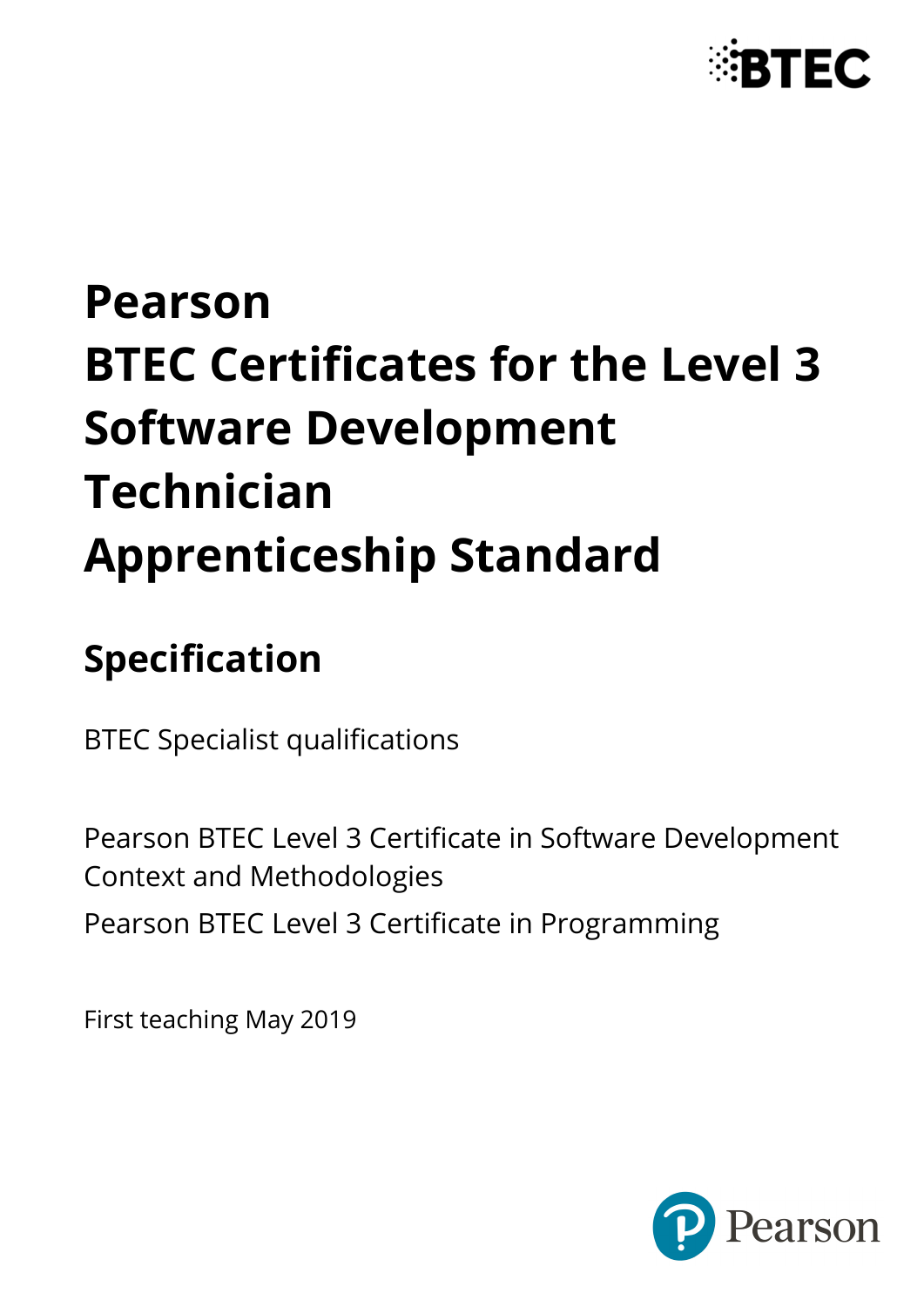#### **Edexcel, BTEC and LCCI qualifications**

Edexcel, BTEC and LCCI qualifications are awarded by Pearson, the UK's largest awarding body offering academic and vocational qualifications that are globally recognised and benchmarked. For further information, please visit our qualification websites at www.edexcel.com, www.btec.co.uk or www.lcci.org.uk. Alternatively, you can get in touch with us using the details on our contact us page at qualifications.pearson.com/contactus

#### **About Pearson**

Pearson is the world's leading learning company, with 35,000 employees in more than 70 countries working to help people of all ages to make measurable progress in their lives through learning. We put the learner at the centre of everything we do, because wherever learning flourishes, so do people. Find out more about how we can help you and your learners at qualifications.pearson.com

*References to third party material made in this specification are made in good faith. Pearson does not endorse, approve or accept responsibility for the content of materials, which may be subject to change, or any opinions expressed therein. (Material may include textbooks, journals, magazines and other publications and websites.)*

*All information in this specification is correct at time of publication.*

ISBN 978 1446 96022 6

All the material in this publication is copyright © Pearson Education Limited 2019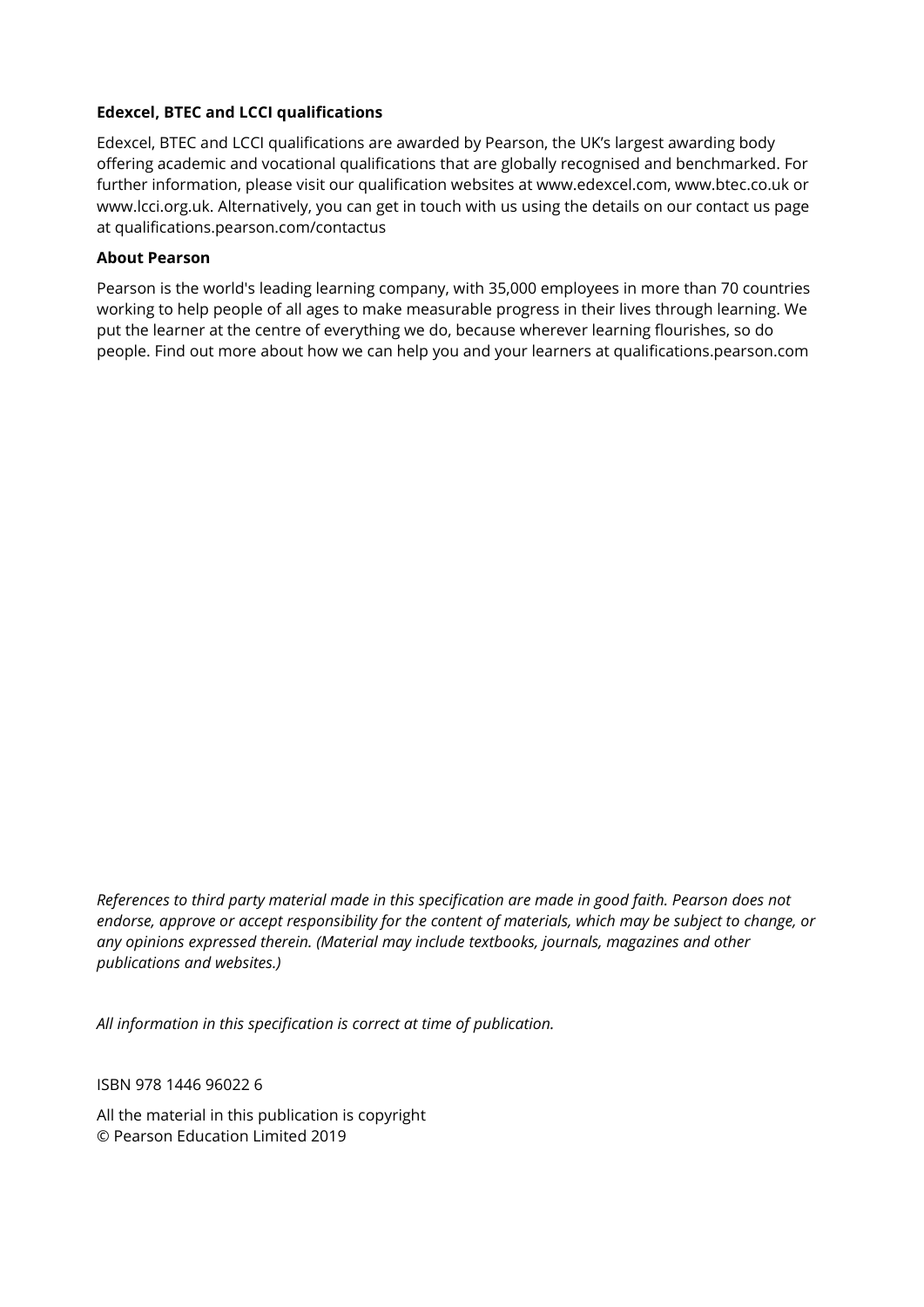### **Contents**

| 1            | <b>Introducing BTEC Specialist qualifications</b>                                     | 1  |
|--------------|---------------------------------------------------------------------------------------|----|
|              | What are BTEC Specialist qualifications?                                              | 1  |
|              | Sizes of BTEC Specialist qualifications                                               | 1  |
| $\mathbf{2}$ | <b>Qualifications summary and key information</b>                                     | 3  |
| 3            | <b>Qualification purpose</b>                                                          | 5  |
|              | Qualification objectives                                                              | 5  |
|              | Apprenticeships                                                                       | 5  |
|              | Progression opportunities                                                             | 5  |
|              | Industry support and recognition                                                      | 6  |
| 4            | <b>Qualification structures</b>                                                       | 7  |
|              | Pearson BTEC Level 3 Certificate in Software Development Context and<br>Methodologies | 7  |
|              | Pearson BTEC Level 3 Certificate in Programming                                       | 7  |
| 5            | <b>Centre resource requirements</b>                                                   | 8  |
|              | General resource requirements                                                         | 8  |
| 6            | <b>Access and recruitment</b>                                                         | 9  |
|              | Prior knowledge, skills and understanding                                             | 9  |
|              | Access to qualifications for learners with disabilities or specific needs             | 9  |
| 7            | <b>Programme delivery</b>                                                             | 10 |
| 8            | <b>Assessment</b>                                                                     | 12 |
|              | Language of assessment                                                                | 12 |
|              | External assessment                                                                   | 13 |
|              | Sample assessment materials                                                           | 15 |
|              | Resits                                                                                | 15 |
|              | Administrative arrangements for external assessment                                   | 15 |
|              | Access arrangements requests                                                          | 15 |
|              | Granting reasonable adjustments                                                       | 16 |
|              | Special consideration requests                                                        | 16 |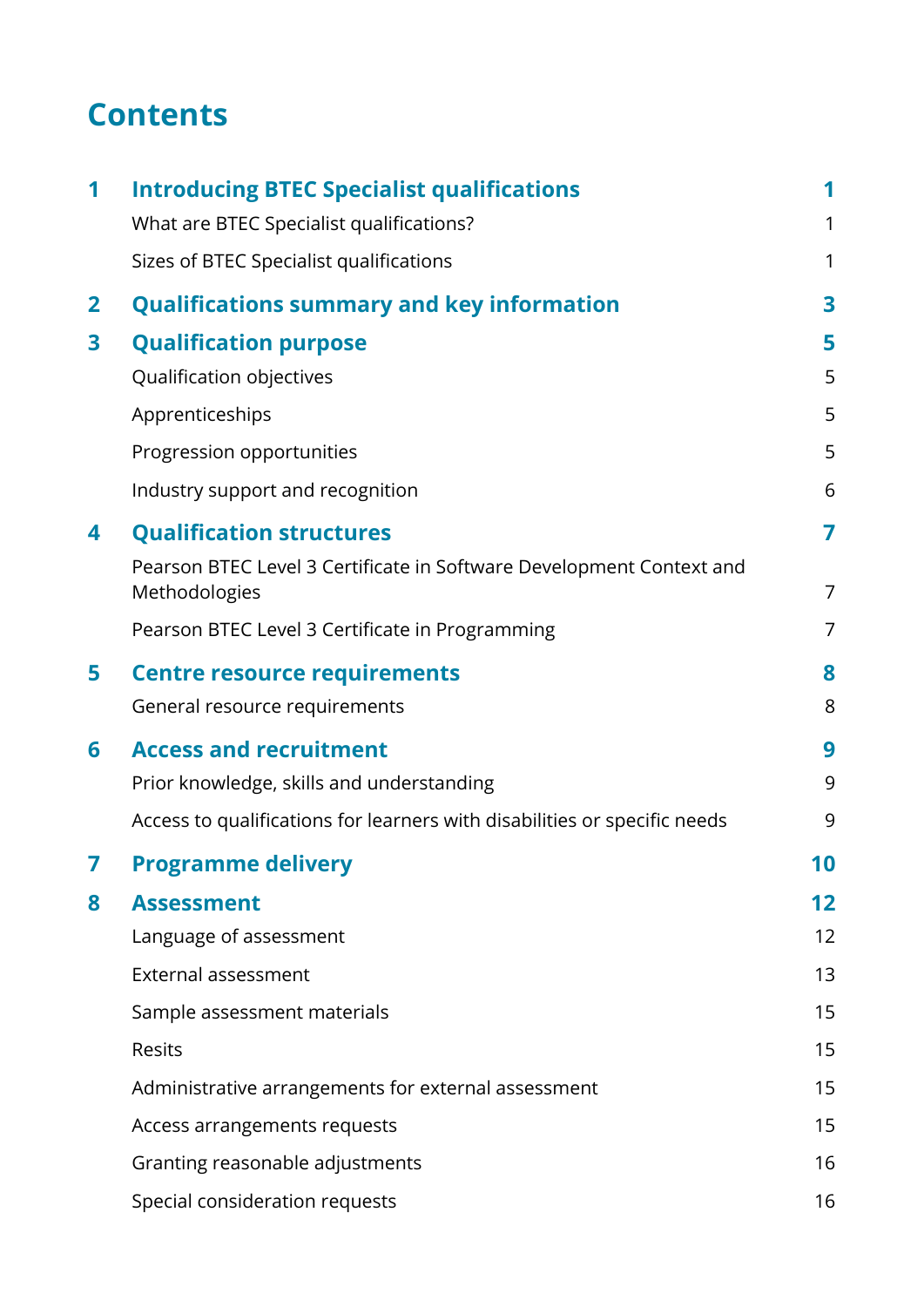|    |                 | Conducting external assessments                                                                                | 16 |
|----|-----------------|----------------------------------------------------------------------------------------------------------------|----|
|    |                 | Dealing with malpractice in assessment                                                                         | 17 |
|    |                 | External assessment                                                                                            | 17 |
|    |                 | Learner malpractice                                                                                            | 17 |
|    |                 | Teacher/centre malpractice                                                                                     | 18 |
|    |                 | Sanctions and appeals                                                                                          | 18 |
| 9  |                 | <b>Centre recognition and approval</b>                                                                         | 20 |
|    |                 | Approvals agreement                                                                                            | 20 |
| 10 |                 | <b>Quality assurance of centres</b>                                                                            | 21 |
| 11 | <b>Units</b>    |                                                                                                                | 22 |
|    | Unit 1:         | Software Development Context and Methodologies                                                                 | 24 |
|    | Unit 1:         | Programming                                                                                                    | 42 |
|    |                 | 12 Further information and useful publications                                                                 | 58 |
| 13 |                 | <b>Professional development and training</b>                                                                   | 59 |
| 14 |                 | <b>Suggested teaching resources</b>                                                                            | 60 |
|    | <b>Annexe A</b> |                                                                                                                | 61 |
|    |                 | Mapping of the Level 3 Software Development Technician Apprenticeship<br>Standard to the qualification content | 61 |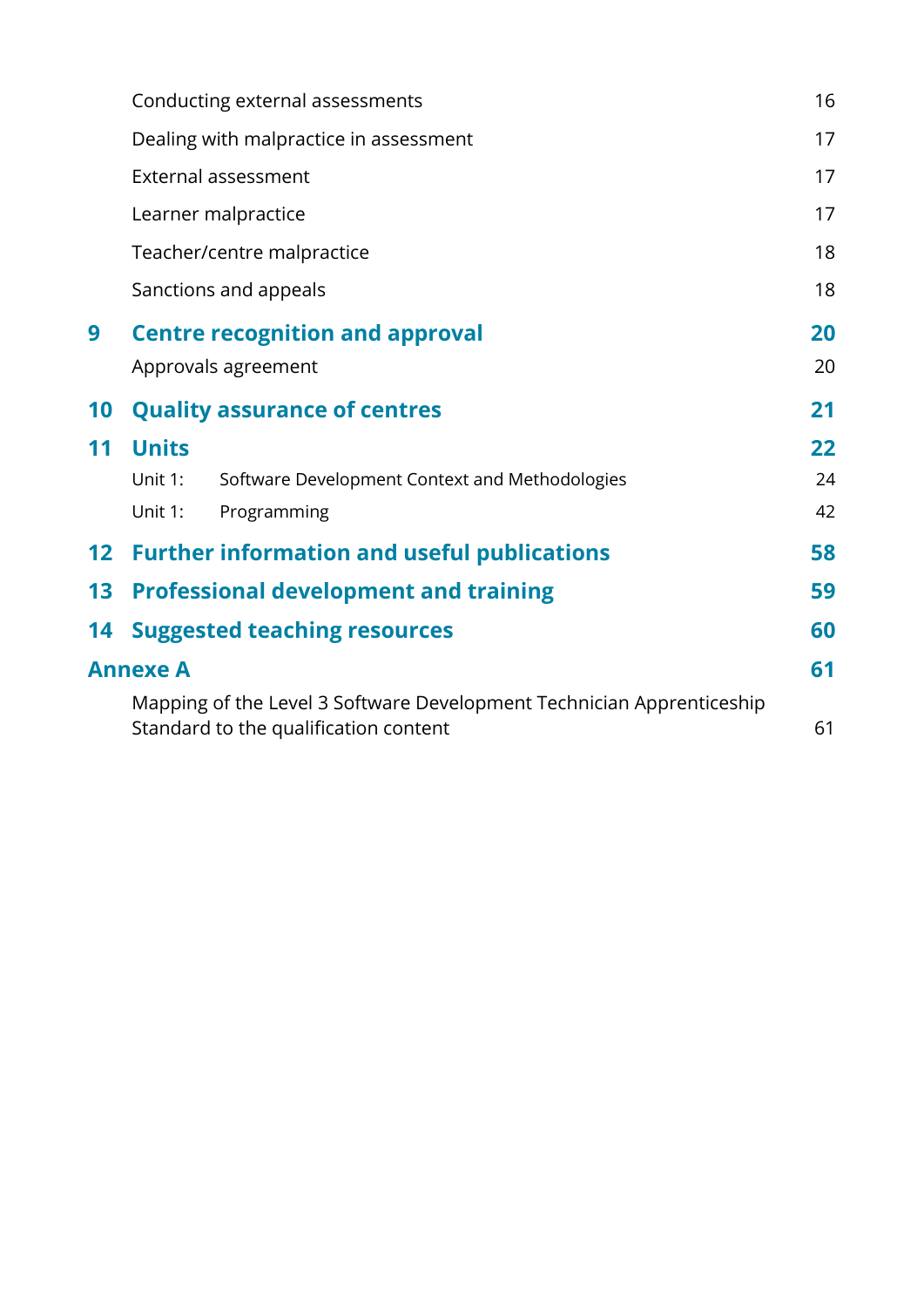### <span id="page-4-0"></span>**1 Introducing BTEC Specialist qualifications**

#### <span id="page-4-1"></span>**What are BTEC Specialist qualifications?**

BTEC Specialist qualifications are work-related qualifications available from Entry Level to Level 3 in a range of sectors. They give learners the knowledge, understanding and skills they need to prepare for employment in a specific occupational area. The qualifications also provide career development opportunities for those already in work.

BTEC Specialist qualifications put learning into the context of the world of work, giving learners the opportunity to apply their research, skills and knowledge in relevant and realistic work contexts. This applied, practical approach means that learners develop the knowledge, understanding and skills they need for career progression or further study. As such, these qualifications are well suited to support the delivery of the Apprenticeship Standards.

The qualifications may be offered as full-time or part-time courses in schools, colleges, training centres and through employers.

#### <span id="page-4-2"></span>**Sizes of BTEC Specialist qualifications**

For all regulated qualifications, Pearson specifies a total estimated number of hours that learners will require to complete and show achievement for the qualification – this is the Total Qualification Time (TQT). The TQT value indicates the size of a qualification.

Within the TQT, Pearson identifies the number of Guided Learning Hours (GLH) that we estimate a centre delivering the qualification might provide. Guided learning means activities, such as lessons, tutorials, online instruction, supervised study and giving feedback on performance, that directly involve tutors and assessors in teaching, supervising and invigilating learners. Guided learning includes the time required for learners to complete external assessment under examination or supervised conditions.

In addition to guided learning, other required learning directed by tutors or assessors includes private study, preparation for assessment and undertaking assessment when not under supervision, such as preparatory reading, revision and independent research.

As well as TQT and GLH, qualifications can also have a credit value – equal to one tenth of the TQT, rounded to the nearest whole number.

TQT and credit values are assigned after consultation with the employers and training providers who are delivering the qualifications.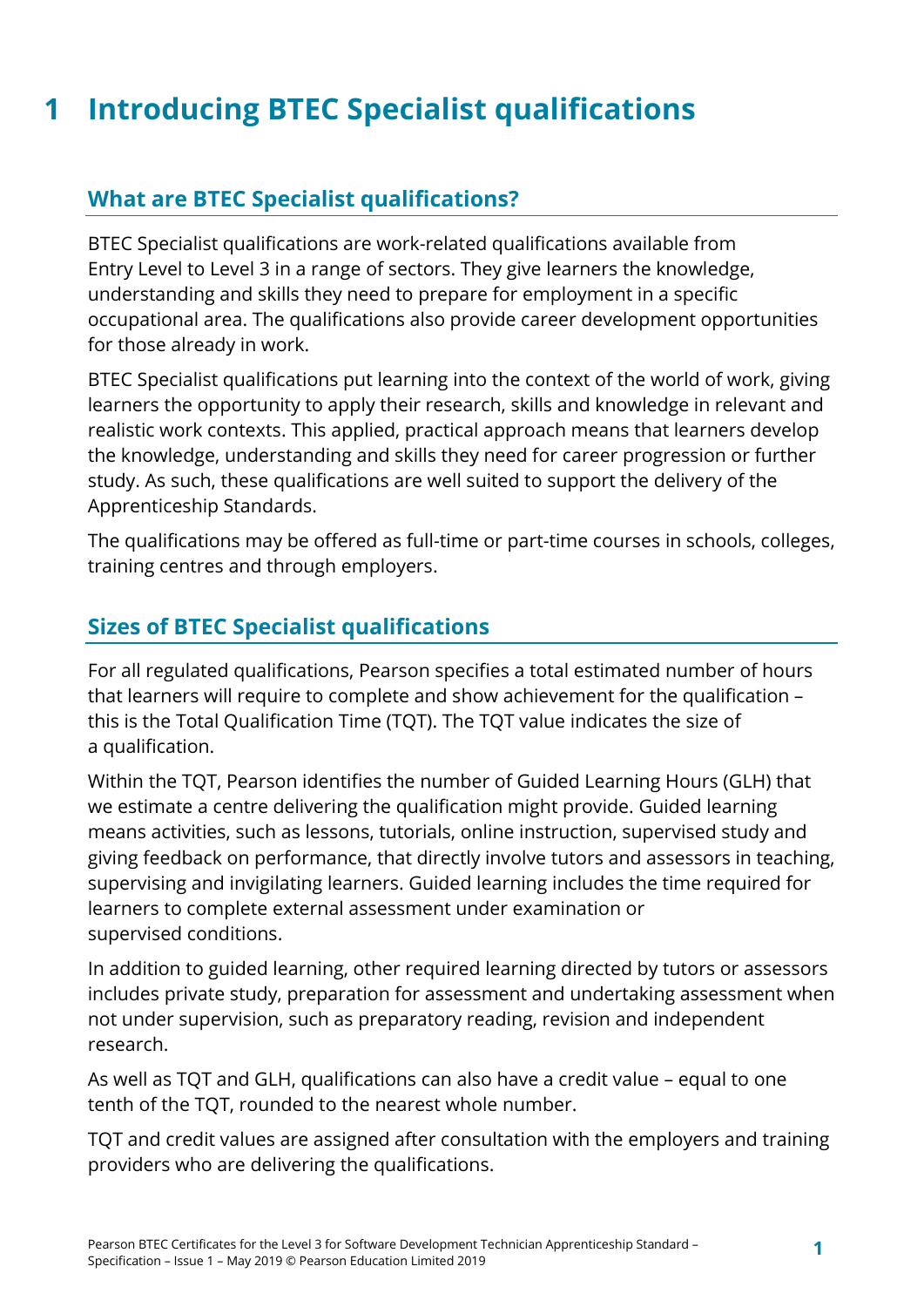BTEC Specialist qualifications are generally available in the following sizes:

- Award a qualification with a TQT value of 120 or less (equivalent to a range of 1–12 credits)
- Certificate a qualification with a TQT value in the range of 121–369 (equivalent to a range of 13–36 credits)
- Diploma a qualification with a TQT value of 370 or more (equivalent to 37 credits and above).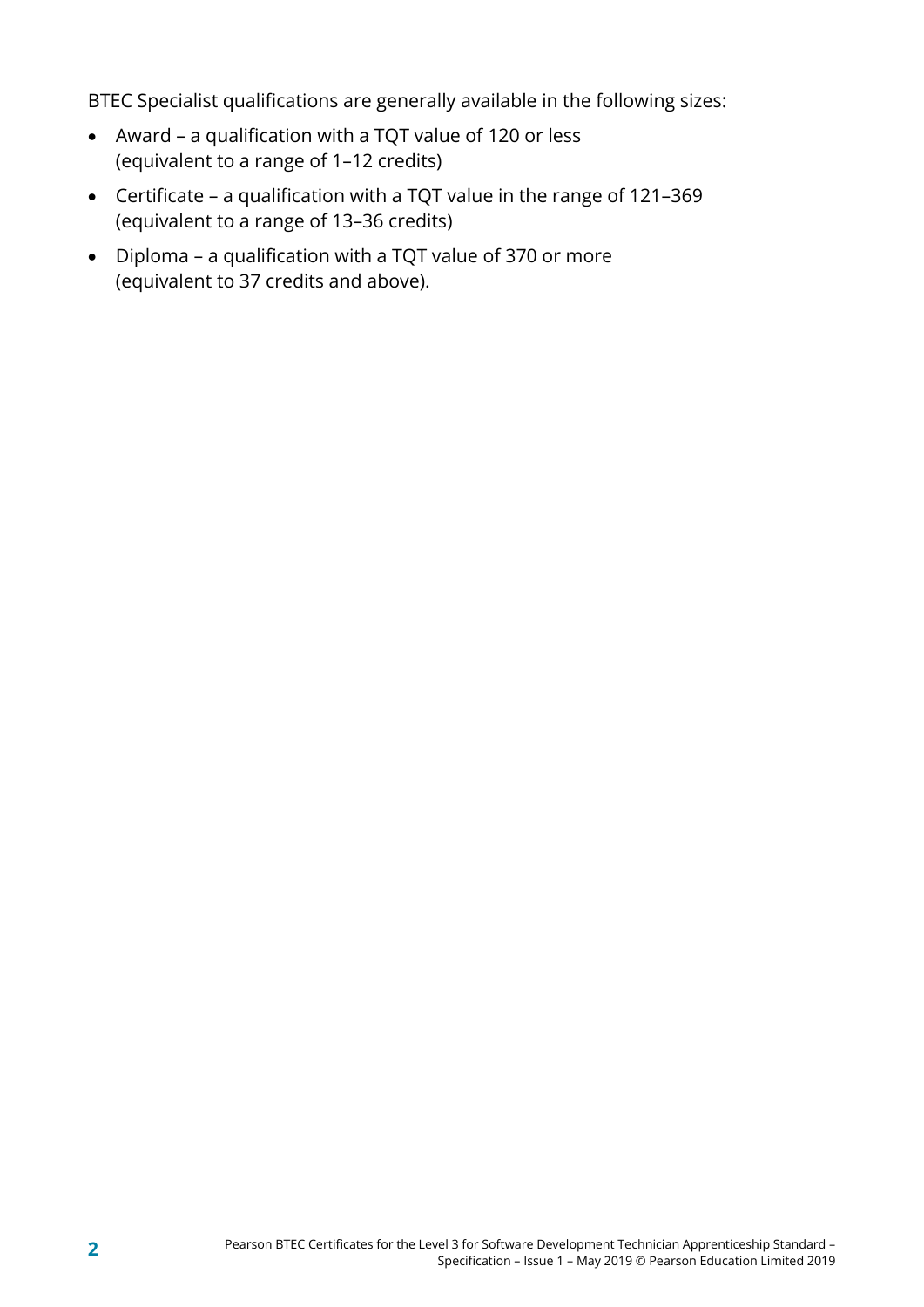### <span id="page-6-0"></span>**2 Qualifications summary and key information**

| <b>Qualification title</b>               | <b>Pearson BTEC Level 3 Certificate in Software</b><br><b>Development Context and Methodologies</b>                                                                                                                                                                                                                |
|------------------------------------------|--------------------------------------------------------------------------------------------------------------------------------------------------------------------------------------------------------------------------------------------------------------------------------------------------------------------|
| Qualification Number (QN)                | 603/4535/4                                                                                                                                                                                                                                                                                                         |
| Regulation start date                    | 01/05/2019                                                                                                                                                                                                                                                                                                         |
| Operational start date                   | 01/05/2019                                                                                                                                                                                                                                                                                                         |
| Approved age ranges                      | $16 - 18$                                                                                                                                                                                                                                                                                                          |
|                                          | $19+$                                                                                                                                                                                                                                                                                                              |
|                                          | Please note that sector-specific requirements or<br>regulations may prevent learners of a particular age<br>from embarking on this qualification. Please see<br>Section 6 Access and recruitment.                                                                                                                  |
| <b>Total Qualification Time</b><br>(TQT) | 125 hours                                                                                                                                                                                                                                                                                                          |
| <b>Guided Learning Hours</b><br>(GLH)    | 80                                                                                                                                                                                                                                                                                                                 |
| Assessment                               | External assessment - onscreen test.                                                                                                                                                                                                                                                                               |
| Grading information                      | The qualification and units are at a Pass grade.                                                                                                                                                                                                                                                                   |
| <b>Entry requirements</b>                | No prior knowledge, understanding, skills or<br>qualifications are required before learners register<br>for this qualification. However, centres must follow<br>the Pearson document A guide to recruiting with<br>integrity and enrolling learners onto qualifications (see<br>Section 6 Access and recruitment). |
| Funding                                  | The Apprenticeship funding rules can be found at<br>www.gov.uk                                                                                                                                                                                                                                                     |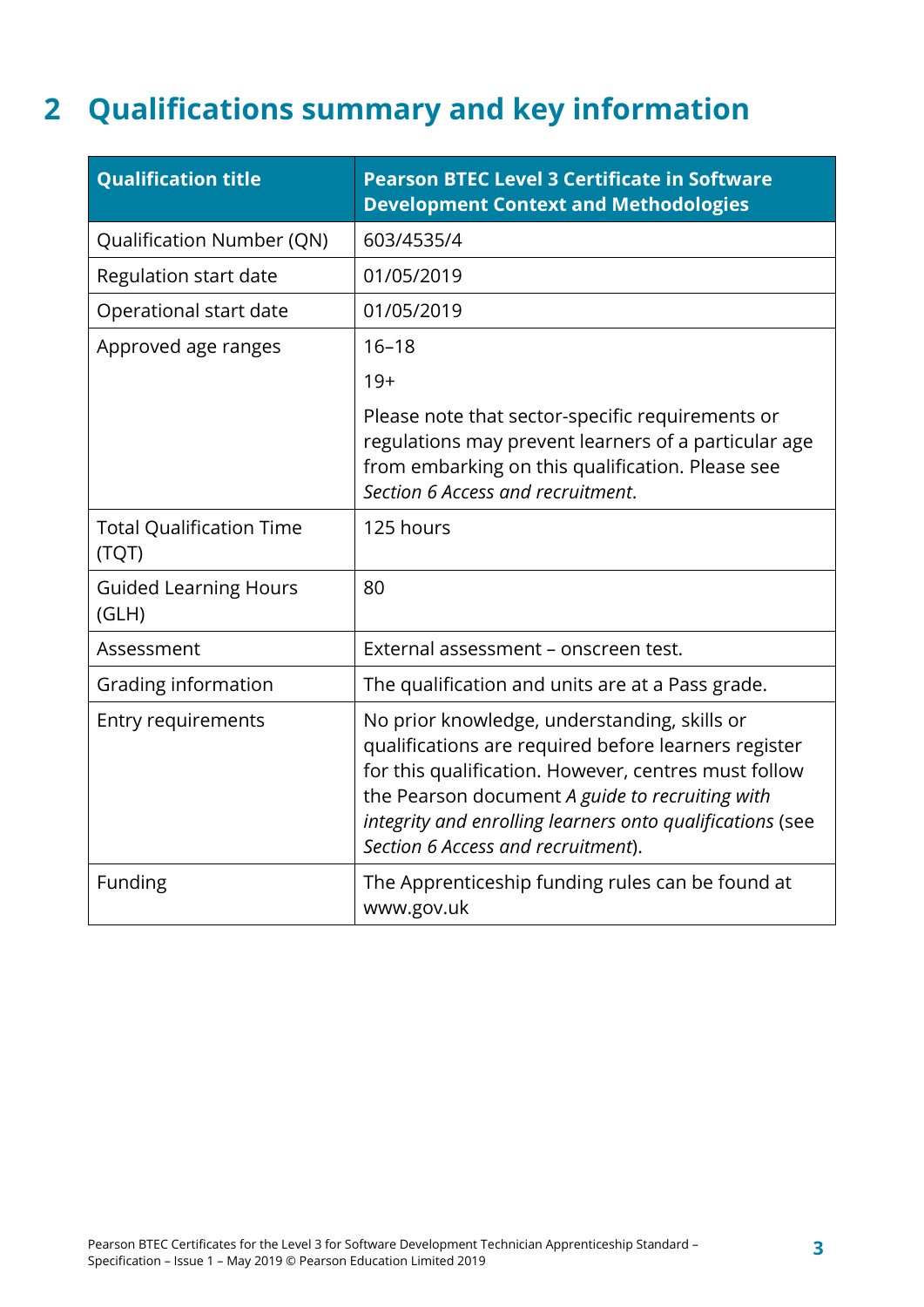| <b>Qualification title</b>               | <b>Pearson BTEC Level 3 Certificate in Programming</b>                                                                                                                                                                                                                                                             |
|------------------------------------------|--------------------------------------------------------------------------------------------------------------------------------------------------------------------------------------------------------------------------------------------------------------------------------------------------------------------|
| Qualification Number (QN)                | 603/4534/2                                                                                                                                                                                                                                                                                                         |
| Regulation start date                    | 01/05/2019                                                                                                                                                                                                                                                                                                         |
| Operational start date                   | 01/05/2019                                                                                                                                                                                                                                                                                                         |
| Approved age ranges                      | $16 - 18$                                                                                                                                                                                                                                                                                                          |
|                                          | $19+$                                                                                                                                                                                                                                                                                                              |
|                                          | Please note that sector-specific requirements or<br>regulations may prevent learners of a particular age<br>from embarking on this qualification. Please see<br>Section 6 Access and recruitment.                                                                                                                  |
| <b>Total Qualification Time</b><br>(TQT) | 125 hours                                                                                                                                                                                                                                                                                                          |
| <b>Guided Learning Hours</b><br>(GLH)    | 75                                                                                                                                                                                                                                                                                                                 |
| Assessment                               | External assessment - onscreen test                                                                                                                                                                                                                                                                                |
| Grading information                      | The qualification and units are at a Pass grade.                                                                                                                                                                                                                                                                   |
| <b>Entry requirements</b>                | No prior knowledge, understanding, skills or<br>qualifications are required before learners register<br>for this qualification. However, centres must follow<br>the Pearson document A guide to recruiting with<br>integrity and enrolling learners onto qualifications<br>(see Section 6 Access and recruitment). |
| Funding                                  | The Apprenticeship funding rules can be found at<br>www.gov.uk                                                                                                                                                                                                                                                     |

Centres will need to use the Qualification Number (QN) when they seek public funding for their learners. The qualification title, unit titles and QN will appear on each learner's final certificate. Centres should tell learners this when recruiting them and registering them with Pearson. There is more information about certification in our *UK Information Manual*, available on our website, qualifications.pearson.com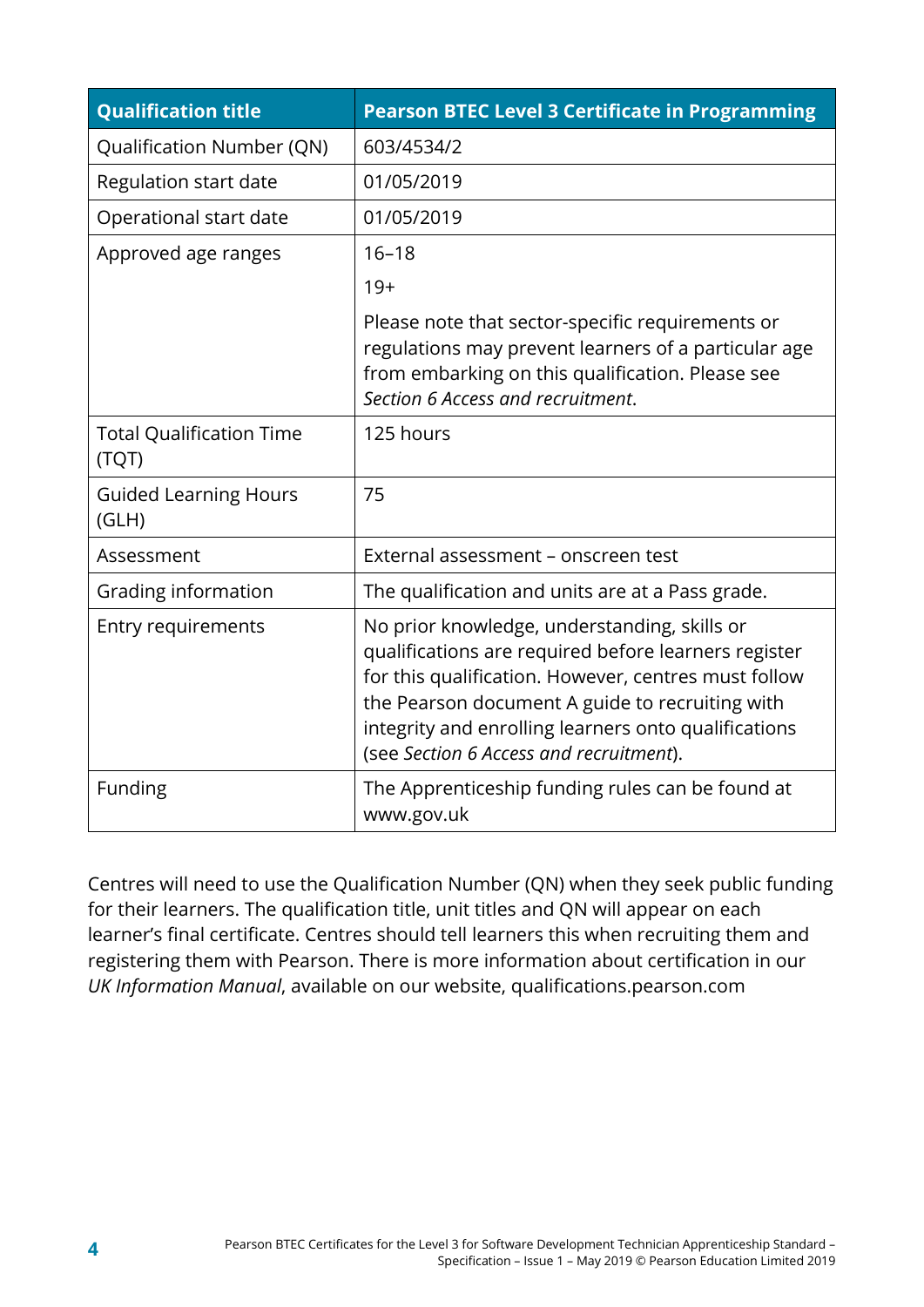## <span id="page-8-0"></span>**3 Qualification purpose**

#### <span id="page-8-1"></span>**Qualification objectives**

This specification covers the following two qualifications:

- Pearson BTEC Level 3 Certificate in Software Development Context and Methodologies
- Pearson BTEC Level 3 Certificate in Programming.

The qualifications develop learners' knowledge and understanding for the job role of software development technician. The qualifications allow learners to achieve the mandatory knowledge modules, in order to complete the on-programme element of the Software Development Technician Apprenticeship.

The qualifications give learners the opportunity to:

- develop knowledge related to software development
- develop technical knowledge and understanding in programming, software context and methodologies
- achieve a Level 3 qualification
- <span id="page-8-2"></span>• develop personal growth and engagement in learning.

#### **Apprenticeships**

The Level 3 Certificate in Software Development, Context and Methodologies and the Level 3 Certificate in Programming are mandatory requirements within the Level 3 Apprenticeship Standard for Software Development Technician. Learners must achieve both qualifications before progressing to the end-point assessment (EPA).

#### <span id="page-8-3"></span>**Progression opportunities**

Learners who achieve these qualifications, and who have met all other specified requirements of the Apprenticeship Standard, can progress to achieving the full apprenticeship certification that confirms competency in the role of software development technician.

With further training and development, learners can progress to a more senior or complex job role, such as Senior Software Developer. They can also progress to the Level 4 Software Developer Apprenticeship.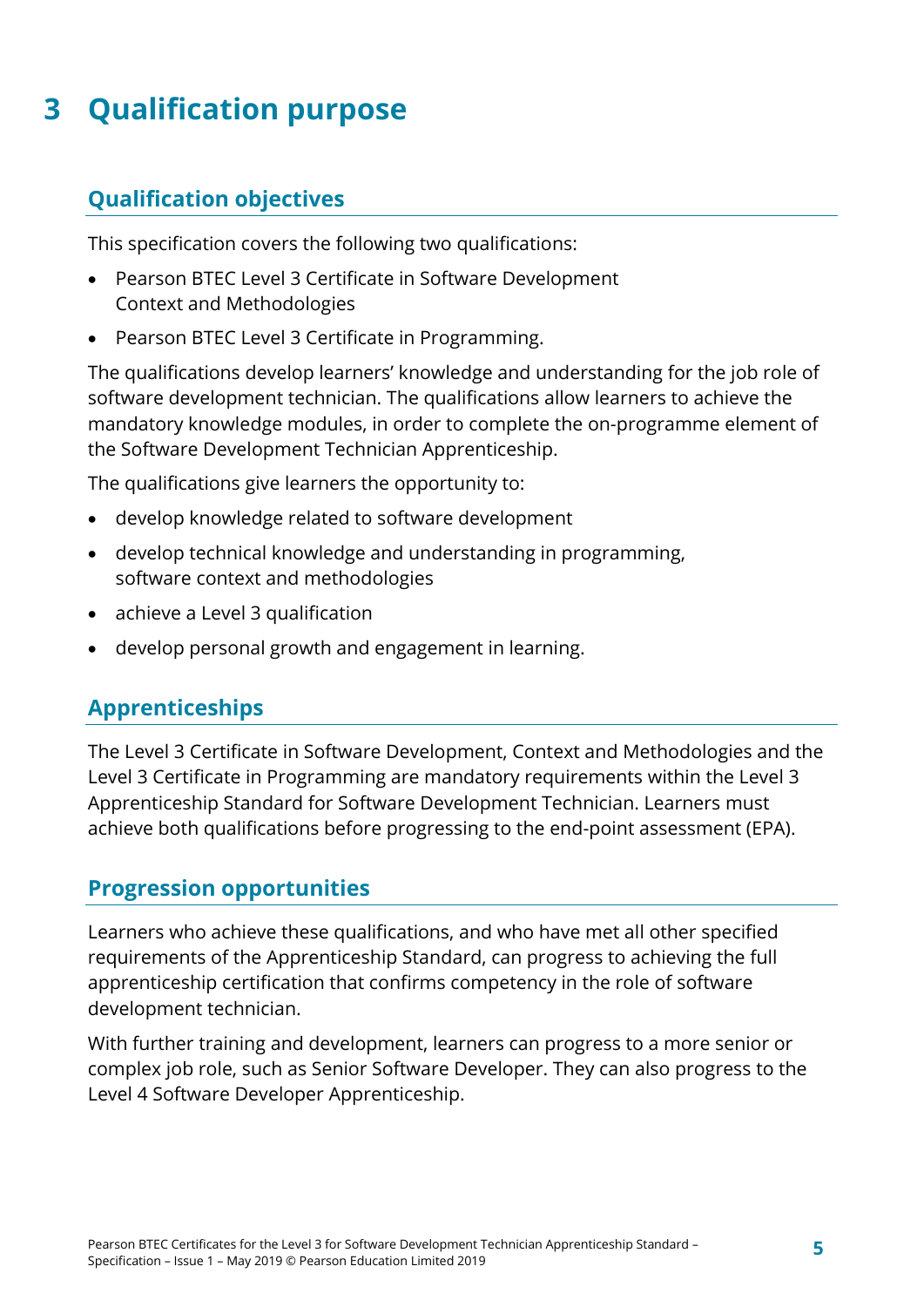#### <span id="page-9-0"></span>**Industry support and recognition**

The qualification content is based on the requirements set out in the Apprenticeship Standards issued by the Tech Partnership

The qualifications are recognised by:

- Employers: IBM, Capgemini, Microsoft®, Cisco, BT, HP, The Royal Signals, Lowe and Partners, QinetiQ, Weboo, 4Ps Marketing, Fujitsu, Accenture, Atos, CGI, Visa, Contentive, Thales, Ticketmaster®, NCA, Virgin Media.
- Professional organisation/s: BCS Chartered Institute for IT.
- Standards Setting Body: The Tech Partnership.

These qualifications are supported by Digital Skills UK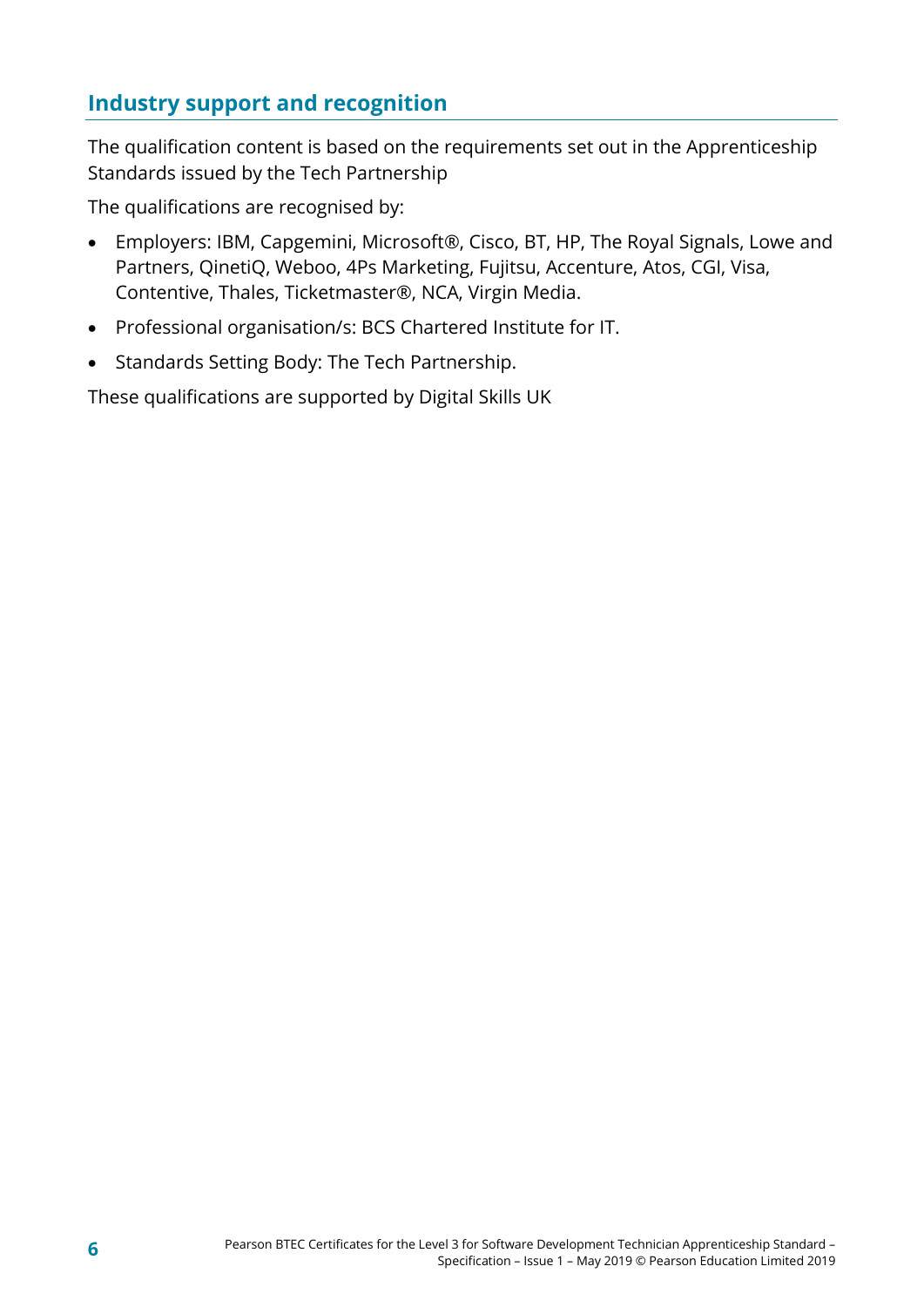### <span id="page-10-0"></span>**4 Qualification structures**

#### <span id="page-10-1"></span>**Pearson BTEC Level 3 Certificate in Software Development Context and Methodologies**

Learners will need to meet the requirements outlined in the table below before Pearson can award the qualification.

| Minimum number of units that must be achieved                 |    |
|---------------------------------------------------------------|----|
| Minimum number of guided learning hours that must be achieved | 80 |

| <b>Unit</b><br>number | <b>Mandatory unit</b>                                 | <b>Level</b> | <b>Guided</b><br>learning<br>hours |
|-----------------------|-------------------------------------------------------|--------------|------------------------------------|
|                       | Software Development Context and   3<br>Methodologies |              | 80                                 |

#### <span id="page-10-2"></span>**Pearson BTEC Level 3 Certificate in Programming**

Learners will need to meet the requirements outlined in the table below before Pearson can award the qualification.

| Minimum number of units that must be achieved                 |  |
|---------------------------------------------------------------|--|
| Minimum number of guided learning hours that must be achieved |  |

| <b>Unit</b><br>number | <b>Mandatory unit</b> | Level | <b>Guided</b><br>learning<br>hours |
|-----------------------|-----------------------|-------|------------------------------------|
|                       | Programming           |       |                                    |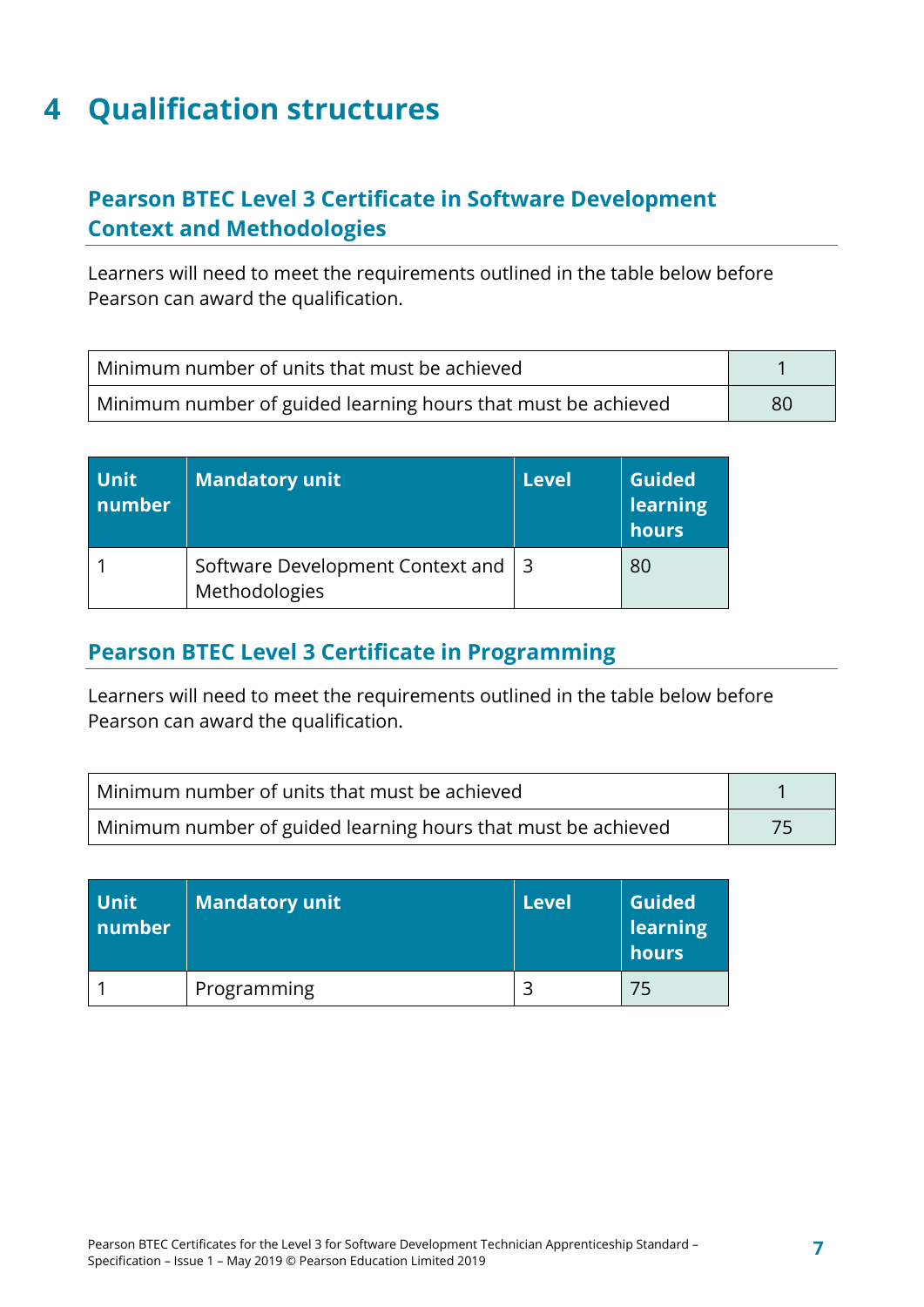### <span id="page-11-0"></span>**5 Centre resource requirements**

As part of the approval process, centres must make sure that the resource requirements below are in place before offering the qualification.

#### <span id="page-11-1"></span>**General resource requirements**

- Centres must have appropriate physical resources (for example IT, learning materials, teaching rooms) to support the delivery and assessment of the qualification.
- Staff involved in the assessment process must have relevant expertise and occupational experience. This includes having:
	- o current (within the last three years) occupational experience appropriate to the level and breadth of subject areas of the qualifications being assessed
	- o substantial knowledge and understanding of the subject areas appropriate to the level, breadth and content of the qualifications. This may be evidenced through having a relevant qualification that is at an equivalent or higher level than the level of the qualification(s) being assessed
	- o evidence of continuing professional development (CPD) which may include the achievement of qualifications relevant to the areas being assessed.
- There must be systems in place that ensure continuing professional development (CPD) for staff delivering the qualification.
- Centres must have appropriate health and safety policies in place that relate to the use of equipment by learners.
- Centres must deliver the qualifications in accordance with current equality legislation. For further details on Pearson's commitment to the Equality Act 2010, please see *Section 6 Access and recruitment*. For full details of the Equality Act 2010, visit www.legislation.gov.uk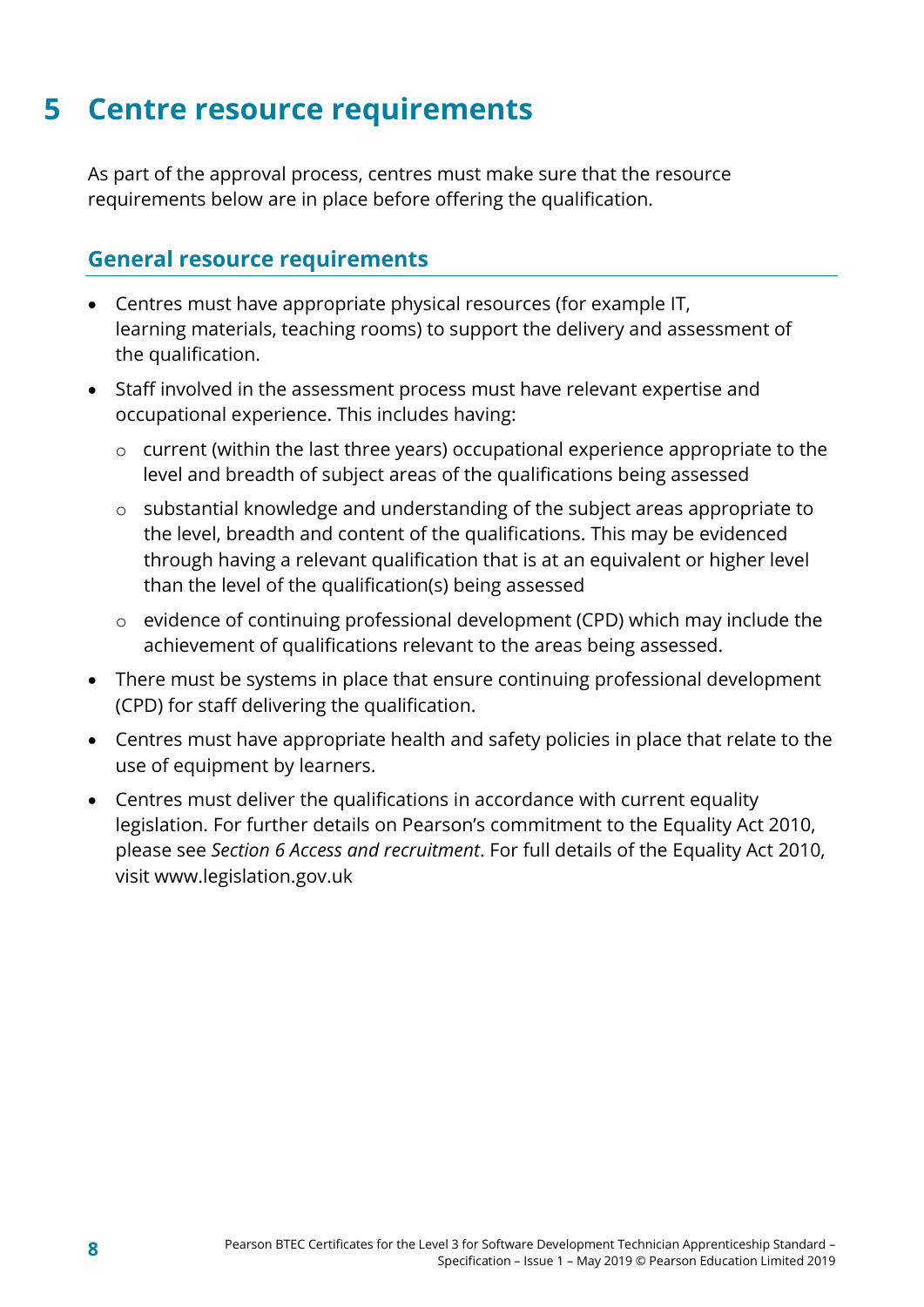### <span id="page-12-0"></span>**6 Access and recruitment**

Our policy on access to our qualifications is that:

- they should be available to everyone who is capable of reaching the required standards
- they should be free from barriers that restrict access and progression
- there should be equal opportunities for all wishing to access the qualifications.

Centres must ensure that their learner recruitment process is conducted with integrity. This includes ensuring that applicants have appropriate information and advice about the qualification to ensure that it will meet their needs.

Centres should review applicants' prior qualifications and/or experience, considering whether this profile shows that they have the potential to achieve the qualification.

We refer centres to our *Equality, Diversity and Inclusion Policy*, which can be found in the support section of our website.

#### <span id="page-12-1"></span>**Prior knowledge, skills and understanding**

No prior knowledge, understanding, skills or qualifications are required for learners to register for this qualification.

#### <span id="page-12-2"></span>**Access to qualifications for learners with disabilities or specific needs**

Equality and fairness are central to our work. Pearson's *Equality, Diversity and Inclusion Policy* document requires all learners to have equal opportunity to access our qualifications and assessments, and that our qualifications are awarded in a way that is fair to every learner.

We are committed to making sure that:

- learners with a protected characteristic (as defined by the Equality Act 2010) are not, when they are undertaking one of our qualifications, disadvantaged in comparison to learners who do not share that characteristic
- all learners achieve the recognition they deserve from undertaking a qualification and that this achievement can be compared fairly to the achievement of their peers.

For learners with disabilities and specific needs, the assessment of their potential to achieve the qualification must identify, where appropriate, the support that will be made available to them during delivery and assessment of the qualification. Please see *Section 8 Assessment* for information on reasonable adjustments and special consideration.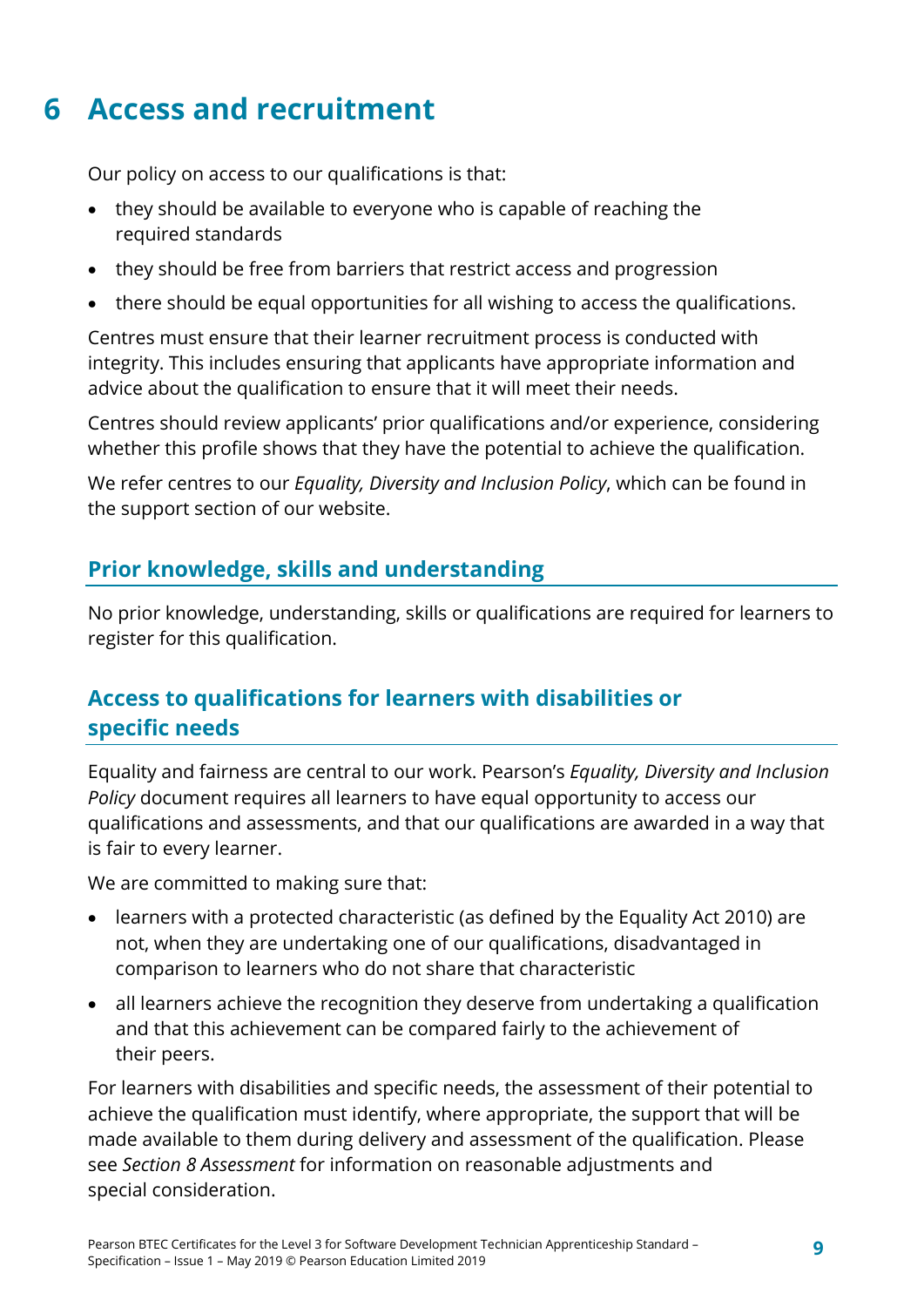### <span id="page-13-0"></span>**7 Programme delivery**

Centres are free to offer these qualifications using any mode of delivery that meets learners' and employers' needs. It is recommended that centres make use of a wide range of training delivery methods, including direct instruction in classrooms, simulated demonstrations, research or applied projects, e-learning, directed self-study, field visits and role play. Whichever mode of delivery is used, centres must make sure that learners have access to the resources identified in the specification and to the subject specialists delivering the qualifications.

Centres must adhere to the Pearson policies that apply to the different models of delivery. Our *Collaborative and consortium arrangements for the delivery of vocational qualifications policy* document is available on our website.

Those planning the programme should aim to enhance the vocational nature of the qualification by:

- spending time with employers to better understand their organisational requirements and the methods of training that are most suitable, taking into consideration their available resources and working patterns
- collaborating with employers to ensure that learners have opportunities in the workplace to implement the knowledge and skills developed through the training programme
- developing up-to-date and relevant teaching materials that make use of scenarios relevant to the sector and relevant occupation
- giving learners the opportunity to apply their learning in realistic practical activities
- having regular meetings with employers to discuss learner progress, providing feedback and agreeing how any issues will be resolved
- developing projects or assessments with input from employers
- making full use of the variety of experience of work and life that learners bring to the programme
- planning opportunities for the development and practising of skills on the job. Onthe-job training presents an excellent opportunity to develop the learner's routine expertise, resourcefulness, craft skills and business-like attitude. It is therefore important that there is intentional structuring of practice and guidance to supplement the learning and development provided through engagement in everyday work activities. Learners need to have structured time to learn and practise their skills separately from their everyday work activities. Teaching and learning methods, such as coaching, mentoring, shadowing, reflective practice, collaboration and consultation, could be used in this structured on-the-job learning.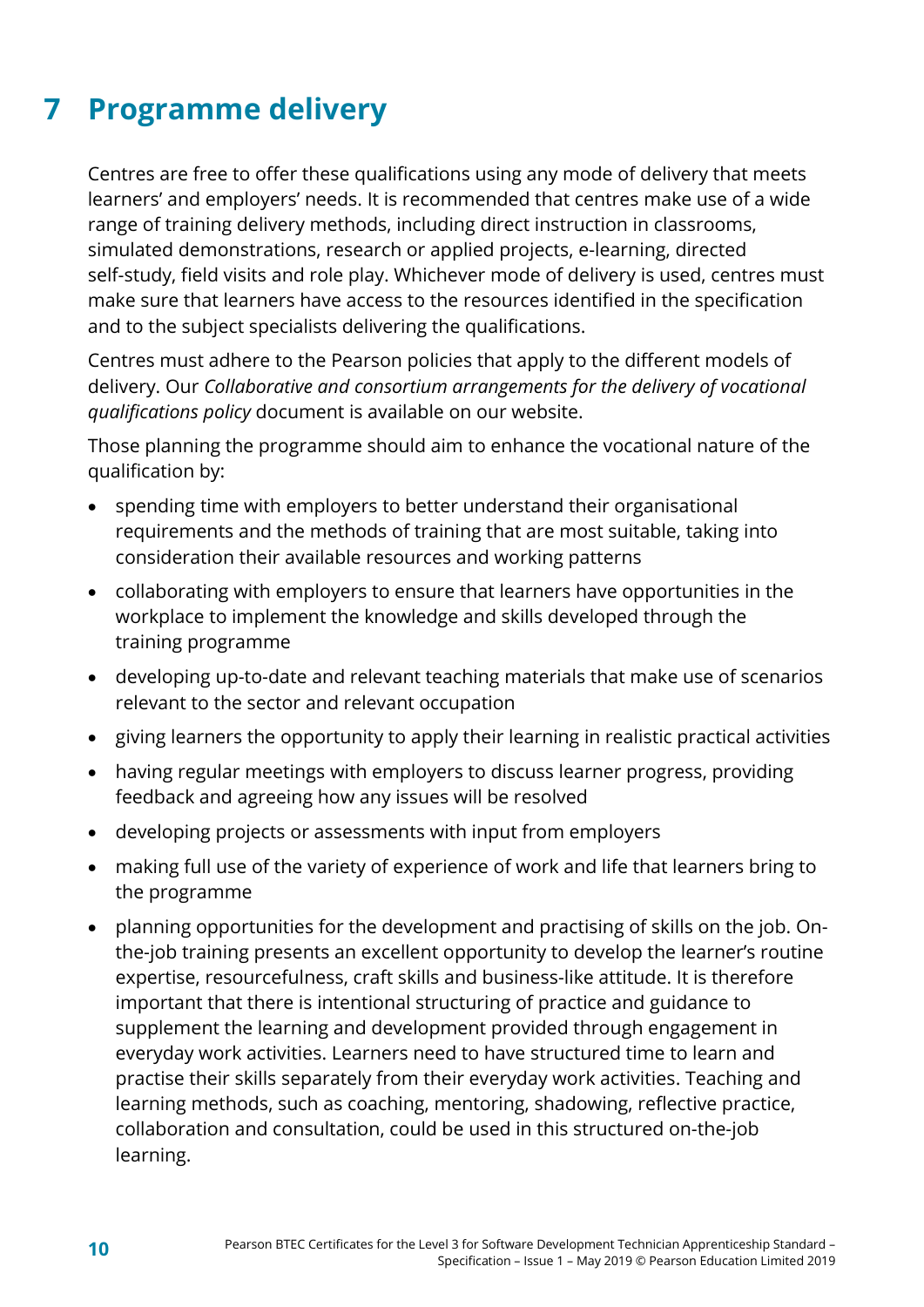Where legislation is taught, centres must ensure that it is current and up to date.

Where a qualification is externally assessed, it is essential that learners have covered all of the qualification content before they are tested.

For further information on the delivery and assessment of the new apprenticeships, please refer to the *ESFA funding rules for further education provision*, at: www.gov.uk/government/collections/sfa-funding-rules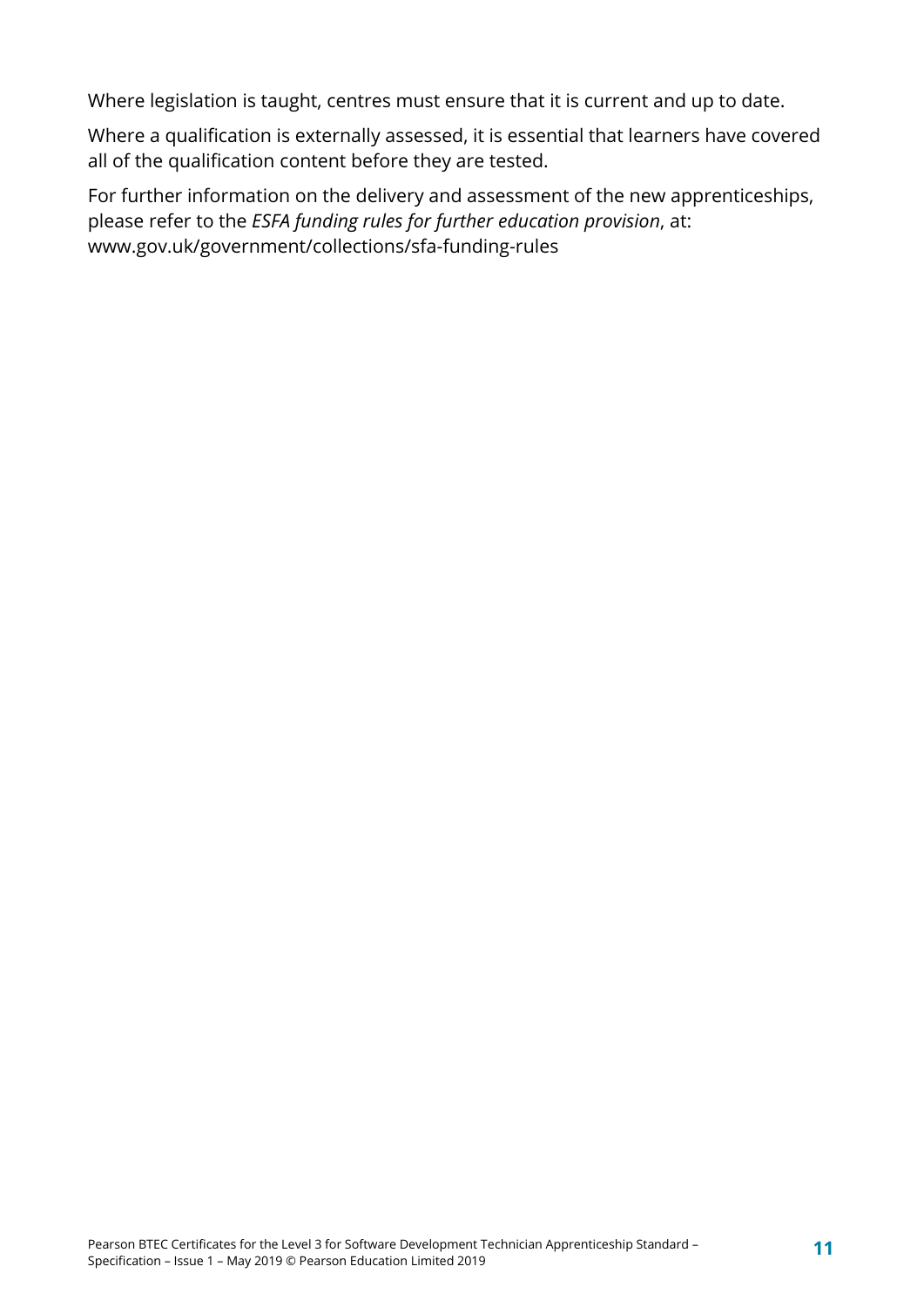### <span id="page-15-0"></span>**8 Assessment**

The table below gives a summary of the assessment methods used for these qualifications.

| <b>Qualifications</b>                                                   | <b>Assessment method</b>            |
|-------------------------------------------------------------------------|-------------------------------------|
| Level 3 Certificate in<br>Software Development<br>Context methodologies | External assessment (onscreen test) |
| Level 3 Certificate in<br>Programming                                   | External assessment (onscreen test) |

In administering external assessments, centres need to be aware of the specific procedures and policies that apply to, for example, registration, entries and results. More information can be found in our *UK Information Manual*, available on our website.

#### <span id="page-15-1"></span>**Language of assessment**

External assessments for these qualifications will be available in English only.

A learner taking the qualifications may be assessed in British or Irish Sign Language where it is permitted for the purpose of reasonable adjustment.

Further information on the use of language in qualifications is available in our *Use of languages in qualifications policy* document*,* available on our website.

For further information on access arrangements, please refer to *Reasonable adjustments to assessments* later in this section.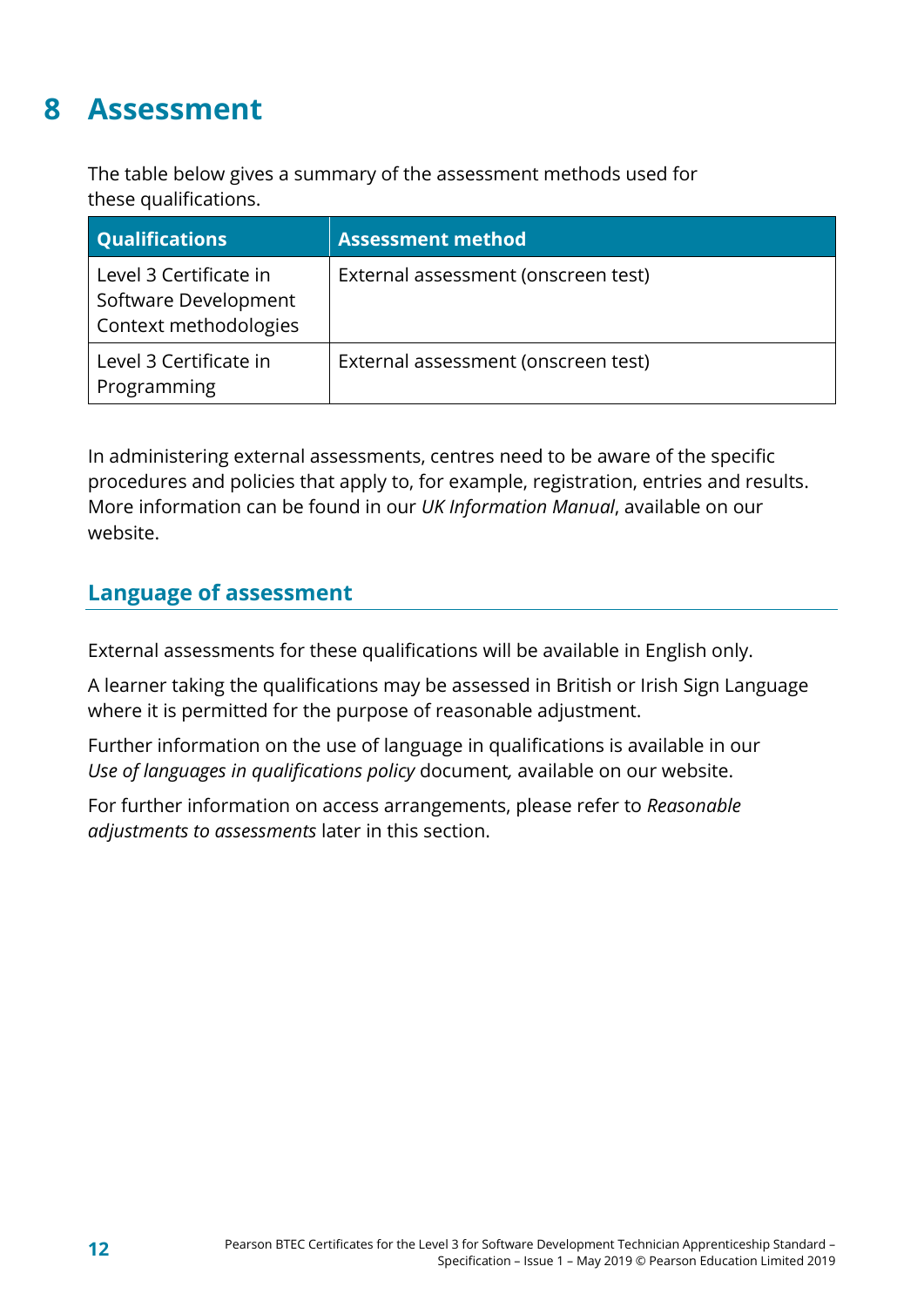#### <span id="page-16-0"></span>**External assessment**

The tables below give information about the type and availability of external assessments that are available for these qualifications. Centres should check this information carefully, together with the relevant qualification specifications and the sample assessment materials, so that they can timetable learning and assessment periods appropriately.

| <b>Pearson BTEC Level 3 Certificate in Software Development Context</b><br>and Methodologies |                                                |  |
|----------------------------------------------------------------------------------------------|------------------------------------------------|--|
| Unit title                                                                                   | Software Development Context and Methodologies |  |
| Type of assessment                                                                           | Onscreen multiple choice test                  |  |
| Length of<br>assessment                                                                      | The external assessment will be 60 minutes.    |  |
| Number of<br>questions/marks                                                                 | 36                                             |  |
| Assessment<br>availability                                                                   | On demand.                                     |  |
| First assessment<br>availability                                                             | <b>July 2019</b>                               |  |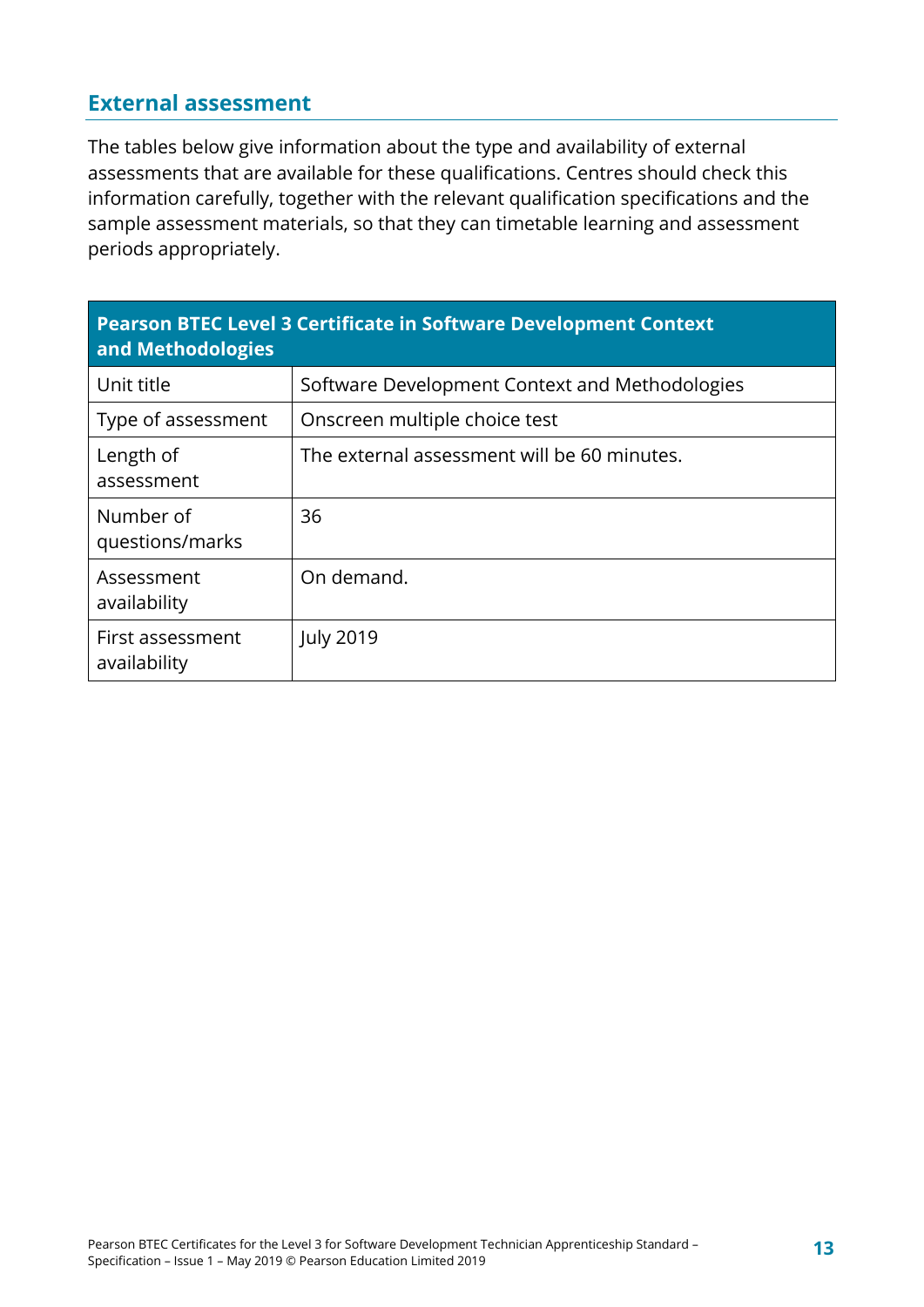| <b>Pearson BTEC Level 3 Certificate in Programming</b> |                                             |  |
|--------------------------------------------------------|---------------------------------------------|--|
| Unit title                                             | Programming                                 |  |
| Type of assessment                                     | Onscreen multiple choice test.              |  |
| Length of<br>assessment                                | The external assessment will be 60 minutes. |  |
| Number of<br>questions/marks                           | 36                                          |  |
| Assessment<br>availability                             | On demand                                   |  |
| First assessment<br>availability                       | <b>July 2019</b>                            |  |

Pearson sets and marks the external assessments.

The external assessment assesses all the learning outcomes in the units to meet the standard specified in the related assessment criteria. All the content in each unit is mandatory for the assessments and will be sampled across different versions of the assessment over time. It is essential, therefore, that learners have full knowledge of the unit content before they are entered for the onscreen test.

Centres need to make sure that learners are:

- fully prepared to sit the external assessments
- entered for the tests at appropriate times, with due regard for resit opportunities as necessary.

Information on registering learners for the test, and the systems requirements for delivering the onscreen tests, is available on our website.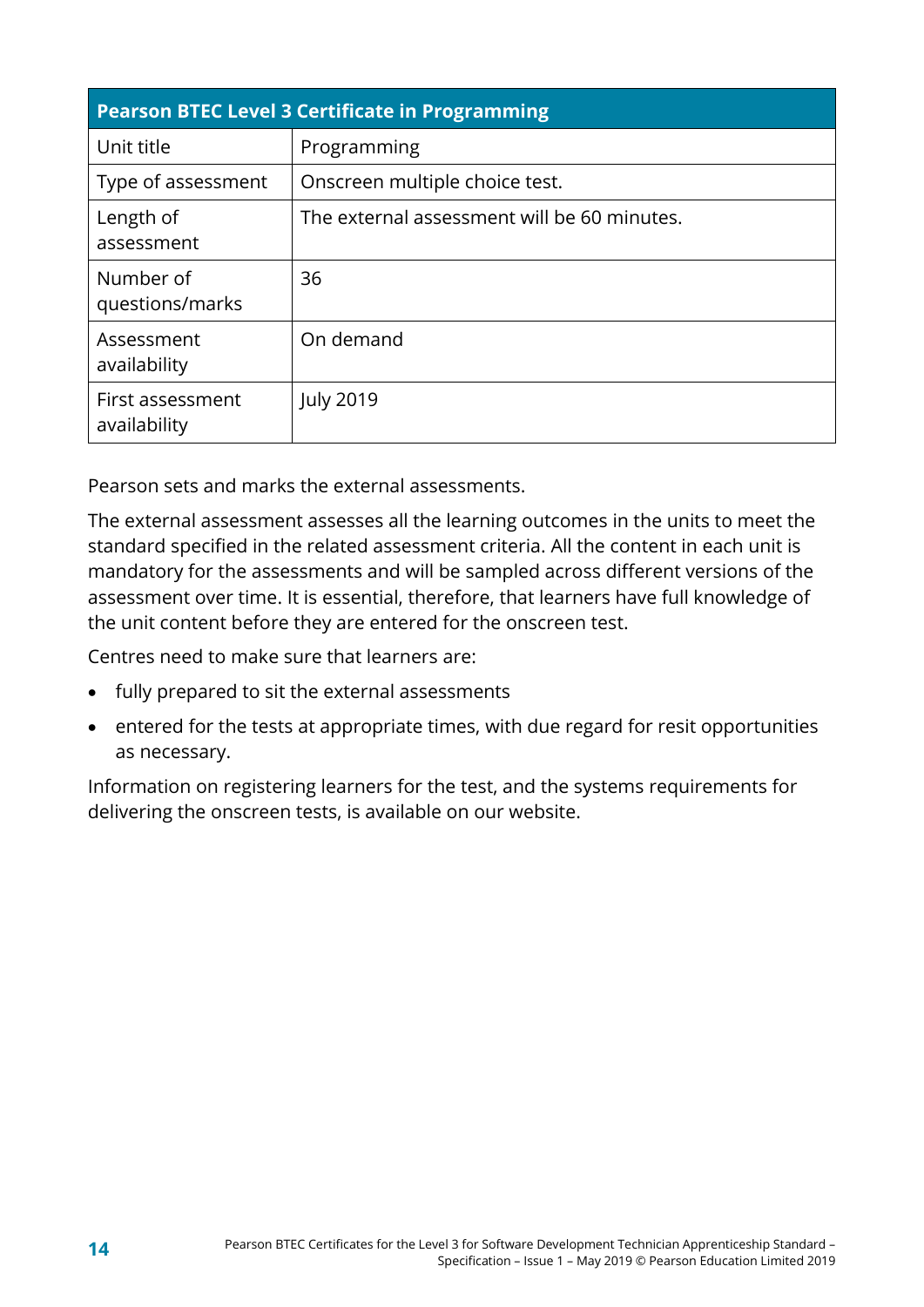#### <span id="page-18-0"></span>**Sample assessment materials**

Each externally-assessed unit has a set of sample assessment materials (SAMs). The SAMs are there to provide an example of what the external assessment will look like in terms of the feel and level of demand of the assessment.

SAMs show the range of possible question types that may appear in the actual assessments and give a good indication of how the assessments will be structured.

While SAMs can be used for practice with learners as with any assessment, the content covered and specific details of the questions asked will change in each assessment.

A copy of each of these assessments can be downloaded from the qualification page on our website.

#### <span id="page-18-1"></span>**Resits**

Learners who take the onscreen test and do not perform as expected are allowed the opportunity to resit the assessment. Opportunities for resits are purely at the centre's discretion. Centres will need to ensure that learners are fully prepared against any identified areas of weakness before resitting the assessment.

#### <span id="page-18-2"></span>**Administrative arrangements for external assessment**

#### <span id="page-18-3"></span>**Access arrangements requests**

Access arrangements are agreed with Pearson before an assessment. They allow learners with special educational needs, disabilities or temporary injuries to:

- access the assessment
- show what they know and can do without changing the demands of the assessment.

Access arrangements should always be processed at the time of registration.

Learners will then know what type of arrangements are available and in place for them.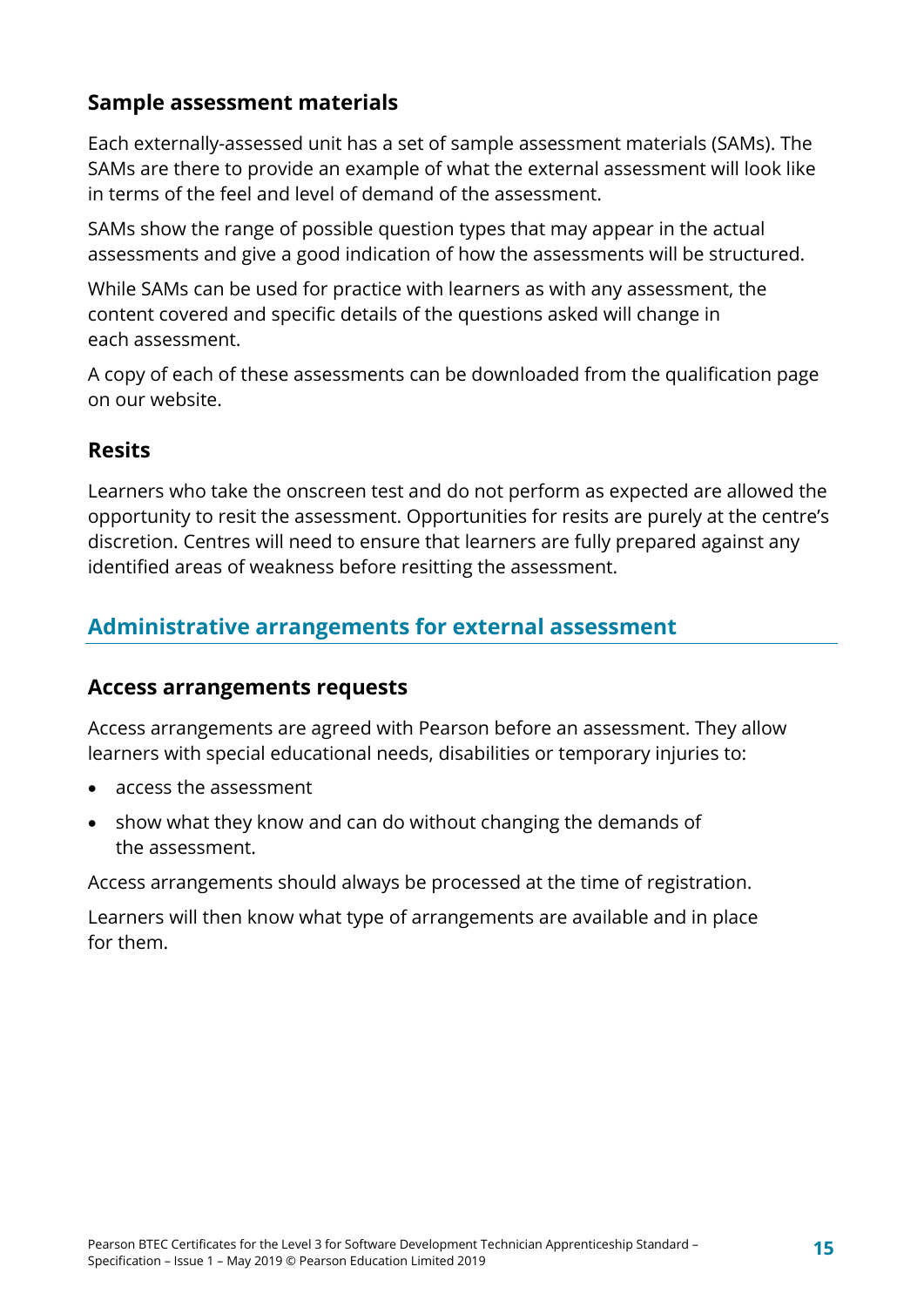#### <span id="page-19-0"></span>**Granting reasonable adjustments**

For external assessment, a reasonable adjustment is one that Pearson agrees to make for an individual learner. A reasonable adjustment is defined for the individual learner and informed by the list of available access arrangements.

Whether an adjustment will be considered reasonable will depend on a number of factors, including:

- the needs of the learner with the disability
- the effectiveness of the adjustment
- the cost of the adjustment; and
- the likely impact of the adjustment on the learner with the disability and other learners.

An adjustment may be judged unreasonable and not approved if it involves unreasonable costs, time frames or affects the integrity of the assessment.

#### <span id="page-19-1"></span>**Special consideration requests**

Special consideration is an adjustment made to a learner's mark or grade after an external assessment to reflect temporary injury, illness or other indisposition at the time of the assessment.

An adjustment is made only if the impact on the learner is such that it is reasonably likely to have had a material effect on that learner being able to demonstrate attainment in the assessment.

Centres are required to notify us promptly of any learners who they believe have been adversely affected and request that we give special consideration. Further information can be found in the special requirements section on our website.

#### <span id="page-19-2"></span>**Conducting external assessments**

Centres must make arrangements for the secure delivery of external assessments. All centres offering external assessments must comply with the Joint Council for Qualifications (JCQ) document *Instructions for Conducting Examinations*. The current version of this document is available on our website.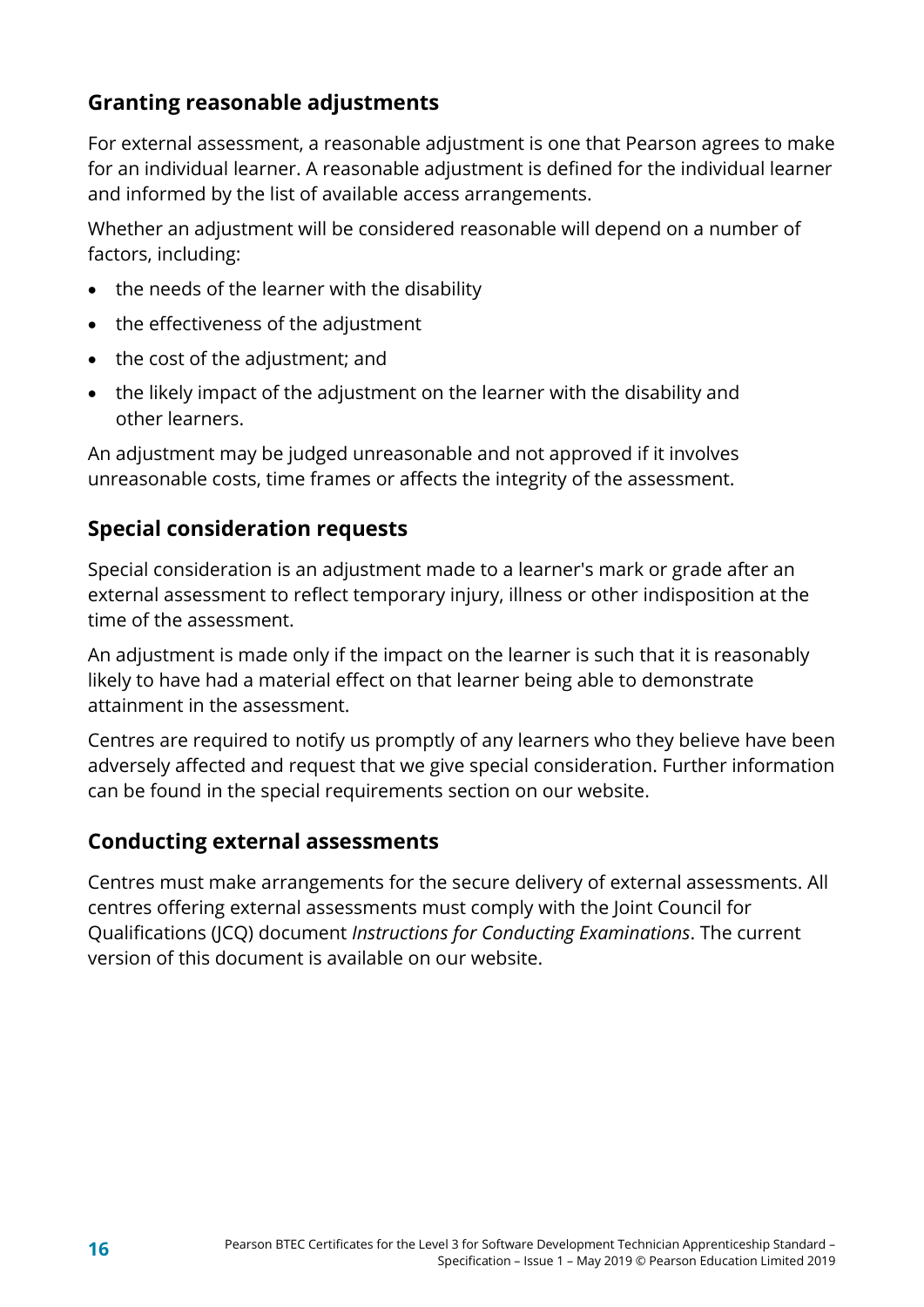### <span id="page-20-0"></span>**Dealing with malpractice in assessment**

Malpractice means acts that undermine the integrity and validity of assessment, the certification of qualifications and/or may damage the authority of those responsible for delivering the assessment and certification.

Pearson does not tolerate actual or attempted malpractice by learners, centre staff or centres in connection with Pearson qualifications. Pearson may impose penalties and/or sanctions on learners, centre staff or centres where malpractice or attempted malpractice has been proven.

Malpractice may occur or be suspected in relation to any unit or type of assessment within a qualification. For further details on malpractice and advice on preventing malpractice by learners, please see our *Centre guidance: Dealing with malpractice and maladministration in vocational qualifications* document, available on our website.

The procedures we ask you to adopt vary between units that are internally assessed and those that are externally assessed.

#### <span id="page-20-1"></span>**External assessment**

External assessment means all aspects of units that are designated as external in this specification, including preparation for tasks and performance. For these assessments, centres must follow the JCQ procedures set out in the latest version of the Joint Council for Qualifications (JCQ) document *Suspected malpractice in examinations and assessments – Policies and procedures* (available on the JCQ website, www.jcq.org.uk).

In the interests of learners and centre staff, centres need to respond effectively and openly to all requests relating to an investigation into an incident of suspected malpractice.

#### <span id="page-20-2"></span>**Learner malpractice**

The head of centre is required to report incidents of suspected learner malpractice that occur during Pearson examinations. We ask centres to complete a JCQ Form M1 (available at www.jcq.org.uk/exams-office/malpractice) and email it with any accompanying documents (signed statements from the learner, invigilator, copies of evidence, etc.) to the Investigations Processing Team at candidatemalpractice@pearson.com

The responsibility for determining appropriate sanctions or penalties to be imposed on learners lies with Pearson.

Learners must be informed at the earliest opportunity of the specific allegation and the centre's malpractice policy, including the right of appeal. Learners found guilty of malpractice may be disqualified from the qualification for which they have been entered with Pearson.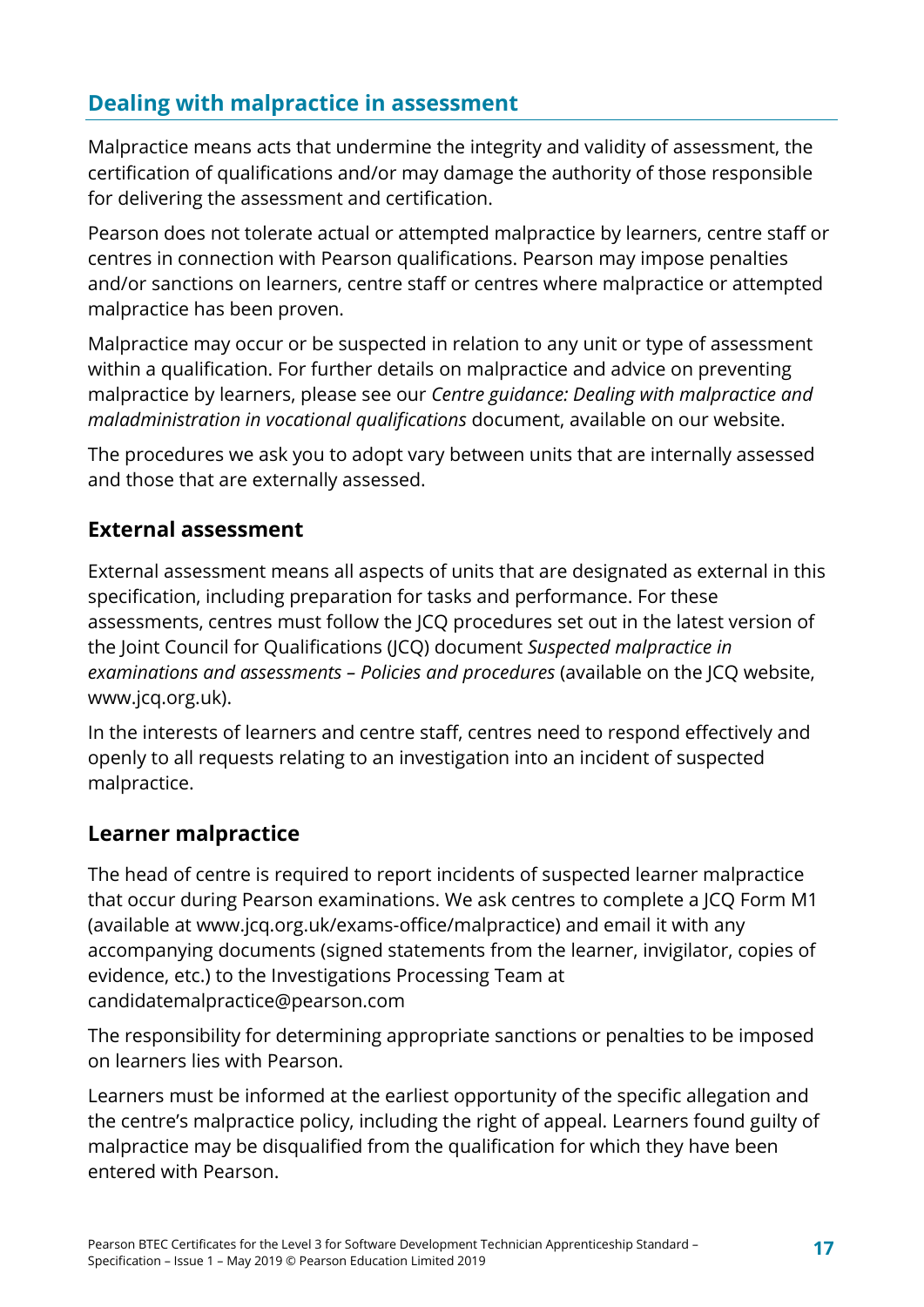#### <span id="page-21-0"></span>**Teacher/centre malpractice**

The head of centre is required to inform Pearson's Investigations Team of any incident of suspected malpractice by centre staff, before any investigation is undertaken. The head of centre is requested to inform the Investigations Team by submitting a *JCQ Form M2(a)* (available at www.jcq.org.uk/exams-office/malpractice) with supporting documentation to pqsmalpractice@pearson.com. Where Pearson receives allegations of malpractice from other sources (for example Pearson staff, anonymous informants), the Investigations Team will conduct the investigation directly or may ask the head of centre to assist.

Incidents of maladministration (errors in the delivery of Pearson qualifications that may affect the assessment of learners) should also be reported to the Investigations Team using the same method.

Heads of centres/principals/chief executive officers or their nominees are required to inform learners and centre staff suspected of malpractice of their responsibilities and rights, please see section *6.15* of the Joint Council for Qualifications (JCQ) document *Suspected malpractice in examinations and assessments – Policies and procedures*.

Pearson reserves the right in cases of suspected malpractice to withhold the issuing of results/certificates while an investigation is in progress. Depending on the outcome of the investigation, results and/or certificates may not be released or they may be withheld.

We reserve the right to withhold certification when undertaking investigations, audits and quality assurance processes. You will be notified within a reasonable period of time if this occurs.

#### <span id="page-21-1"></span>**Sanctions and appeals**

Where malpractice is proven, we may impose sanctions or penalties.

Where learner malpractice is evidenced, penalties may be imposed such as:

- mark reduction for affected external assessments
- disqualification from the qualification
- debarment from registration for Pearson qualifications for a period of time.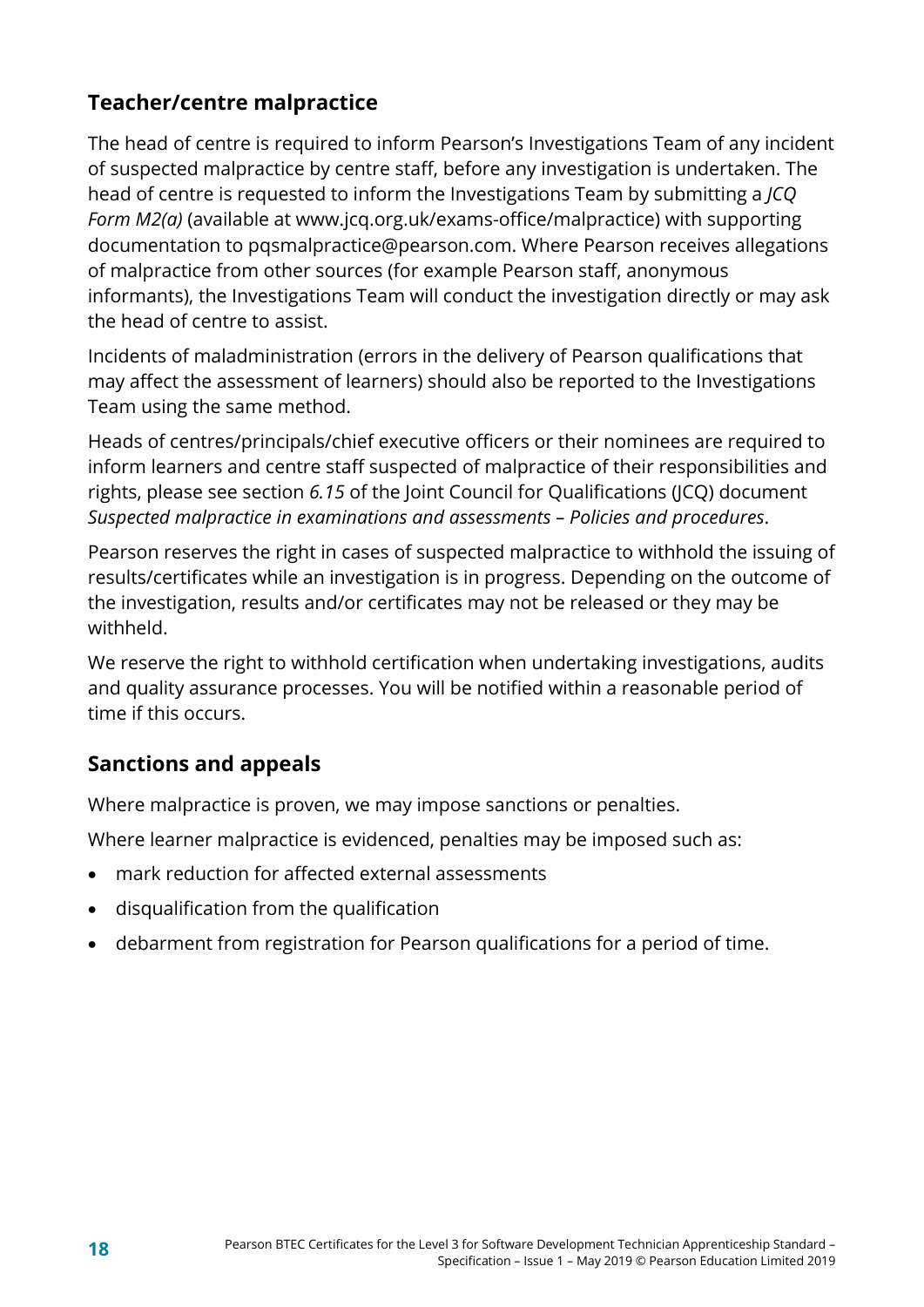If we are concerned about your centre's quality procedures, we may impose sanctions such as:

- working with centres to create an improvement action plan
- requiring staff members to receive further training
- placing temporary blocks on the centre's certificates
- placing temporary blocks on registration of learners
- debarring staff members or the centre from delivering Pearson qualifications
- suspending or withdrawing centre approval status.

The centre will be notified if any of these apply.

Pearson has established procedures for centres that are considering appeals against penalties and sanctions arising from malpractice. Appeals against a decision made by Pearson will normally be accepted only from the head of centre (on behalf of learners and/or members or staff) and from individual members (in respect of a decision taken against them personally). Further information on appeals can be found in our *Enquiries and appeals about Pearson vocational qualifications and end point assessment policy* document, available on our website. In the initial stage of any aspect of malpractice, please notify the Investigations Team (via pqsmalpractice@pearson.com) who will inform you of the next steps.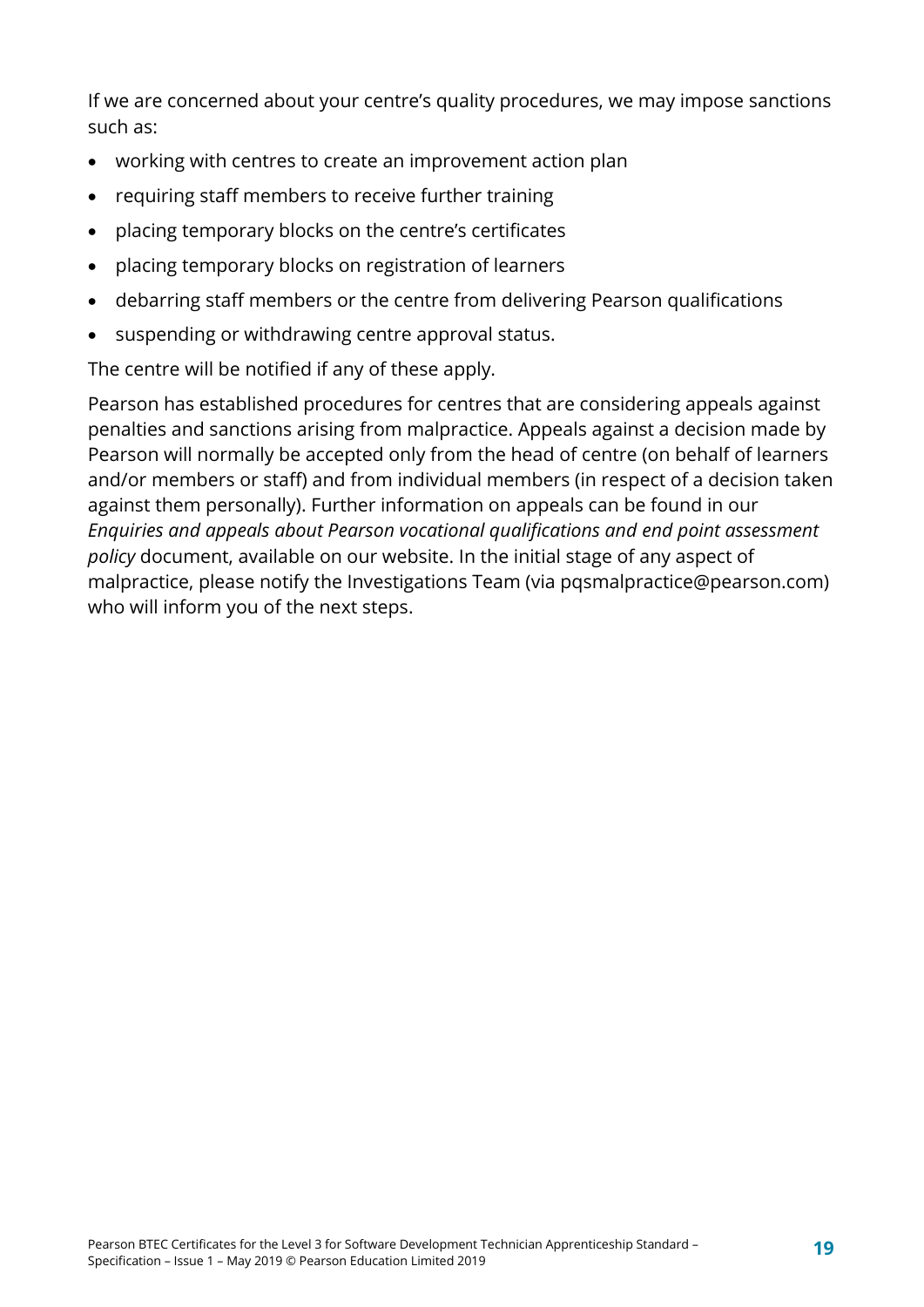### <span id="page-23-0"></span>**9 Centre recognition and approval**

Centres that have not previously offered BTEC Specialist qualifications need to apply for, and be granted, centre recognition as part of the process for approval to offer individual qualifications.

Existing centres will be given 'automatic approval' for a new qualification if they are already approved for a qualification that is being replaced by a new qualification and the conditions for automatic approval are met.

Centres offering mandatory qualifications for the new Apprenticeship Standards must be listed on the Skills Funding Agency's Register of Training Organisations and have a contract to deliver the new Apprenticeship Standards.

<span id="page-23-1"></span>Guidance on seeking approval to deliver BTEC qualifications is given on our website.

#### **Approvals agreement**

All centres are required to enter into an approval agreement with Pearson, in which the head of centre or principal agrees to meet all the requirements of the qualification specification and to comply with the policies, procedures, codes of practice and regulations of Pearson and relevant regulatory bodies. If centres do not comply with the agreement, this could result in the suspension of certification or withdrawal of centre or qualification approval.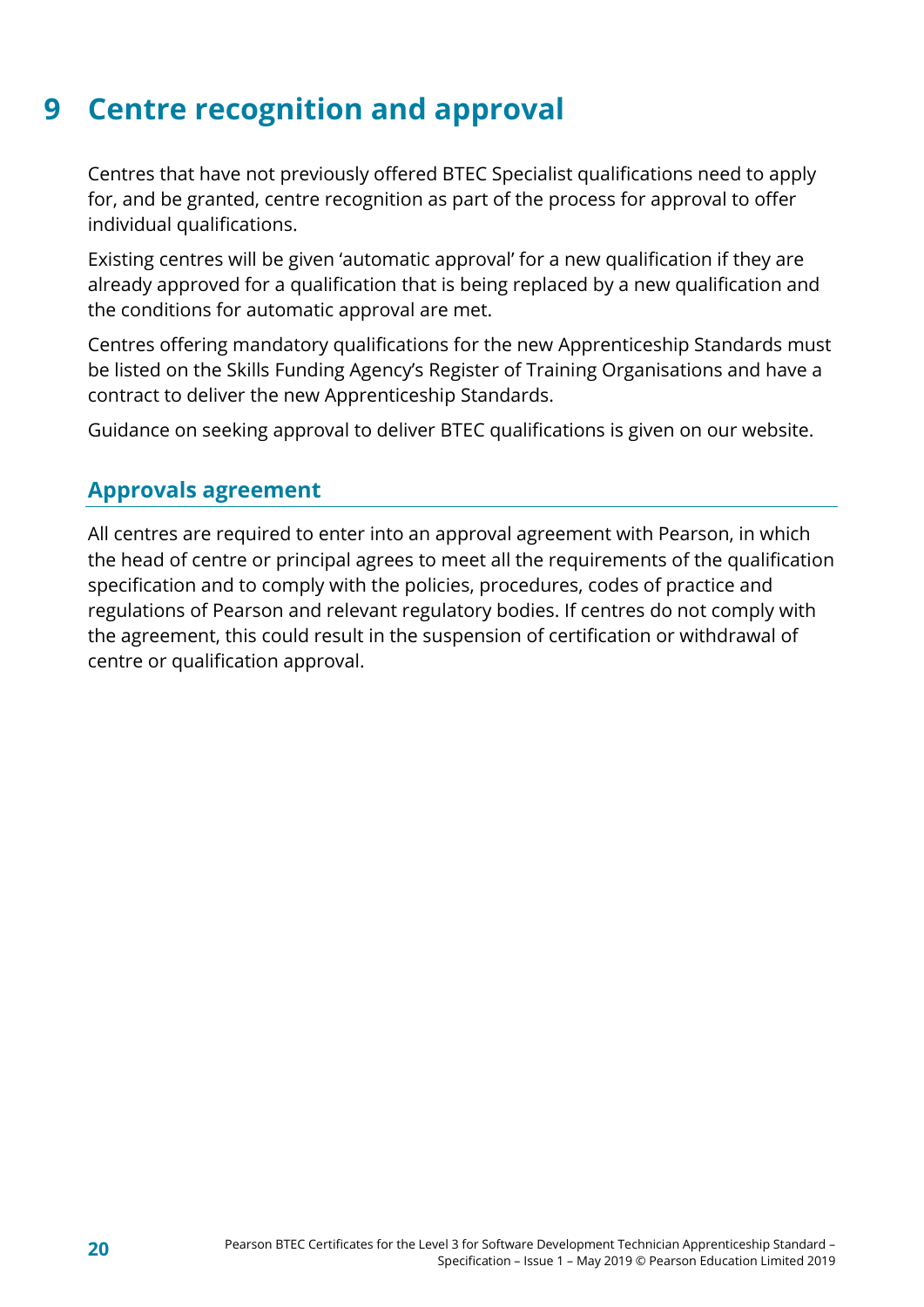### <span id="page-24-0"></span>**10 Quality assurance of centres**

Quality assurance is at the heart of vocational qualifications. The centre delivers BTEC Specialist qualifications and will use quality assurance to make sure that their managers and lecturers are standardised and supported. Pearson uses quality assurance to check that all centres are working to national standards. It gives us the opportunity to identify and provide support, if needed, to safeguard certification. It also allows us to recognise and support good practice.

For the qualifications in this specification, the Pearson quality assurance model will follow the process of an annual visit to the centre by a Centre Quality Reviewer, to review centre-wide quality assurance systems.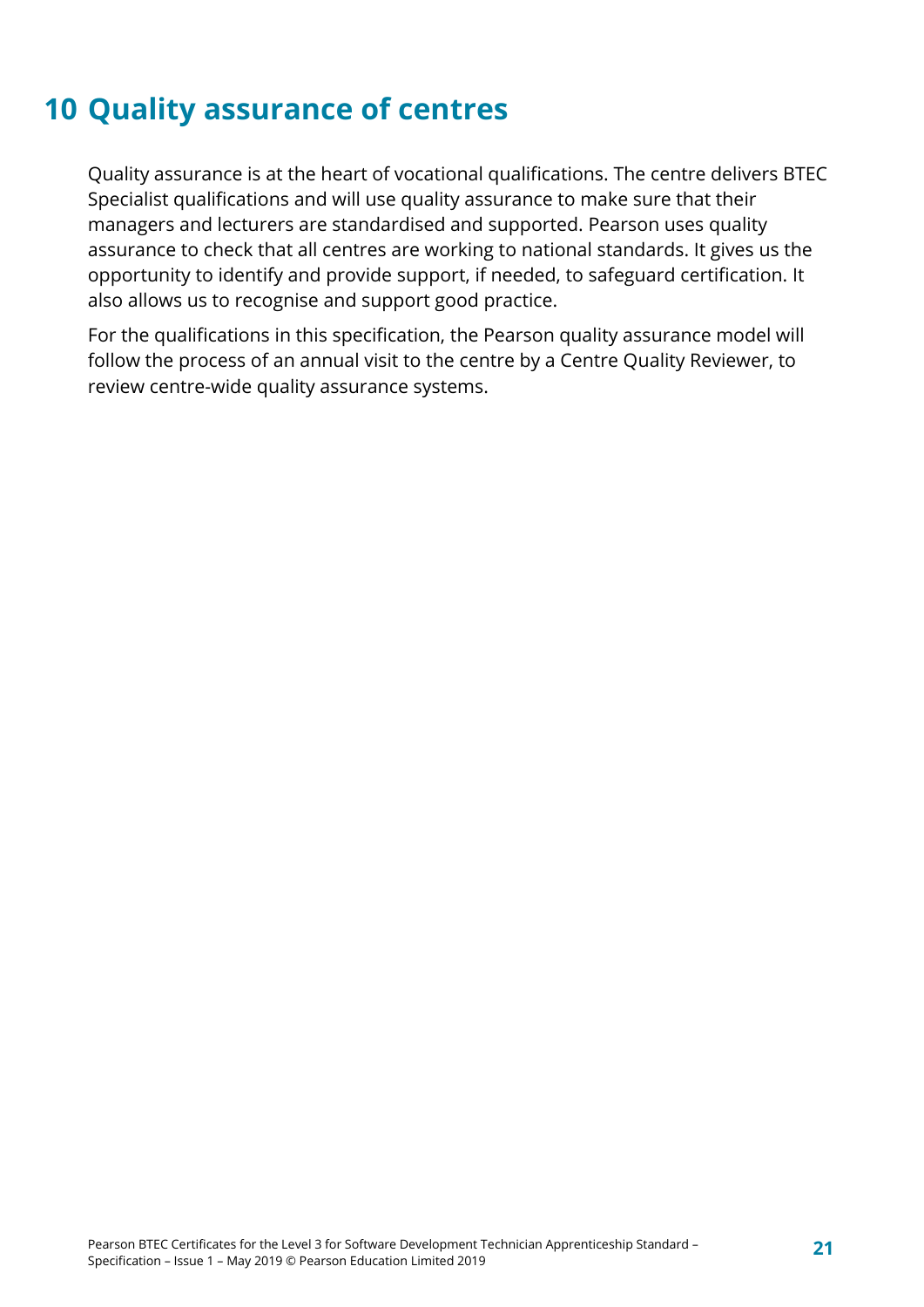### <span id="page-25-0"></span>**11 Units**

Each unit in the specification is set out in a similar way. This section explains how the units are structured. It is important that all tutors, assessors, internal verifiers and other staff responsible for the programme review this section.

Units have the following sections.

#### **Unit number**

The number is in a sequence in the specification. Where a specification has more than one qualification, numbers may not be sequential for an individual qualification.

#### **Unit title**

This is the formal title of the unit that will appear on the learner's certificate.

#### **Level**

All units and qualifications have a level assigned to them. The level assigned is informed by the level descriptors defined by Ofqual, the qualifications regulator.

#### **Guided Learning Hours (GLH)**

This indicates the number of hours of activities that directly or immediately involve tutors and assessors in teaching, supervising, and invigilating learners, for example lectures, tutorials, online instruction and supervised study. Units may vary in size.

Pearson has consulted with users of the qualification and has assigned a number of hours to this activity for each unit.

#### **Unit introduction**

This is designed with learners in mind. It indicates why the unit is important, what will be learned and how the learning might be applied in the workplace.

#### **Learning outcomes**

The learning outcomes of a unit set out what a learner knows, understands or is able to do as the result of a process of learning.

#### **Assessment criteria**

The assessment criteria specify the standard the learner is required to meet to achieve a learning outcome.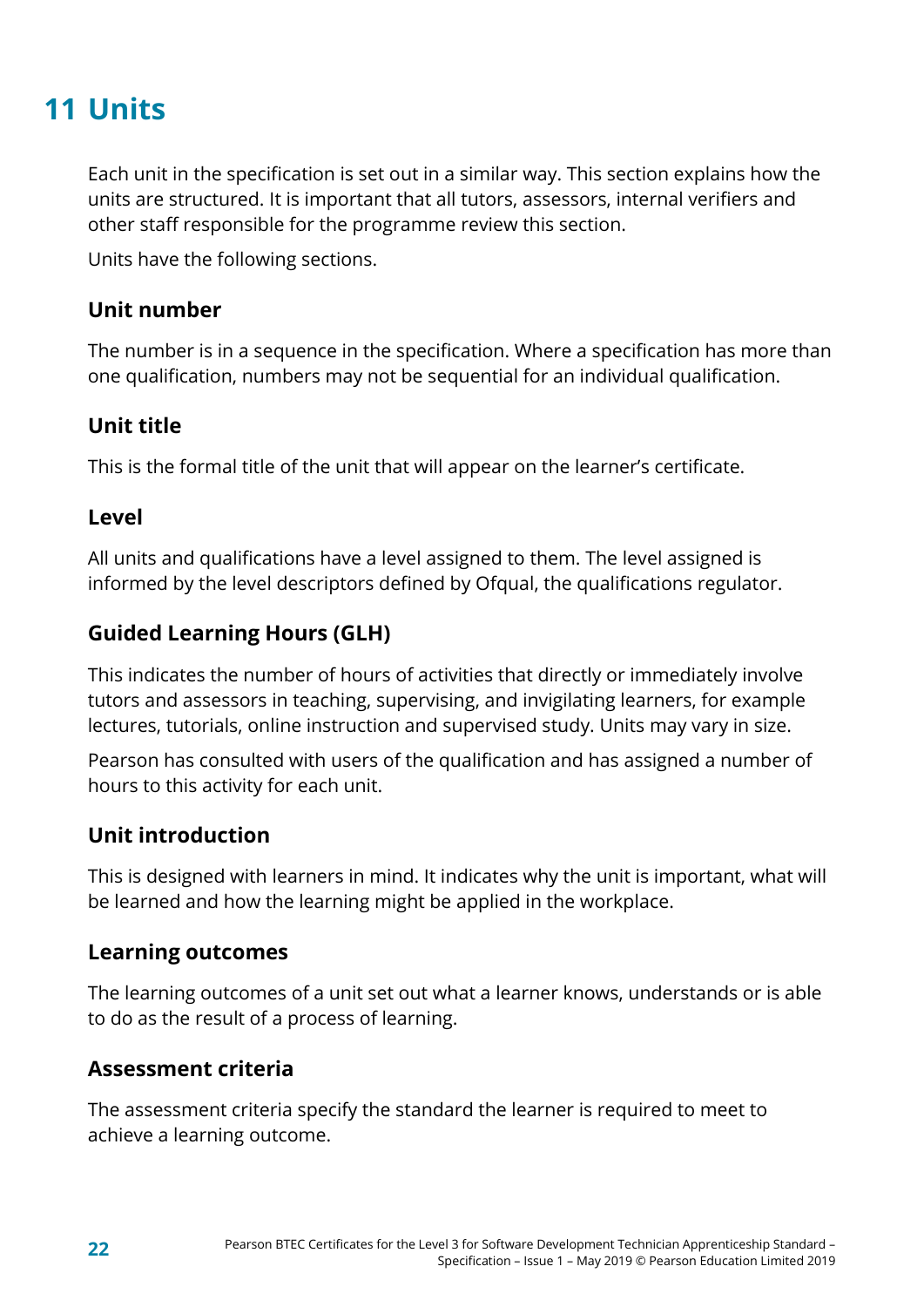#### **Unit content**

This section sets out the required teaching content of the unit and specifies the knowledge and understanding required for achievement of the unit. It enables centres to design and deliver a programme of learning that will enable learners to achieve each learning outcome and to meet the standard determined by the assessment criteria.

Where it is designed to support apprenticeships, the unit content is informed by the knowledge and understanding requirements of the relevant Apprenticeship Standard.

#### **Relationship between unit content and assessment criteria**

All the content in each unit is mandatory for the assessments and will be sampled across different versions of the assessment over time. Learners can be tested on any aspect of the content.

Learners should be asked to complete summative assessment only after the teaching content for the unit or learning outcomes has been covered.

#### **Legislation**

Legislation cited in the units is current at time of publication. The most recent legislation should be taught.

#### **Essential information for tutors and assessors**

This section gives information to support delivery and the implementation of assessment. It contains the following sub-sections.

- Essential resources lists any specialist resources needed to deliver the unit. The centre will be asked to make sure that these resources are in place when it seeks approval from Pearson to offer the unit.
- Assessment this section gives details of the format, structure and any specific conditions of the external assessments.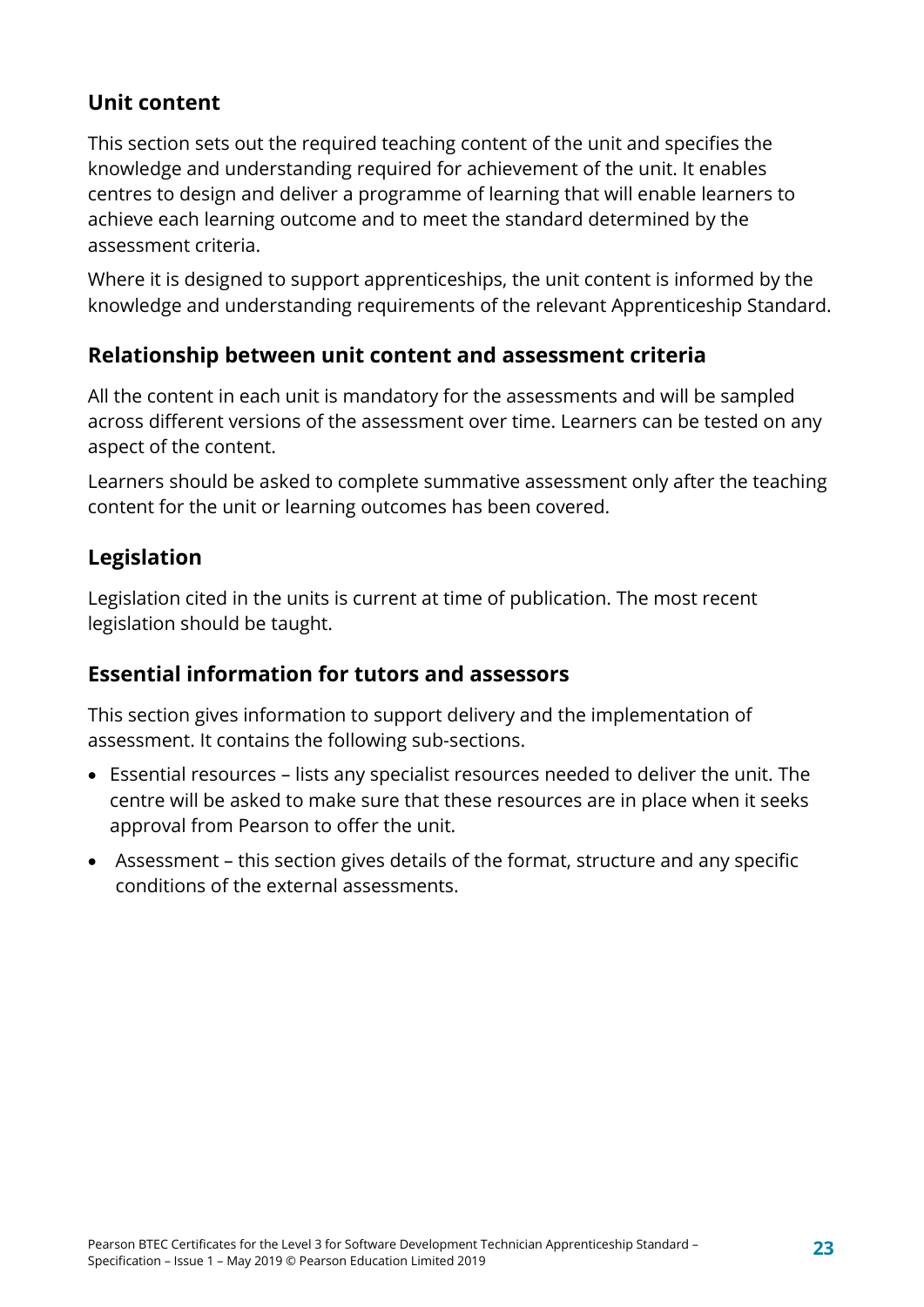<span id="page-27-0"></span>

| <b>Unit 1:</b>                | <b>Software Development</b><br><b>Context and Methodologies</b>                                                             |
|-------------------------------|-----------------------------------------------------------------------------------------------------------------------------|
| Level:                        | 3                                                                                                                           |
| <b>Unit type:</b>             | <b>Mandatory for Pearson BTEC Level 3</b><br><b>Certificate in Software Development</b><br><b>Context and Methodologies</b> |
| <b>Assessment type:</b>       | <b>External</b>                                                                                                             |
| <b>Guided learning hours:</b> | 80                                                                                                                          |

#### **Unit introduction**

In this unit, you will gain an understanding of why software is developed and the factors that must be considered to develop high-quality products.

The primary role of a software development technician is to design, create, test and implement code for a variety of platforms. A software development technician helps organisations, in a range of industries, to meet their business needs by developing effective, efficient, robust and often innovative applications. Most industries are increasingly reliant on digital platforms, and understanding why, how and when code for these platforms should be created or updated is a key aspect of this role.

You will gain an understanding of the contexts that drive the creation of software and the factors that influence the design and creation of an application, including technical considerations and how users, customers and the intended platform for delivery all impact on what must be created.

You will also understand common developmental processes that are used in the computing industry, including software development life cycles, the use of data and testing strategies.

Software development technicians will make use of this understanding when producing, or supporting the production of, code as part of a larger team.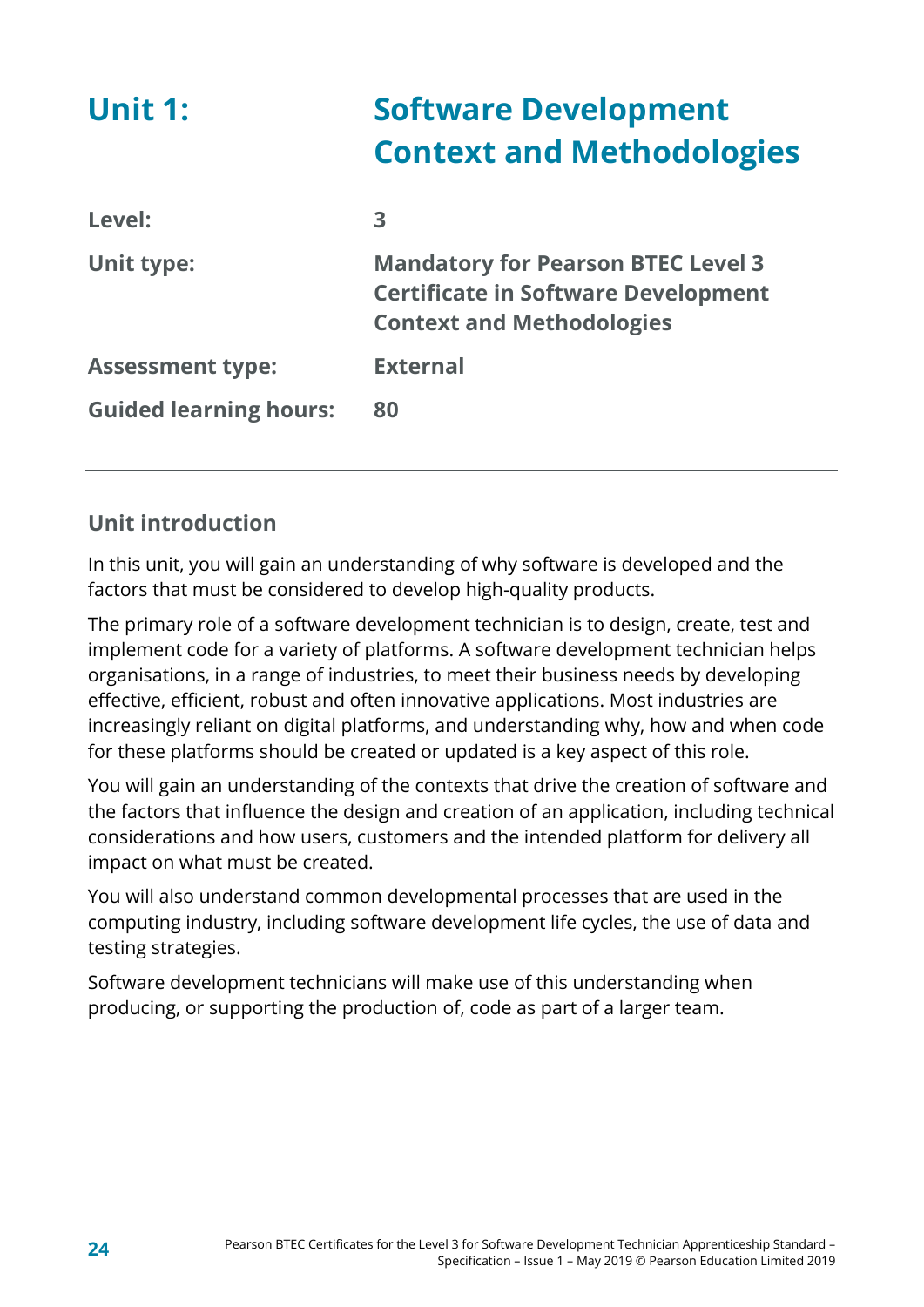#### **Learning outcomes and assessment criteria**

To pass this unit, the learner needs to demonstrate that they can meet all the learning outcomes for the unit. The assessment criteria determine the standard required to achieve the unit.

| <b>Learning</b><br>outcomes |                                                                    | <b>Assessment criteria</b> |                                                                                                                |
|-----------------------------|--------------------------------------------------------------------|----------------------------|----------------------------------------------------------------------------------------------------------------|
|                             | Understand<br>the contexts in<br>which<br>software is<br>developed | 1.1                        | Describe the purpose of software that is developed<br>for industries                                           |
|                             |                                                                    | 1.2                        | Explain the reasons why the data, and rationale for<br>developing software, varies across different industries |
|                             |                                                                    | 1.3                        | Explain why it is important to keep digital processes and<br>systems up to date and responsive to user needs   |
|                             |                                                                    | 1.4                        | Identify the common digital services, and their features,<br>provided by virtual web-based enterprises         |
|                             |                                                                    | 1.5                        | Describe how enterprises use web and digital services<br>to engage with customers                              |
|                             |                                                                    | 1.6                        | Explain the software development considerations for<br>different platforms                                     |
|                             |                                                                    | 1.7                        | Describe the roles within the software development<br>teams and the tasks they perform                         |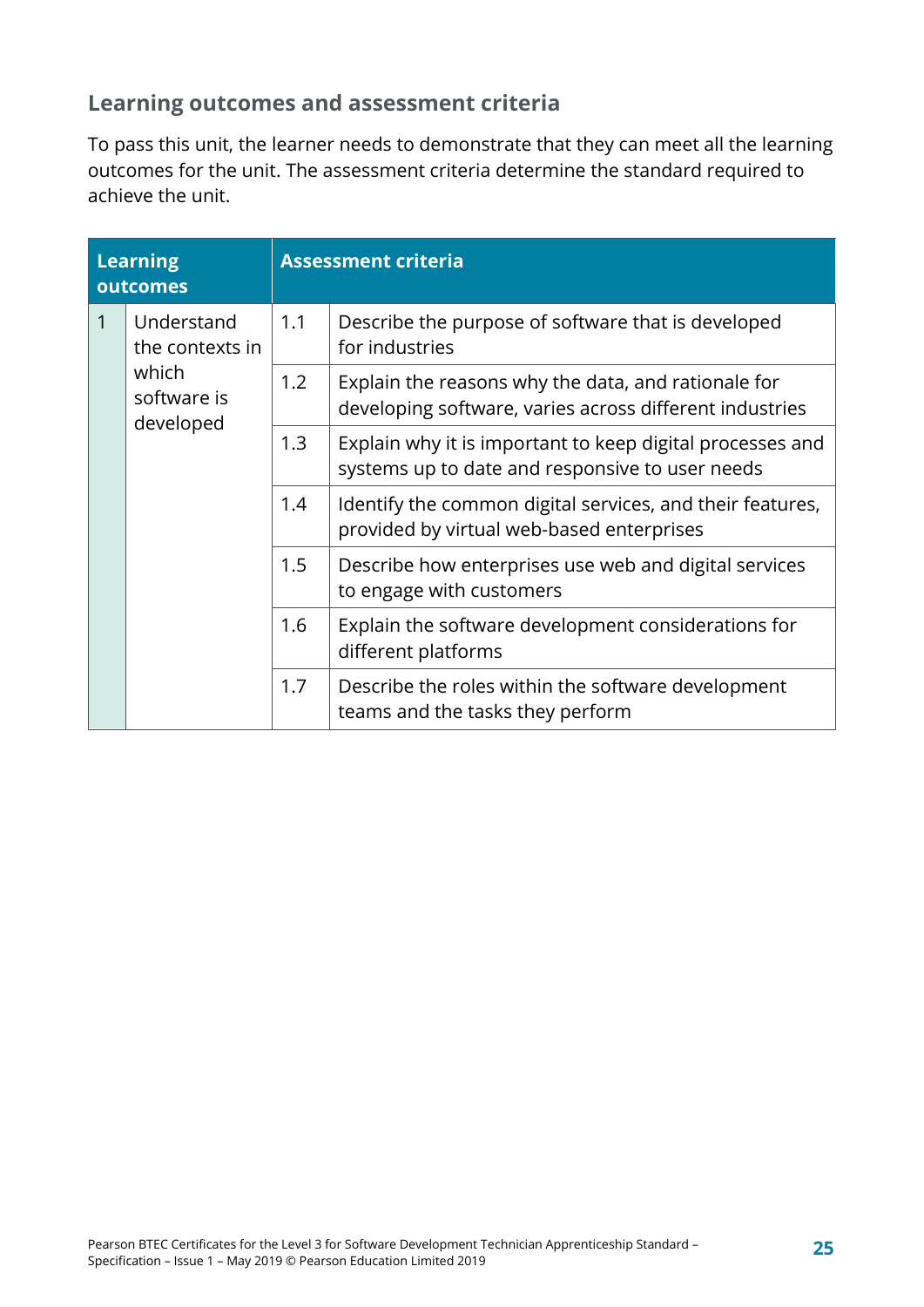| <b>Learning</b><br>outcomes |                                                                           | <b>Assessment criteria</b> |                                                                                                                             |  |
|-----------------------------|---------------------------------------------------------------------------|----------------------------|-----------------------------------------------------------------------------------------------------------------------------|--|
| $\overline{2}$              | Understand<br>the<br>methodologies<br>used when<br>developing<br>software | 2.1                        | Identify architecture elements that form the structure of<br>software applications                                          |  |
|                             |                                                                           | 2.2                        | Describe the use of software architecture elements                                                                          |  |
|                             |                                                                           | 2.3                        | Identify why databases are linked with<br>software applications and the benefits they provide.                              |  |
|                             |                                                                           | 2.4                        | Identify the reasons for using software configuration<br>management tools during incremental developments<br>of code        |  |
|                             |                                                                           | 2.5                        | Explain the benefits of version control when<br>updating code                                                               |  |
|                             |                                                                           | 2.6                        | Identify processes that are carried out during different<br>types of testing                                                |  |
|                             |                                                                           | 2.7                        | Describe the phases in the agile software development<br>methodology and how to apply them                                  |  |
|                             |                                                                           | 2.8                        | Describe the phases of the rapid application<br>development (RAD) software development methodology<br>and how to apply them |  |
|                             |                                                                           | 2.9                        | Describe the phases of the waterfall software<br>development methodology and how to apply them                              |  |
|                             |                                                                           | 2.10                       | Identify the advantages and disadvantages of iterative<br>and linear software development methodologies                     |  |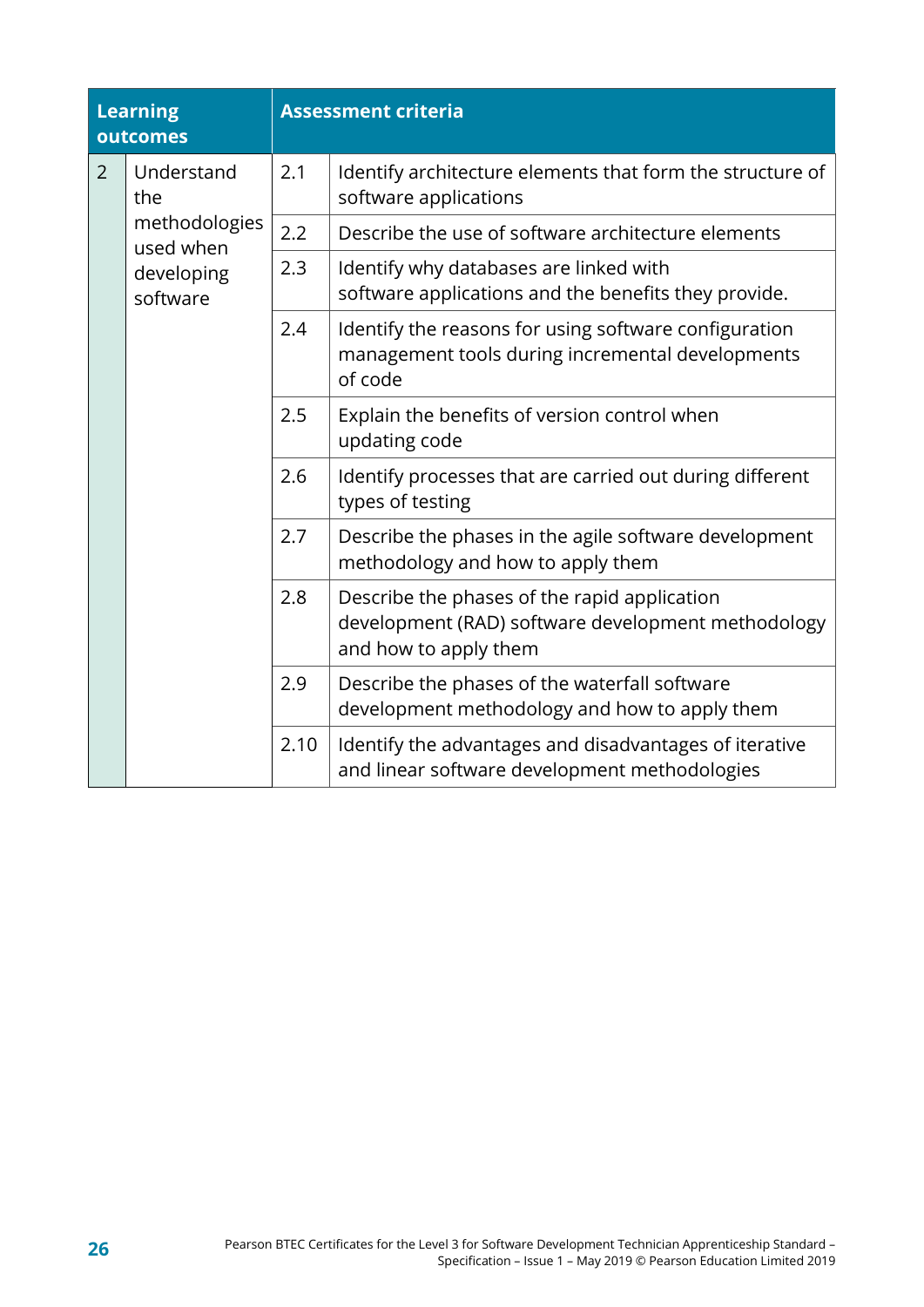#### **Content**

#### **What needs to be learned**

#### **Learning outcome 1: Understand the contexts in which software is developed**

#### **Describe the purpose of software that is developed for industries**

- Communication:
	- o direct advertising
	- o customer/client engagement (websites, social media, mailshots, advertisement campaigns, email)
	- o internal communication (email, instant messaging, VoIP).
- Collaboration:
	- o cloud technologies
	- o content management systems
	- $\circ$  office productivity applications
	- o file sharing.
- Customer management:
	- o databases
	- o customer account control (passwords, usernames, payment systems, preferences)
	- o security/data protection (firewalls, encryption, two-factor authentication)
	- o customer relationship management (CRM).
- Stock control and order processing:
	- o automatic re-ordering
	- o item level monitoring
	- o 'in-time' ordering
	- o sales analysis.
- Manufacturing process control:
	- o environmental monitoring (heat, movement, moisture)
	- o process/device monitoring (output levels, quality control, machine control, sensor control).
- Design and development:
	- o design documentation (flow charts, pseudocode, interface design)
	- o rapid prototyping software
	- o integrated development environments (code search, debugging, syntax highlighting, visual programming, version control).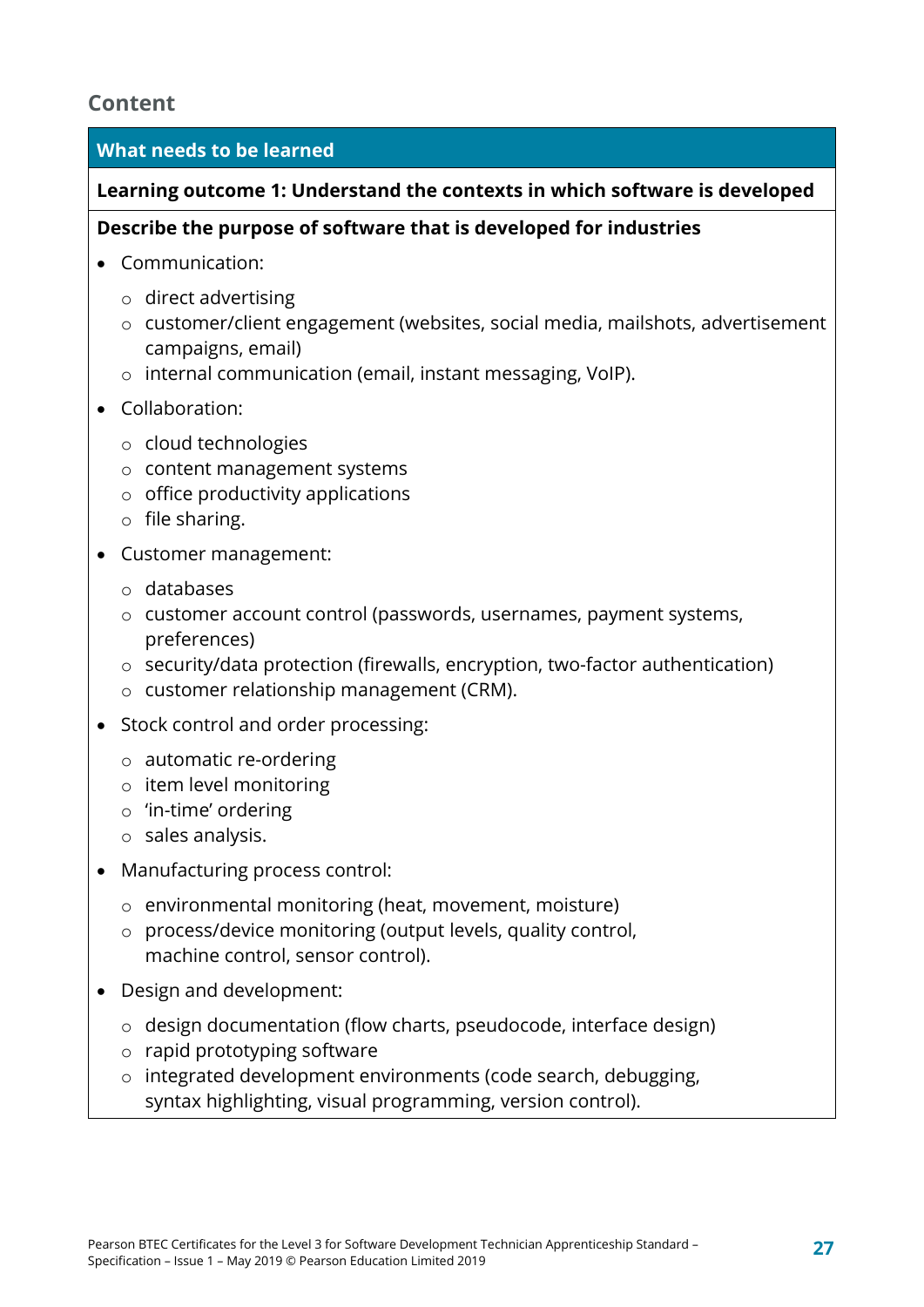#### **Learning outcome 1: Understand the contexts in which software is developed**

#### **Explain the reasons why the data, and rationale for developing software, vary across different industries**

- Data variation:
	- o manufacturing statistics (cost of materials, availability of materials, output, profit, loss, efficiency)
	- o test data (test logs, performance metrics, user feedback, white-box testing, black-box testing)
	- o customer order history (seasonal trends, stock level monitoring and predictions, loyalty schemes, personalised offers)
	- o cookies (page personalisation, direct marketing, user tracking)
	- o market research (market trends, user profiles, emerging ideas, growth predictions, marketing).
- Rationale variation:
	- o types of user (expert, novice, regular, casual)
	- o customer needs (functionality, experience, design, features, reliability)
	- o platform on which the software will be used (app, website, closed system)
	- o safety considerations (software controlling critical functions, user safety, defensive programming, emerging threats)
	- o security of data (legislation, customer confidence, commercial advantage)
	- o developments in technology (touch screen and voice control, home integration, digital assistants, Moore's law).

#### **Explain why it is important to keep digital processes and systems up to date and responsive to user needs**

- Meeting changes in customer requirements (responding to market trends, providing new features, changes in user demographics, improving productivity).
- Customer retention (improved service, responding to competitors, product and service developments).
- Competitive advantage (improved reach, innovation, reduced overheads, greater profits).
- Quality assurance (monitoring, maintaining and improving the desired level of quality in a service or product).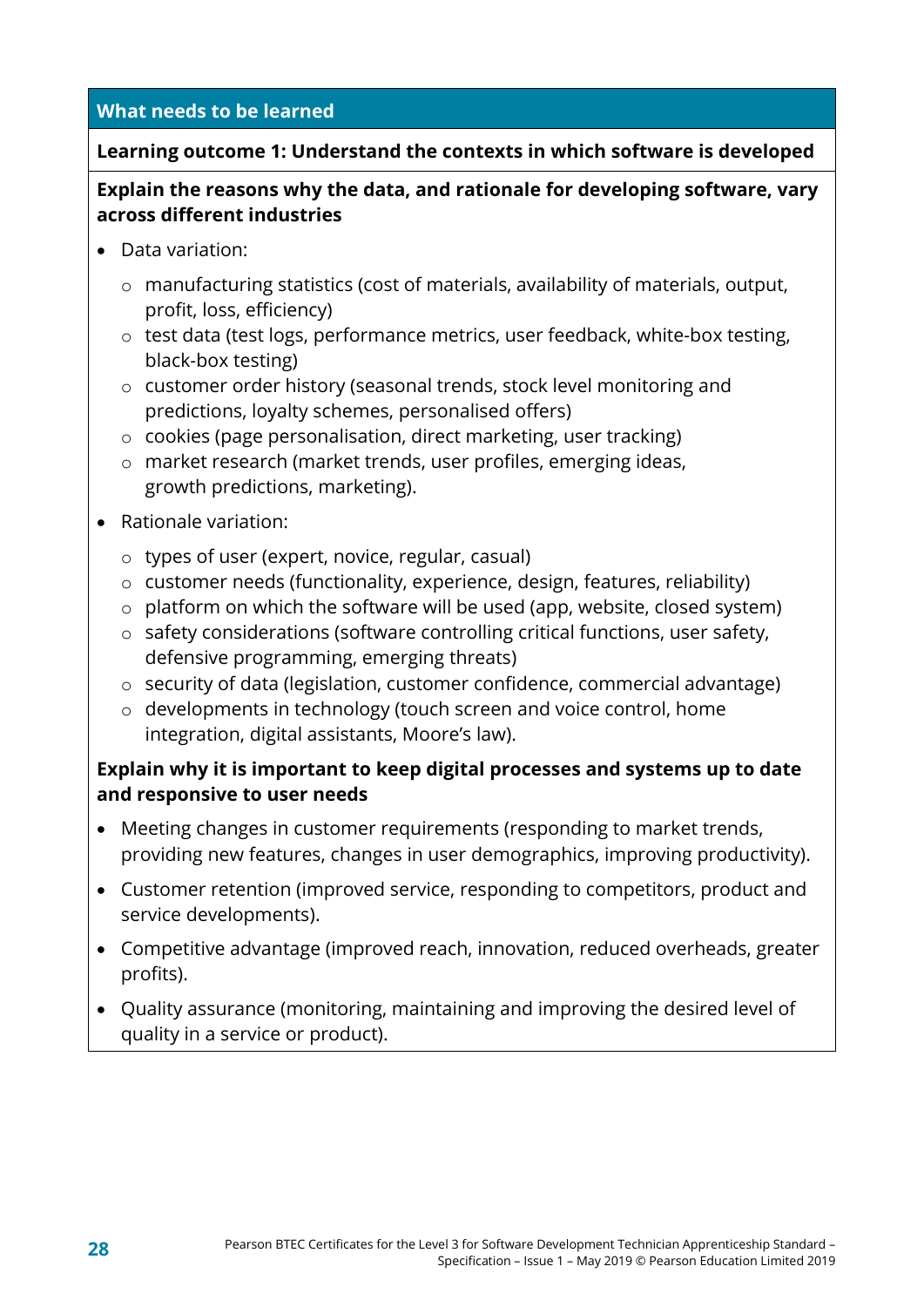#### **Learning outcome 1: Understand the contexts in which software is developed**

- New technologies:
	- o ensuring compatibility of old and new systems
	- o avoiding or responding to obsolescence of older hardware and software
	- o keeping legacy systems running
	- o extending hardware life
	- o using old systems for new tasks
	- o phased replacement and changeover.

#### **Identify the common digital services, and their features, provided by virtual web-based enterprises**

- Cloud computing services (24/7 access, browser-based applications, common software version, latest version always available, upgrades and maintenance completed by service provider).
- Cloud storage (24/7 access to storage, off-site storage, file sharing, device synchronisation, access from multiple devices).
- Managed backup systems (scalable, recovery procedures, service monitoring offsite storage).
- Social media (public posts, multimedia content, direct and private messaging, direct advertising, polls, analytics).
- Ecommerce sites (product search, real-time stock information, personalisation tool, targeted marketing, secure check out, shopping basket).
- Knowledge sites (wikis, community forums, news sites).

#### **Describe how enterprises use web and digital services to engage with customers**

- Social media (polls, marketing campaigns, customer service representatives).
- Company website (news, updates, social media integration, access to documentation, search engine optimisation).
- Mobile phone app (direct access to a site or service, use of smartphone features to enhance experience, alerts and notifications, widgets).
- Click and collect (free of charge, choice of location, text and email updates when order is ready).
- Web stores (product search, real-time stock information, personalisation tool, targeted marketing, secure check out, shopping basket).
- Online help (FAQs, help pages, live chat, chat bots).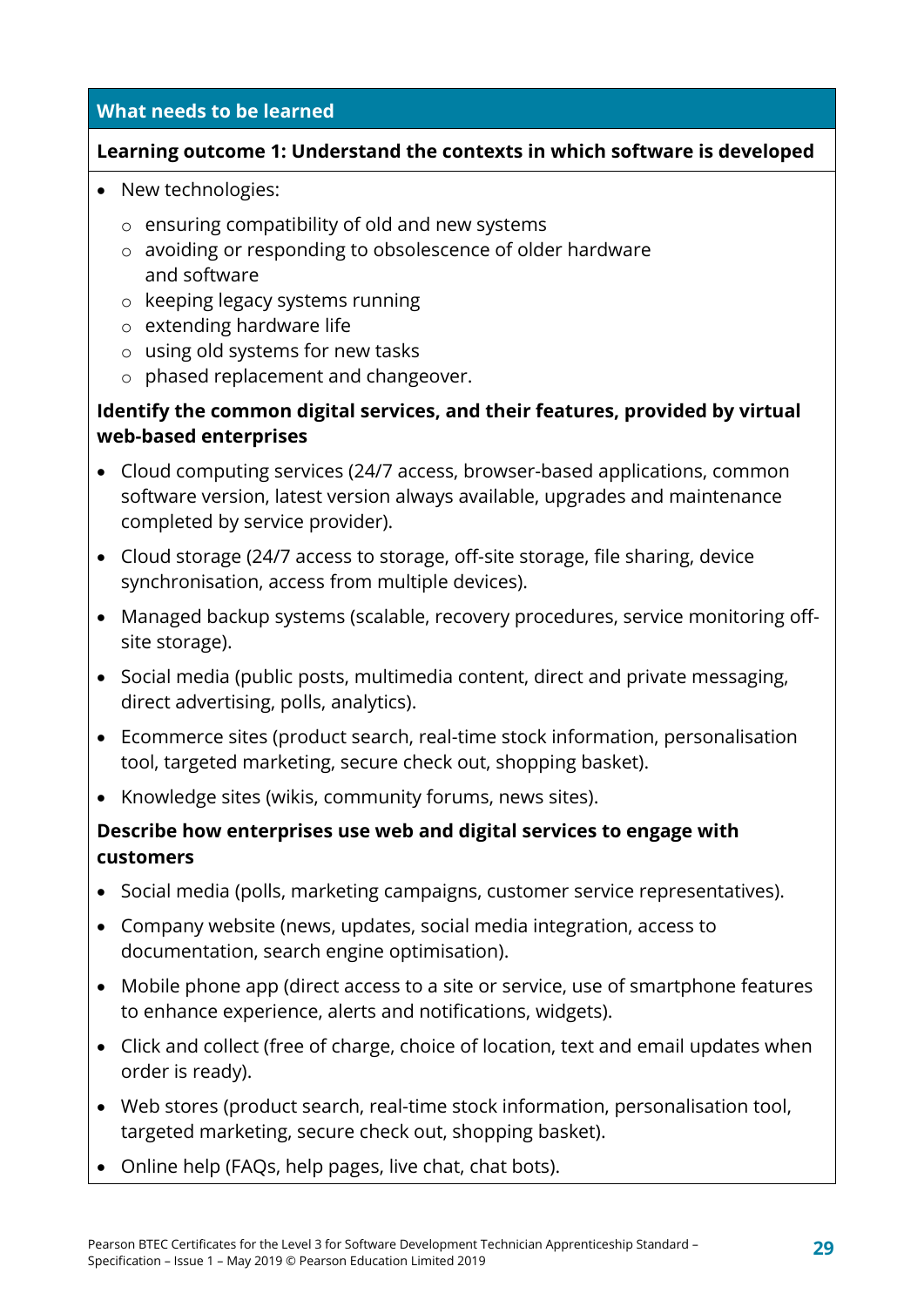#### **Learning outcome 1: Understand the contexts in which software is developed**

#### **Explain the software development considerations for different platforms**

- Web:
	- o accessible via a browser
	- o operating system independent
	- o client-server model
	- o security considerations (SQL injection, API integration, encryption, cross-site scripting (XSS), error handling)
	- o performance considerations (type/version of browser, bandwidth, content optimisation).
- Mobile:
	- o type of application (app) to be developed (native, web, hybrid)
	- o integration of smartphone features (camera, location, sensors, data connections, touch screen)
	- o limitations of mobile hardware (processing power, storage, RAM, battery powered, lack of physical keyboard, mouse)
	- o reduced screen space
	- o data connections (Wi-Fi, mobile data network, Bluetooth®, NFC)
	- o data connection considerations (available bandwidth, power drain, availability of connection, task to be performed).
- Desktop:
	- o operating system specific
	- o deployment considerations (server, local only, virtual and cloud)
	- o user interaction methods (keyboard, mouse, touch screen)
	- o hardware and performance considerations (clock speed, number of processing cores, multi-threading, RAM, available storage).
- Cross-platform considerations:
	- o user experience (ease of use, familiarity of interface, performance, accessibility, adaptive web pages, device or platform optimisation)
	- o branding (house style, social media integration, customer support)
	- o page personalisation (cookies, transactional data, search and web history, targeted marketing)
	- o accessibility (alt text, screen reader support, adjustable fonts, video narration and subtitles)
	- o consistency of experience (similarity of features, access to data, settings, personalisation).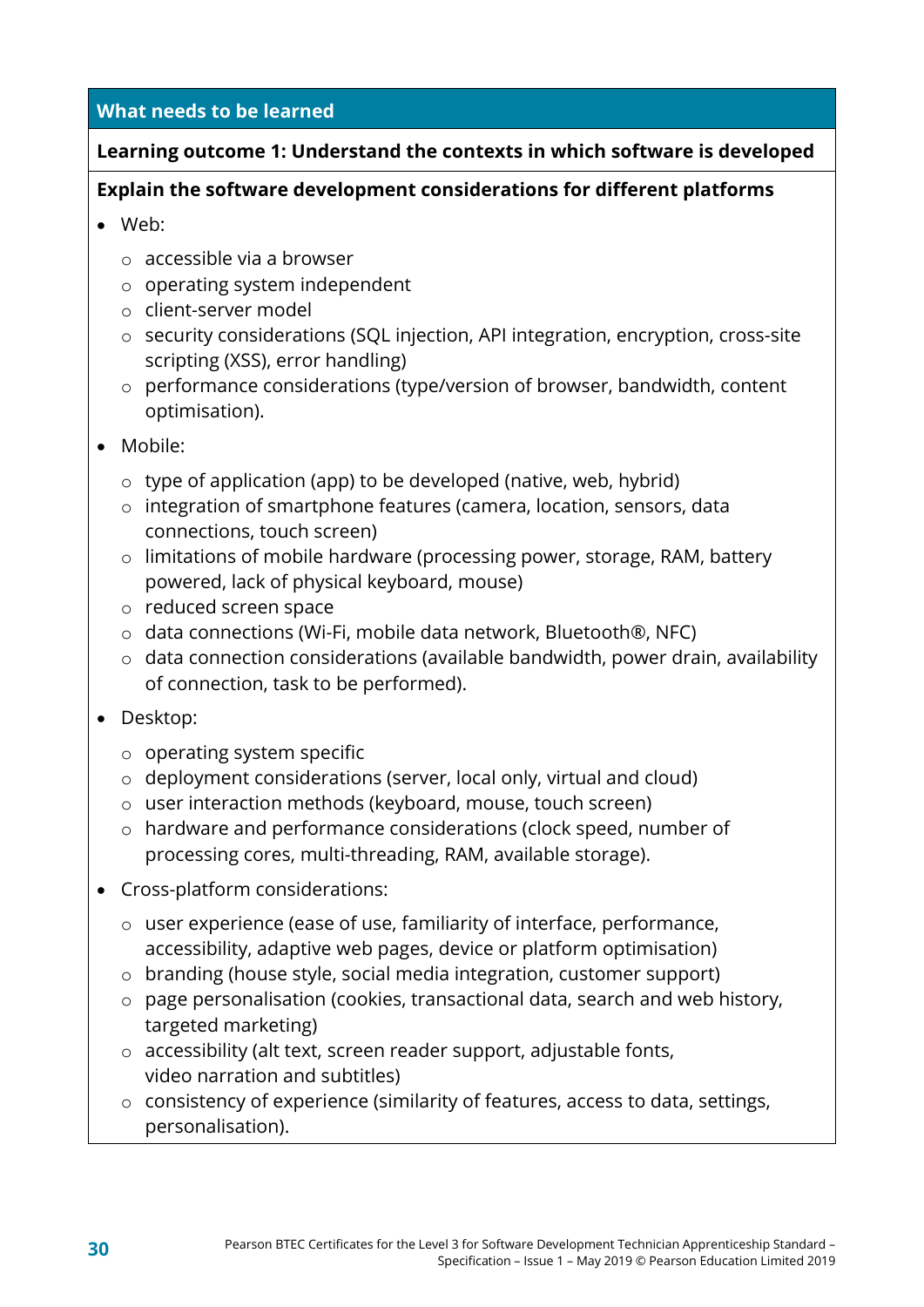#### **Learning outcome 1: Understand the contexts in which software is developed**

#### **Describe the roles of within software development teams and the tasks they perform**

- Business analyst:
	- o role (investigates, analyses and documents the business processes of an organisation to help define requirements of business)
	- o tasks (feasibility study, business requirements analysis, business requirements definition, business case).
- Requirements engineer:
	- o role (defines documents and maintains the IT requirements of an organisation based on the identified business requirements)
	- o tasks (IT requirements analysis, analyse current trends, liaise with client and other stakeholders, defines the IT requirements of an organisation, defines the goals of a proposed IT system).
- Software designer:
	- o role (applies principles of computer science and mathematics to define and plan solutions to problems).
	- o tasks (decomposes problems, designs algorithms to solve problems, defines program specifications, produces visual and logical designs).
- Software developer:
	- o role (creates program code and associated assets in order to implement the planned solution as a functioning software application)
	- o tasks (problem solving, creates program code, integrates systems, software maintenance, updates development logs).
- Software tester:
	- o role (plans and implements methodologies to ensure software is functional, secure and meets specified business requirements)
	- o tasks (produce test plans, devise tests to ensure all requirements are met, identify test users, collate and interpret feedback, interpret log and performance data).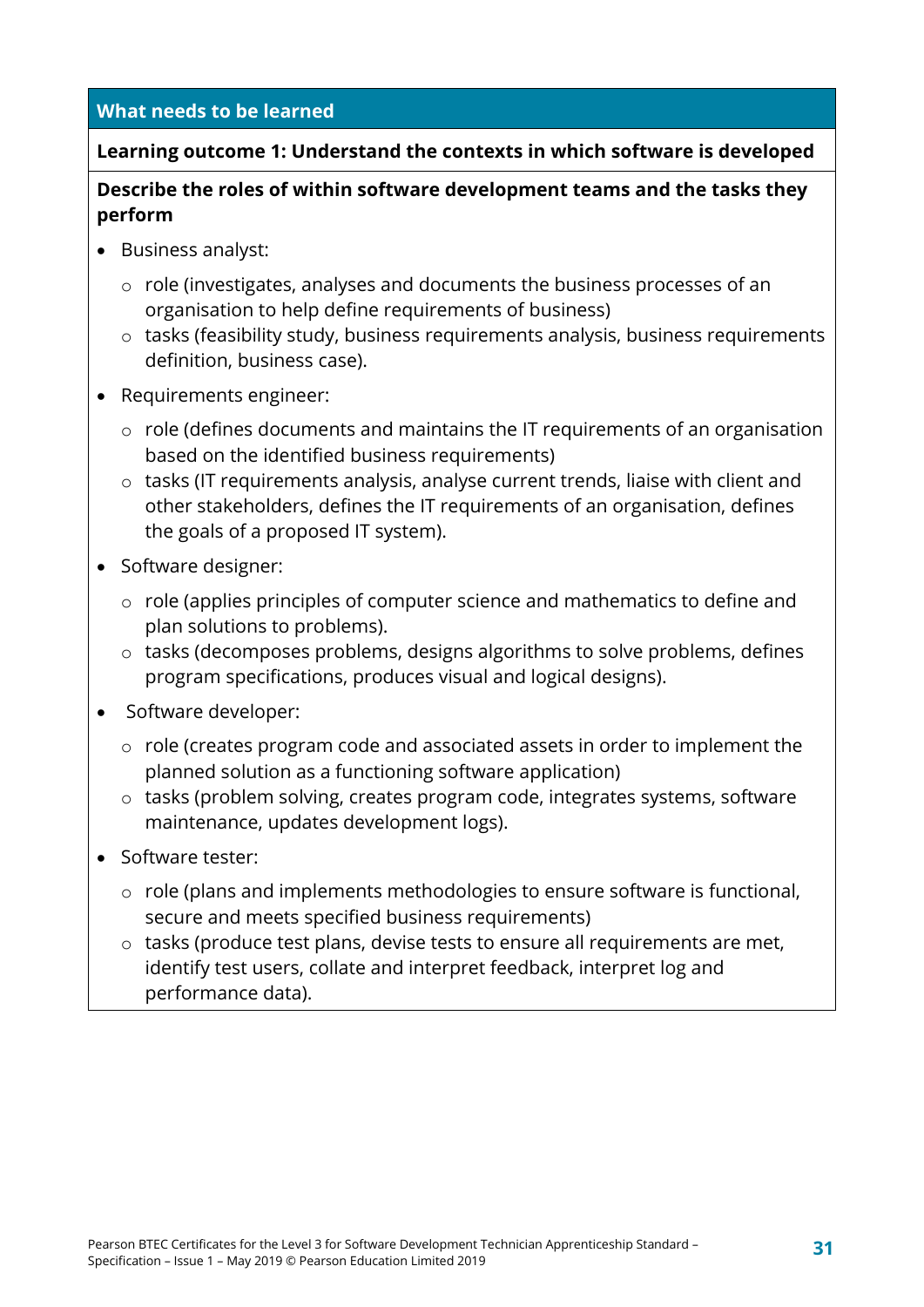#### **Learning outcome 1: Understand the contexts in which software is developed**

- Software project manager:
	- o role (oversees software development projects, plans and assigns resources to ensure projects meet time, cost and quality requirements)
	- o tasks (resource planning, time management, analyse and manage risk, cost benefit analysis, budget control).
- Software release engineer:
	- o role (aids quality assurance by working on build of the final package, release and deployment (installation) of the finished application)
	- o tasks (deploy/install software, package builds, manage version control, monitor and review installed software, identify and resolve issues with installed software).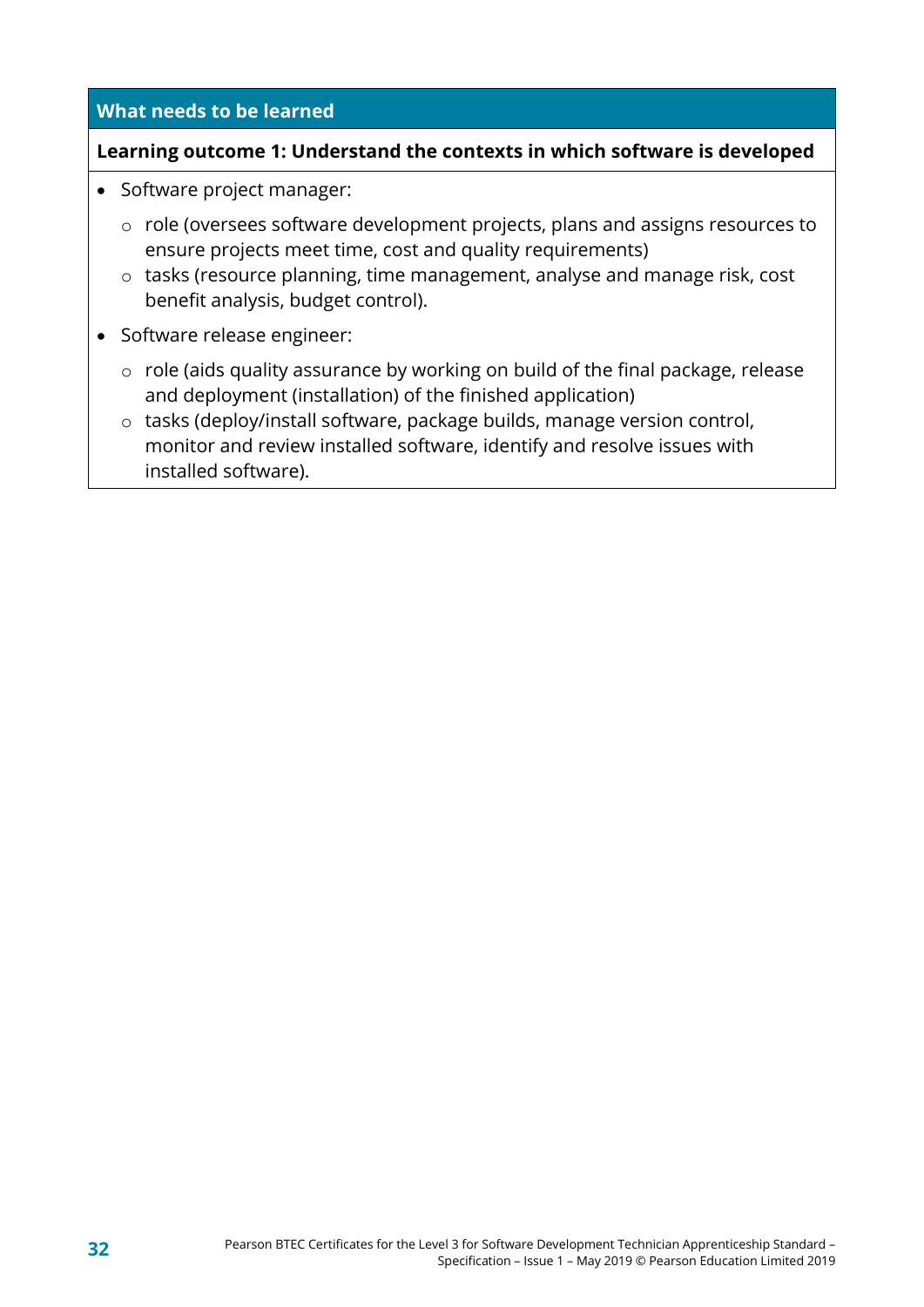#### **Learning outcome 2: Understand the methodologies used when developing software**

#### **Identify architecture elements that form the structure of software applications**

- User interface (the way in which the user interacts with and receives feedback from the software application).
- Algorithms (a structured, step-by-step solution to a problem).
- Data (values that are transmitted, stored, processed and output by a computer).
- Data structures (the way in which data is organised and stored within an application so that it can be processed).
- Code base (the source code of a software application).
- Code libraries (a set of predefined routines or functions for use in a specific programming language).
- Application programming interfaces (APIs) (a set of definitions that facilitate programming an application to interact with another specific application or service).

#### **Describe the use of software architecture elements**

- User interface:
	- o graphical user interface (GUI)
	- o command line interface (CLI)
	- o menu-based interface
	- o voice recognition
	- o audio feedback (text-to-speech, system alerts and notifications)
	- o haptics.
- Algorithms:
	- o sorting algorithms (bubble sort, quick sort)
	- o search algorithms (linear, serial, binary).
- Data:
	- $\circ$  data versus information
	- o primitives (character and string, integer, floating point, fixed point, Boolean).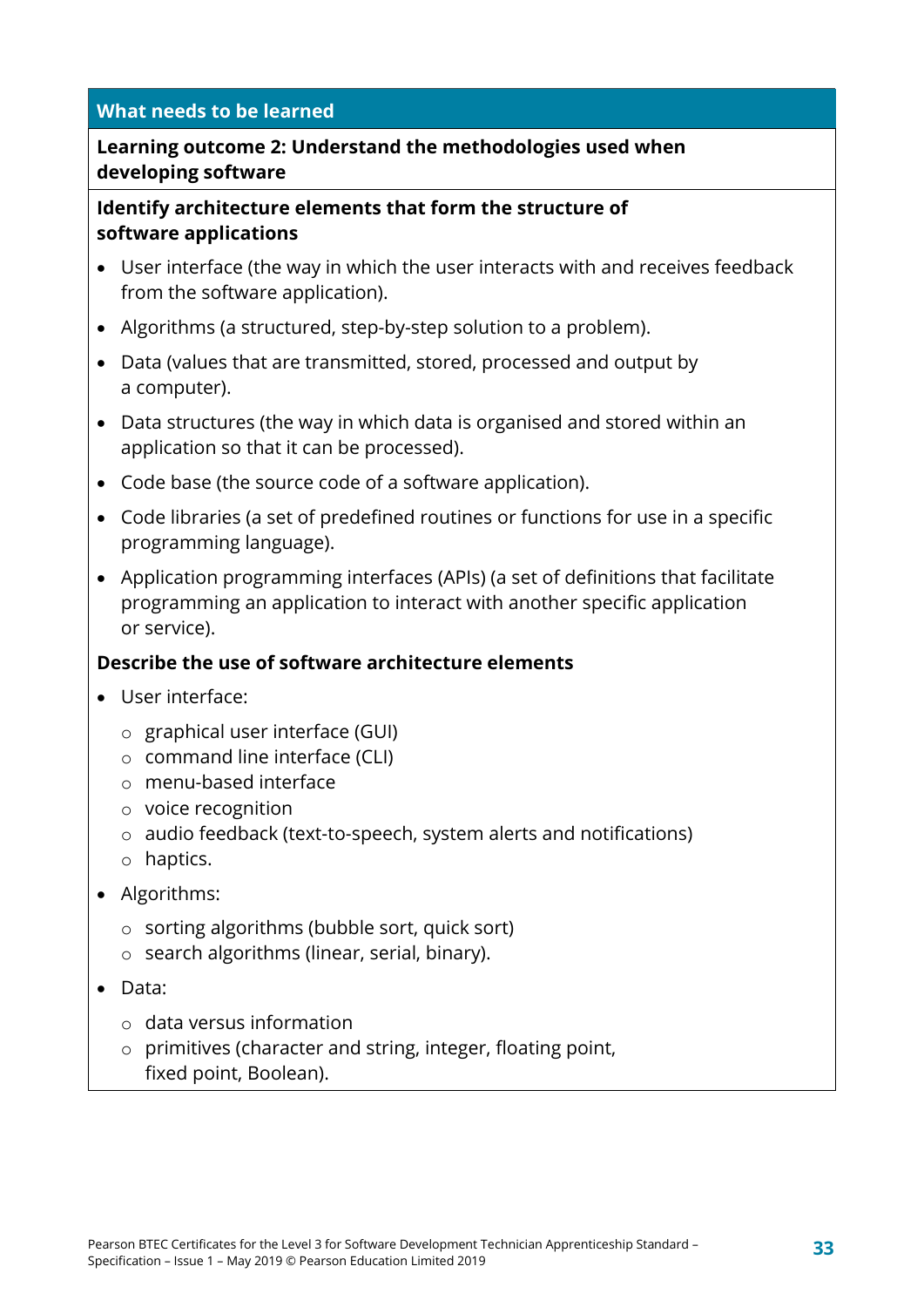#### **Learning outcome 2: Understand the methodologies used when developing software**

- Data structures:
	- o stack
	- o queue
	- o array
	- o list
	- o record.
- Code base:
	- o distinct and monolithic code bases
	- o typical contents of a code base (human written source code, configuration files, property files).
- Code libraries:
	- o pre-written code
	- o subroutines
	- o classes
	- o values
	- o type specifications.
- Application programming interfaces (APIs):
	- o libraries and frameworks
	- o operating system APIs
	- o remote APIs
	- o web APIs.

#### **Identify why databases are linked with software applications and the benefits they provide**

- Why databases are linked to software:
	- o Store active program data and user input.
	- o User management.
	- o Ecommerce tasks (stock, order processing, page personalisation).
	- o Diagnostics.
	- o Performance analysis.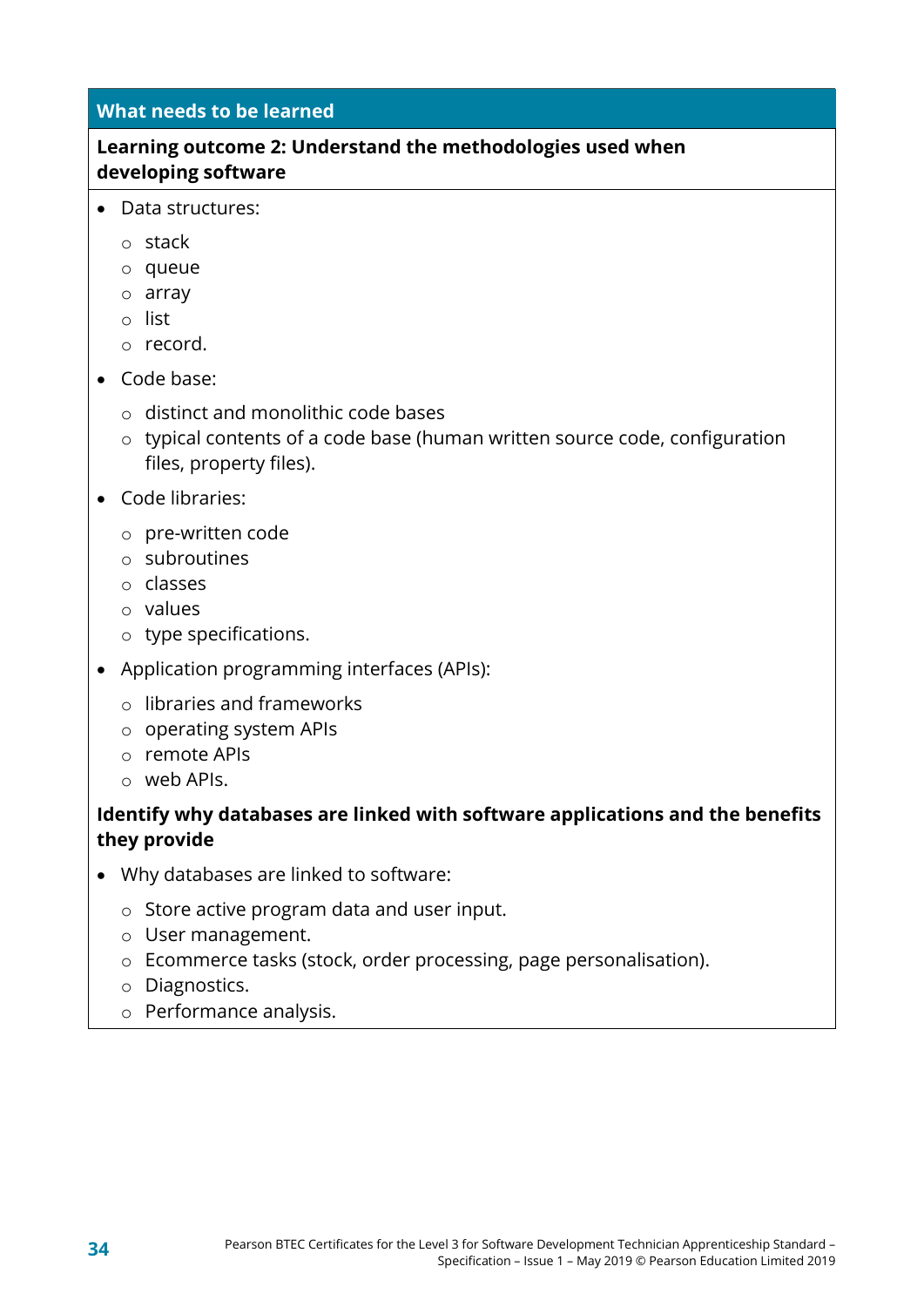#### **Learning outcome 2: Understand the methodologies used when developing software**

- Benefits of linking databases with software applications:
	- o improved access management (permissions, single database for multiple uses)
	- o Data can be updated or edited without accessing program code
	- o Data can be scaled without affecting the program code
	- o Improved data integrity
	- o Performance improvements as data is loaded only when needed
	- o Ease of maintenance

#### **Identify the reasons for using software configuration management tools during incremental developments of code**

- Reduce repetition of tasks.
- Reduce number of unrequired tasks.
- Aids prioritisation of tasks.
- Helps manage resources.
- Helps reduce miscommunication.
- Allows more effective management of simultaneous tasks/updates.
- Allows one person to manage and confirm changes before they are applied to the code base.
- Aids code auditing.
- Facilitates teamwork and collaboration.
- Improves accuracy of defect tracking.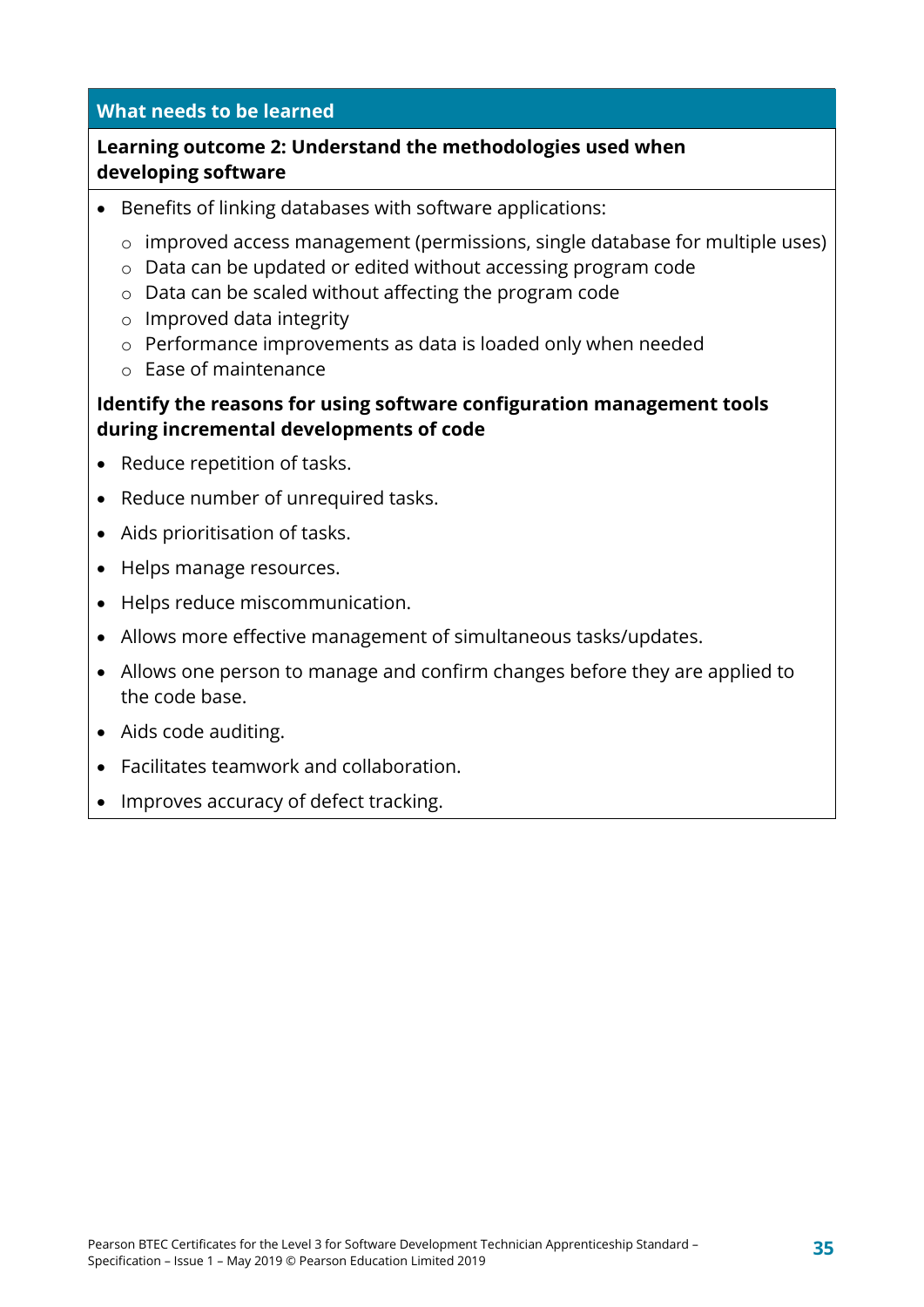#### **Learning outcome 2: Understand the methodologies used when developing software**

#### **Explain the benefits of version control when updating code**

- Versioning makes it clearer to developers which file or code base to use.
- Easier to manage development process as changes are made to a single code base.
- Latest file can be easily identified.
- Points in development at which major and minor changes are made can be easily identified.
- Aids documentation of testing and changes.
- Last usable version can be identified if recent version becomes corrupted.
- Editing is non-destructive.
- Easier to identify at what point in a development an error or issue may have occurred.

#### **Identify processes that are carried out during different types of testing**

- Unit testing:
	- o identify processes and input and output requirements
	- o identify and isolate code into its smallest testable part
	- o plan tests cases
	- o identify test data
	- o debug code.
- Integration testing:
	- o identify units of code that will work together
	- $\circ$  decide on approach to be used (top down, bottom up)
	- $\circ$  define parameters for the way in which the units will work
	- o use modules that have been unit tested as the input for the test.
- Performance testing:
	- o define performance goals
	- o identify suitable metrics
	- o deploy manual and automatic testing tools as required
	- o analyse data generated by testing tools.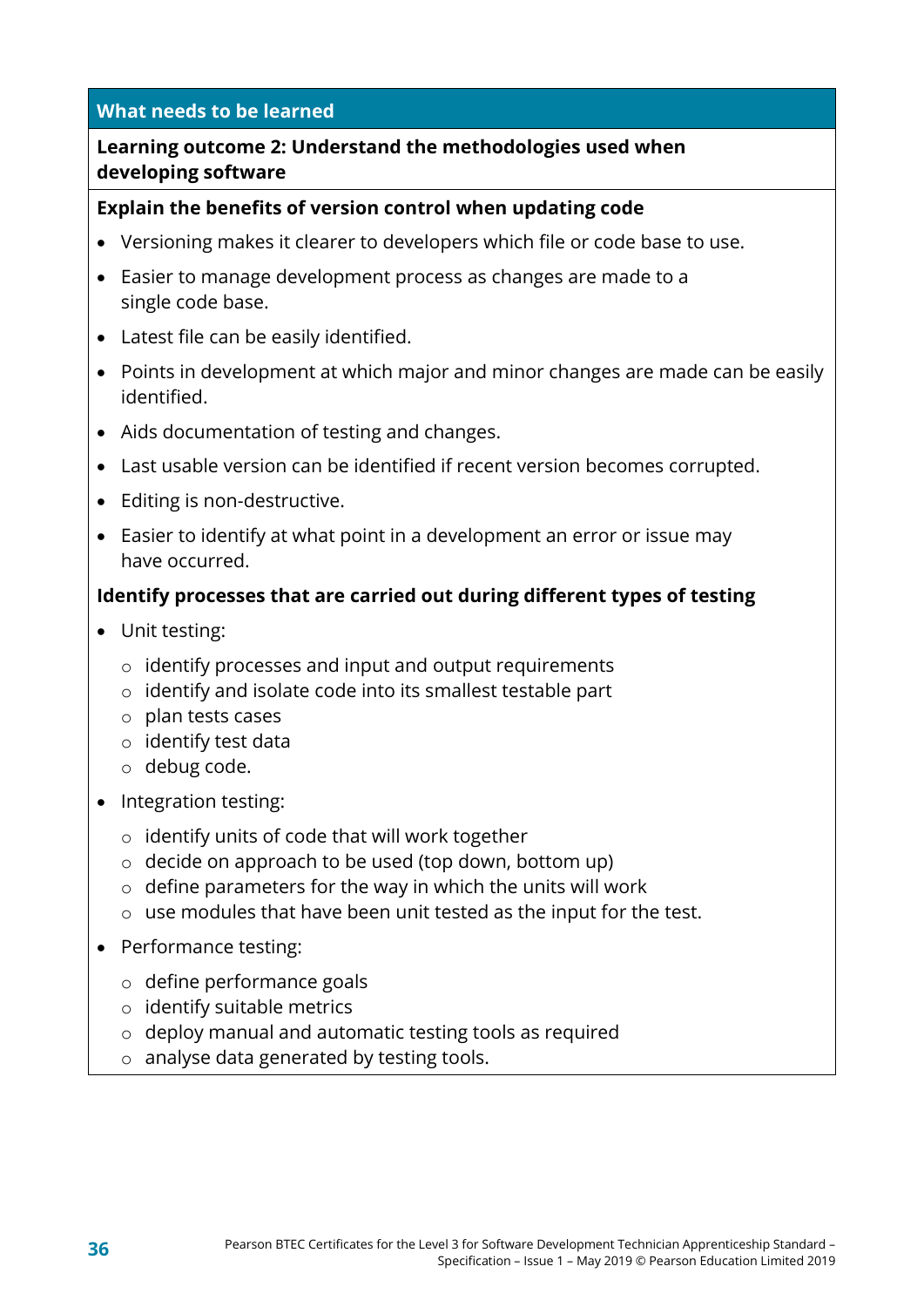#### **Learning outcome 2: Understand the methodologies used when developing software**

- System testing:
	- o test software as a complete package
	- o plan destructive testing cases
	- o plan non-destructive testing cases
	- o compare performance with functional requirements specification.
- Acceptance testing:
	- o identify and engage suitable test users
	- o deploy users to test the program in real or simulated use scenarios
	- o gather feedback from test users
	- o compare user feedback against functional and non-functional requirements specification.
- Regression testing:
	- o fix errors identified in other stages of testing
	- o retest the identified component to check error is fixed
	- o retest associated components to ensure no unintentional issues have arisen.
- Load/stress testing:
	- o agree acceptable performance parameters (data access speed, load times, number of concurrent users, system availability)
	- o identify and deploy browser-level and protocol-level testing
	- o expose site to low, normal, high and extreme levels of traffic
	- o analyse performance of site against agreed parameters.

#### **Describe the phases in the agile software development methodology and how to apply them**

- Scoping and prioritising projects:
	- o project definition
	- o duration of project
	- o business case
	- o feasibility
	- o scope of work and resources required.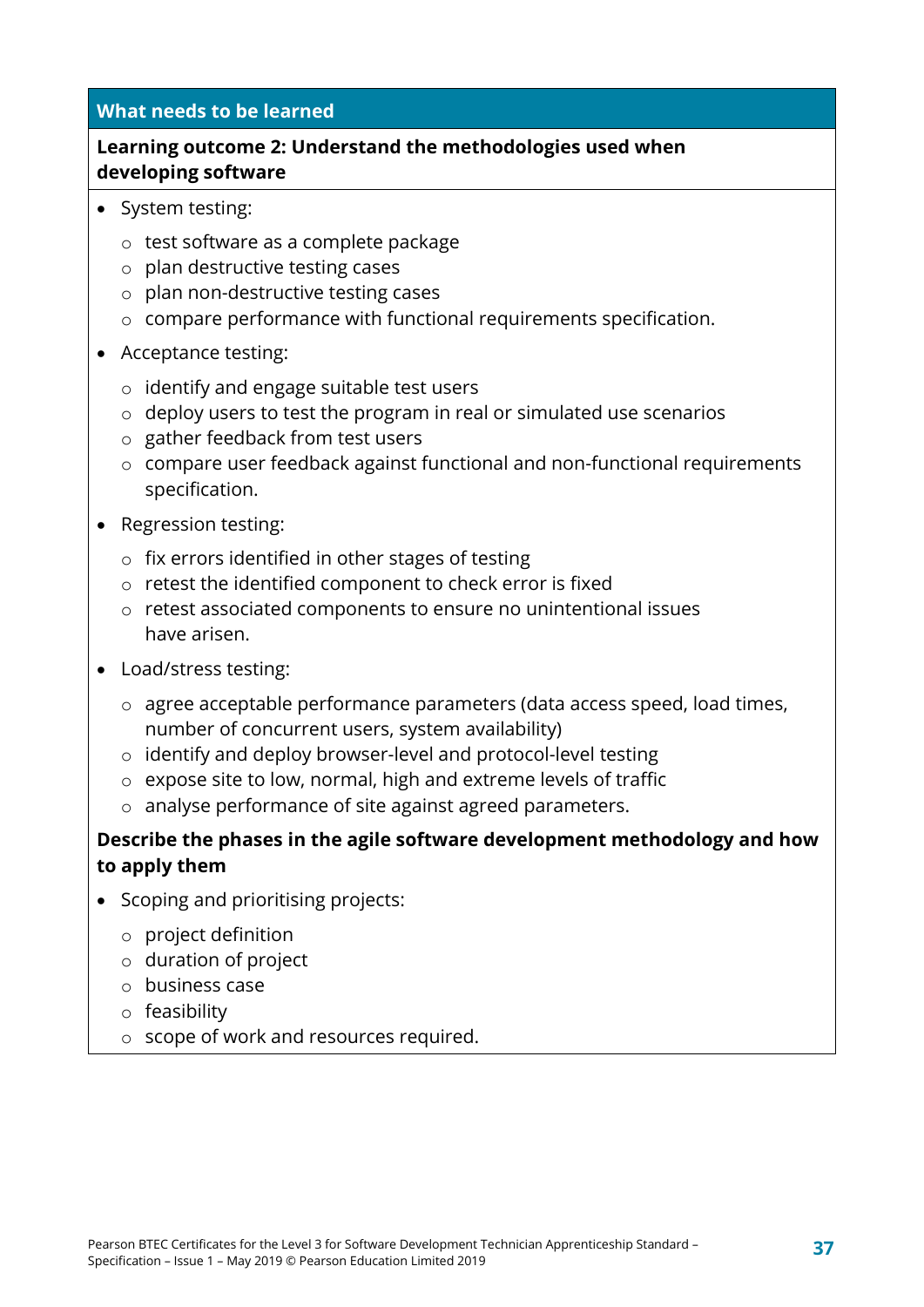#### **Learning outcome 2: Understand the methodologies used when developing software**

- Requirements for initial sprint:
	- o stakeholder meetings
	- o project requirements
	- o scheduling and project timeline
	- o select team
	- o allocate resources
	- o define responsibilities.
- Construction and iteration:
	- o produce first iteration of product
	- o working product containing minimum features
	- o client feedback
	- o release iteration into production
	- o product testing
	- o fault fixing
	- o product enhancement/development
	- o update system
	- o user documentation and instructions
	- o release current iteration.
- Production and ongoing support:
	- o bug fixing
	- o user training
	- o product enhancement.
- Retirement:
	- o identify retirement criteria (redundancy, obsolescence, change of business priority)
	- o remove or retire digital product
	- o introduce replacement.

#### **Describe the phases of the rapid application development (RAD) software development methodology and how to apply them**

- Requirements planning (understanding what needs to be designed and what its function will be):
	- o understand problem (problem definition, client requirements)
	- o investigate and analyse (document the problem).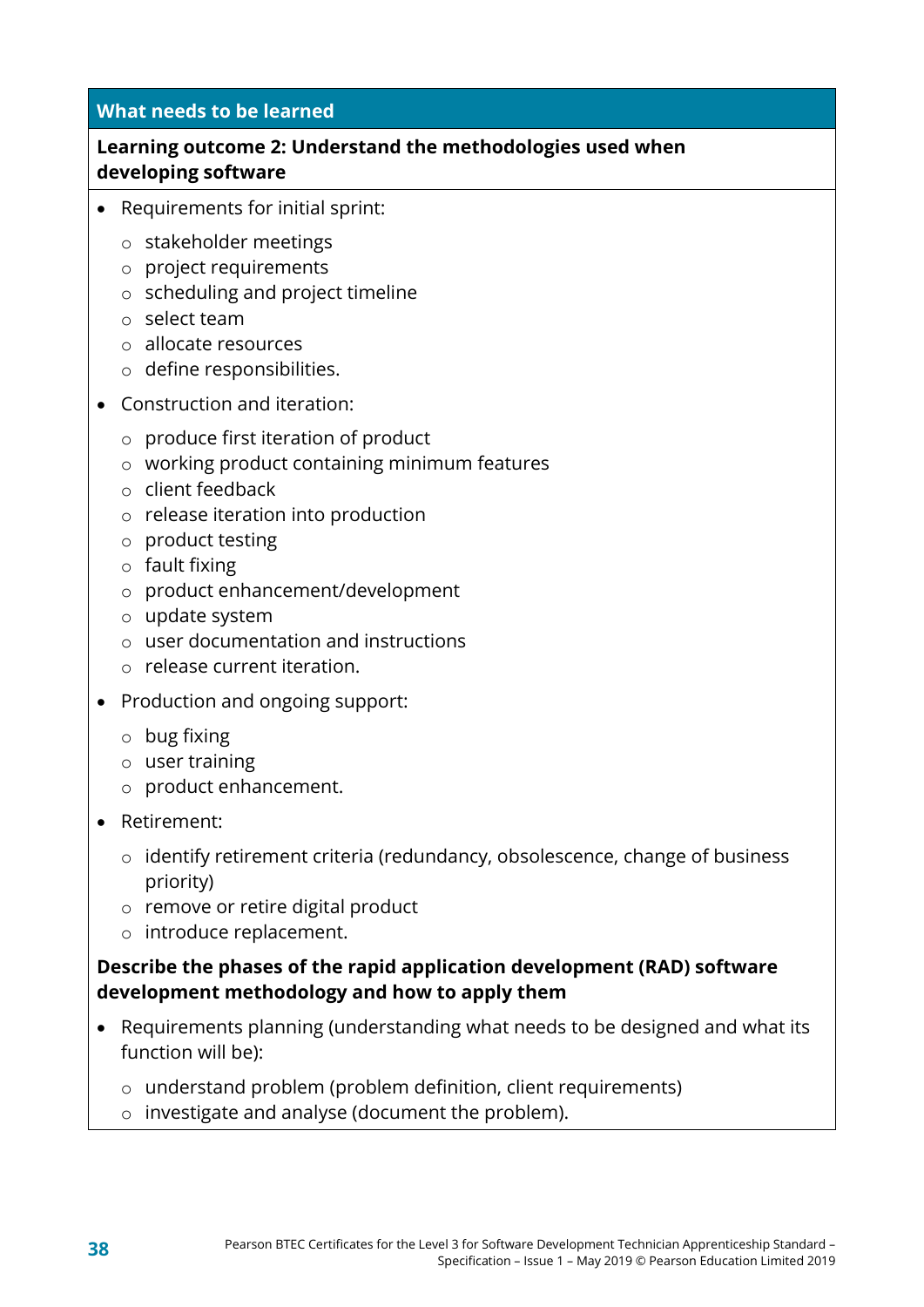#### **Learning outcome 2: Understand the methodologies used when developing software**

- User design, prototyping and construction:
	- o the three elements take place at the same time, the process goes around in circles until the product is completed.
- Testing (completed unit tested):
	- o debug and test (functional and non-functional testing, interface testing, fixing bugs)
	- o documentation (user guide, technical manual).
- Handover to client:
	- o product enhancement/development
	- o produce/update system and user documentation
	- o release current iteration.

#### **Describe the phases of the waterfall software development methodology and how to apply them**

- Requirements specification (understanding what needs to be designed and what its function will be):
	- o understand problem (problem definition, client requirements)
	- o investigate and analyse (document the problem).
- Development (phase and system design is prepared, specifying system requirements):
	- o design (functional and non-functional elements, user interface, design specification)
	- o create solution (using coding to create the required solution)
	- o implementation (the system is first developed in small programs called units)
	- $\circ$  intergration (all the units developed in the implementation phase are integrated into a system).
- Testing (each unit and the system is tested):
	- o debug and test (functional and non-functional testing, interface testing, fixing bugs)
	- o documentation (user guide, technical manual).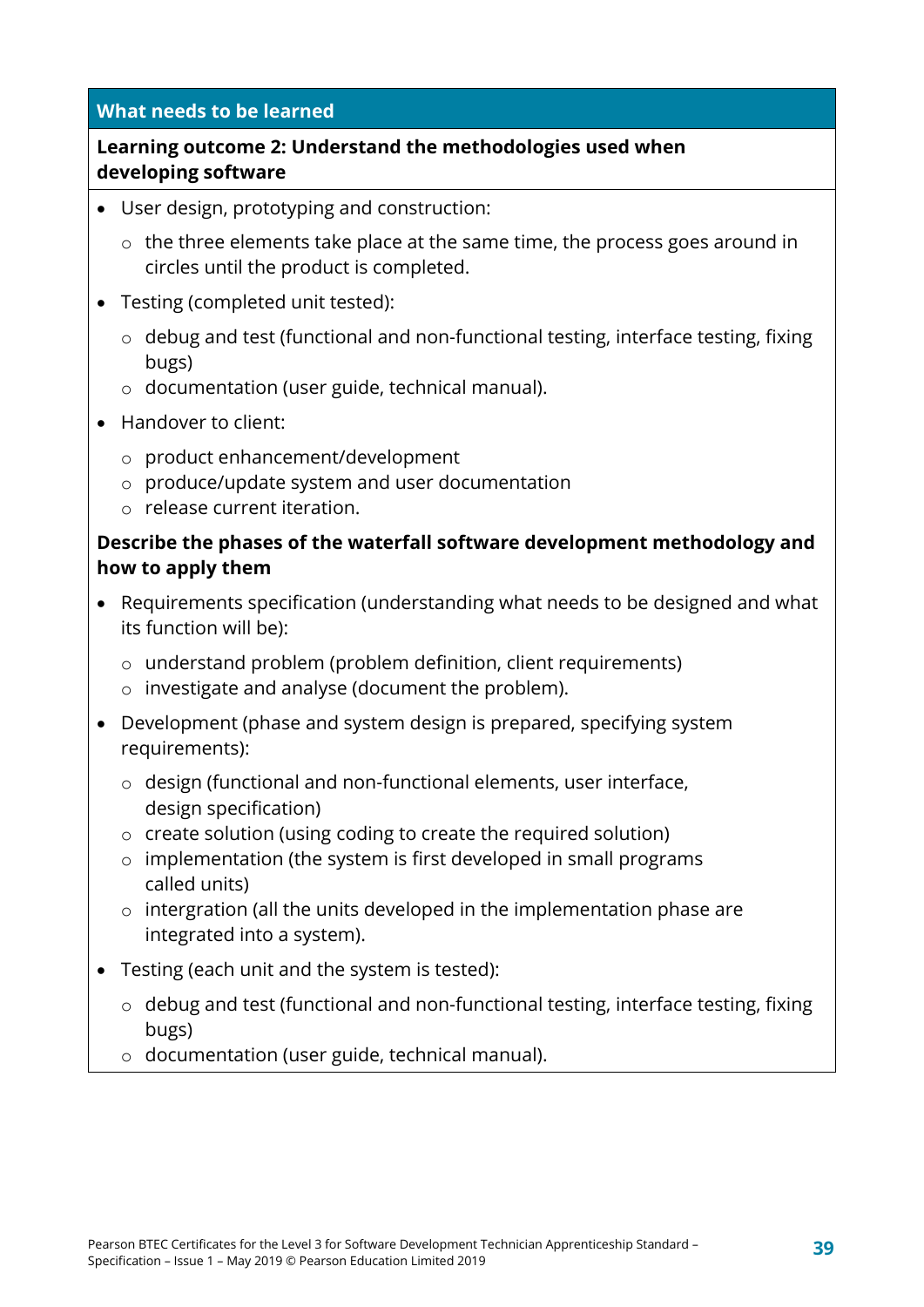#### **Learning outcome 2: Understand the methodologies used when developing software**

- Deployment (the product is deployed in the customer environment or released into the market):
	- o service management phase (deploy, operate, refine).
- Maintenance (making modifications to the system or an individual component to alter attributes or improve performance):
	- o application management (monitor, optimise).

#### **Identify the advantages and disadvantages of iterative and linear software development methodologies**

Iterative

- Advantages:
	- o adaptive approach that responds to changes
	- o allows for direct communication with client
	- o increases communication with client
	- o increases transparency
	- o improved quality by finding and fixing defects or deviations from expectations quickly.
- Disadvantages:
	- $\circ$  focuses on working with software
	- o lacks documentation efficiency
	- o chances of getting off track as outcomes are not clear.

#### Linear

- Advantages:
	- o easy to understand and functional
	- o simple to manage as model is rigid
	- o allows for more structured testing and analysis.
- Disadvantages:
	- o matches only precise needs
	- o not applicable for maintenance projects
	- o reduces ability to see interim prototypes
	- o reduced ability to adapt to change
	- o projects can extend beyond original deadlines
	- o less suitable for extended or ongoing projects.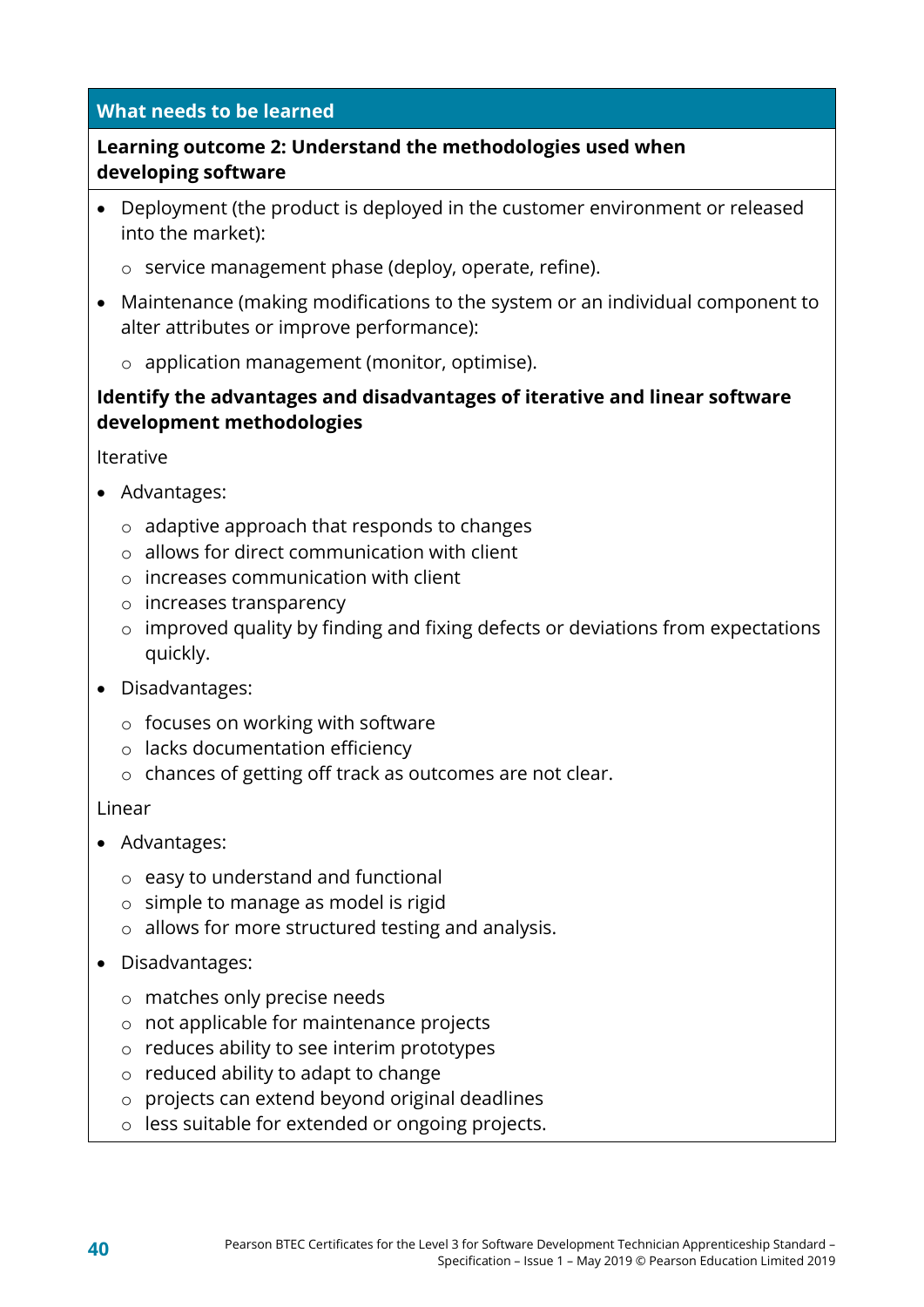#### **Essential resources**

There are no special resources needed for this qualification.

#### **Assessment**

This unit is externally assessed through an onscreen test, which is set and marked by Pearson. The test lasts for 60 minutes and is worth 36 marks. The assessment is available on demand.

The test assesses all the learning outcomes. The questions in the test are based on each assessment criterion and its associated unit content.

The test consists of multiple-choice items. The questions in the test will not necessarily be sequenced in the order of the criteria in the unit, and they will not rely on or directly follow on from another test item.

A Pass grade is determined by learners achieving a defined cut score for the test.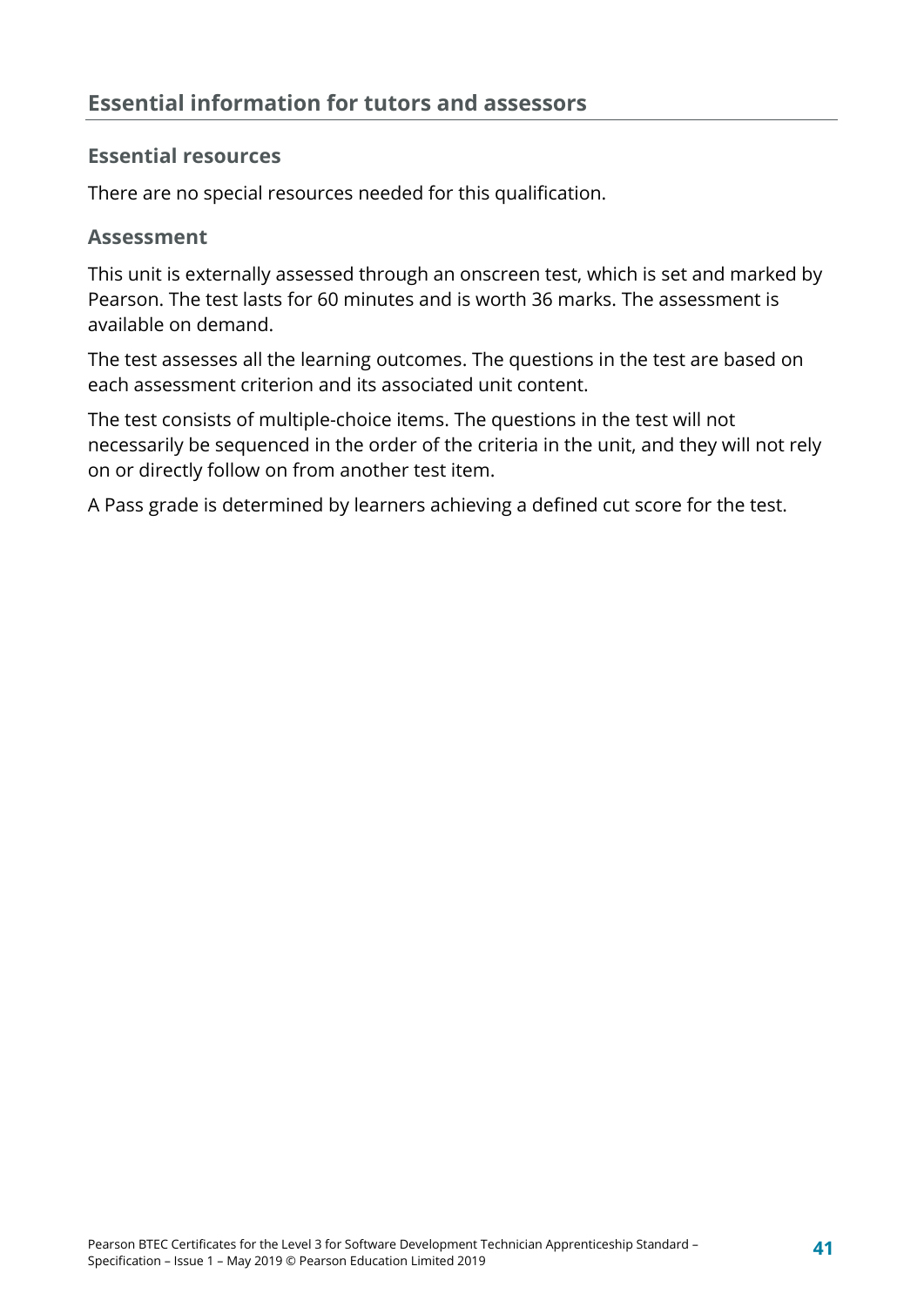<span id="page-45-0"></span>

| <b>Unit 1:</b>                | <b>Programming</b>                                                             |
|-------------------------------|--------------------------------------------------------------------------------|
| Level:                        | 3                                                                              |
| Unit type:                    | <b>Mandatory for Pearson BTEC Level 3</b><br><b>Certificate in Programming</b> |
| <b>Assessment type:</b>       | <b>External</b>                                                                |
| <b>Guided learning hours:</b> | 75                                                                             |

#### **Unit introduction**

This unit is about understanding how software is developed and what must be considered when undertaking software development. You will examine the features of effective computer programming and apply computing and programming techniques.

The primary role of the software development technician is to design, create, test and implement code for a variety of platforms. A software development technician helps organisations, in a range of industries, to meet their business needs by developing effective, efficient, robust and often innovative applications. Most industries are increasingly reliant on digital platforms and so understanding why, how and when code for these platforms should be created or updated is a key aspect of this role.

You will gain an understanding of the factors that drive the development of software and the need for project teams within software development.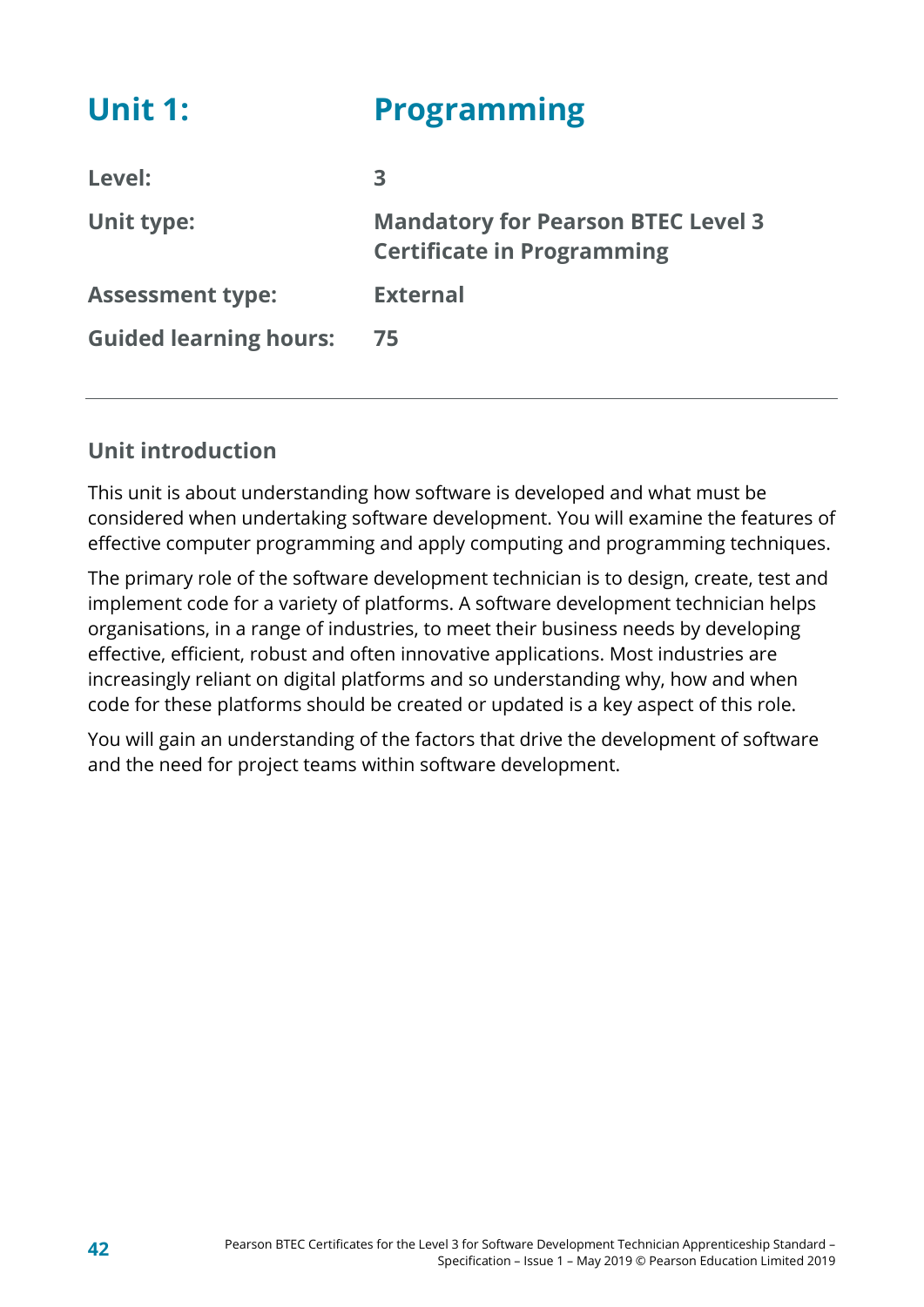#### **Learning outcomes and assessment criteria**

To pass this unit, the learner needs to demonstrate that they can meet all the learning outcomes for the unit. The assessment criteria determine the standard required to achieve the unit.

| <b>Learning</b><br>outcomes |                                                                                                    | <b>Assessment criteria</b> |                                                                                        |
|-----------------------------|----------------------------------------------------------------------------------------------------|----------------------------|----------------------------------------------------------------------------------------|
| $\mathbf{1}$                | Understand<br>fundamental<br>principles and<br>concepts of<br>programming<br>languages             | 1.1                        | Describe the fundamental principles and concepts<br>within procedural languages        |
|                             |                                                                                                    | 1.2                        | Describe the fundamental principles and concepts<br>within object-orientated languages |
|                             |                                                                                                    | 1.3                        | Describe the fundamental principles and concepts<br>within event-driven languages      |
| $\overline{2}$              | Understand<br>how to<br>implement<br>code                                                          | 2.1                        | Interpret variables within programming languages                                       |
|                             |                                                                                                    | 2.2                        | Interpret common programming control structures that<br>are used when developing code  |
|                             |                                                                                                    | 2.3                        | Describe what common data structures are used for                                      |
|                             |                                                                                                    | 2.4                        | Describe how standard algorithms are applied within<br>software development            |
|                             |                                                                                                    | 2.5                        | Describe how to test and debug programs                                                |
| $\overline{3}$              | Understand<br>the need to<br>follow good<br>coding<br>practices                                    | 3.1                        | Identify the elements of common coding standards                                       |
|                             |                                                                                                    | 3.2                        | Explain the reasons for good coding practices                                          |
| $\overline{4}$              | Understand<br>database<br>normalisation<br>and how to<br>connect code<br>to specified<br>databases | 4.1                        | Identify reasons for connecting code to specified data<br>sources                      |
|                             |                                                                                                    | 4.2                        | Describe how to connect code to databases using<br>different connections               |
|                             |                                                                                                    | 4.3                        | Describe the benefits and drawbacks of using database<br>normalisation                 |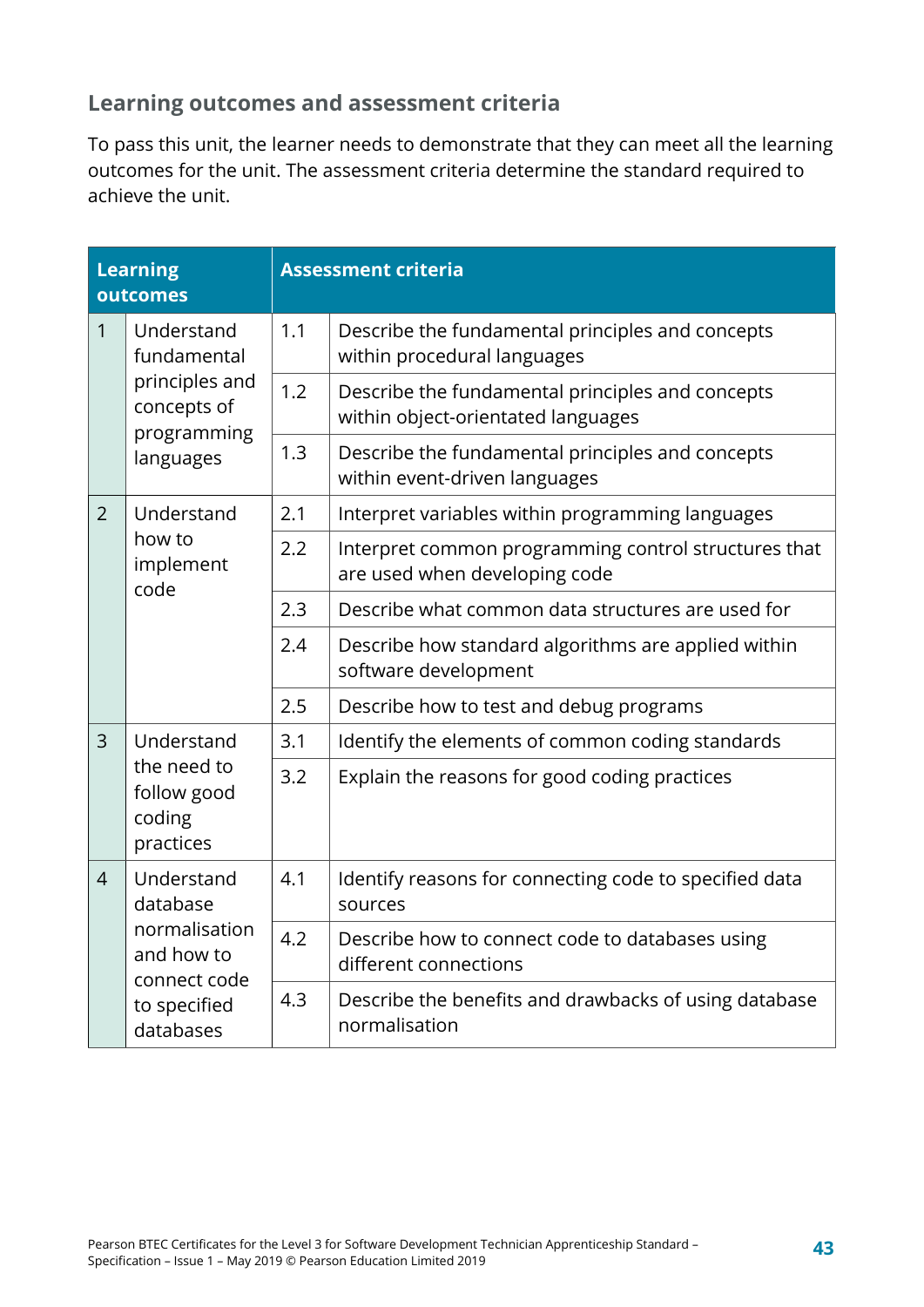| <b>Learning</b><br>outcomes |                                                                                     | <b>Assessment criteria</b> |                                                                                                                                   |
|-----------------------------|-------------------------------------------------------------------------------------|----------------------------|-----------------------------------------------------------------------------------------------------------------------------------|
| 5                           | Understand<br>the functional<br>and non-<br>functional<br>requirements<br>in coding | 5.1                        | Identify the types of functional and non-functional<br>requirements                                                               |
|                             |                                                                                     | 5.2                        | Describe the tests used for functional and non-<br>functional requirements                                                        |
| 6                           | Understand<br>the principles<br>of good<br>interface<br>design                      | 6.1                        | Describe the key considerations for good interface<br>design                                                                      |
|                             |                                                                                     | 6.2                        | Describe the techniques and technologies used in<br>interface design                                                              |
| $\overline{7}$              | Know how to<br>build security<br>into software<br>development                       | 7.1                        | Describe common security threats to software                                                                                      |
|                             |                                                                                     | 7.2                        | Identify ways to reduce the security threats to software                                                                          |
|                             |                                                                                     | 7.3                        | Identify the key techniques for defensive programming                                                                             |
| 8                           | Understand<br>how software<br>development<br>integrates into<br>a wider project     | 8.1                        | Explain each stage of the software development life<br>cycle                                                                      |
|                             |                                                                                     | 8.2                        | Describe the project roles and responsibilities at each<br>stage of software development that integrate into the<br>wider project |
|                             |                                                                                     | 8.3                        | Explain how effective teamwork contributes to the<br>delivery of software development projects                                    |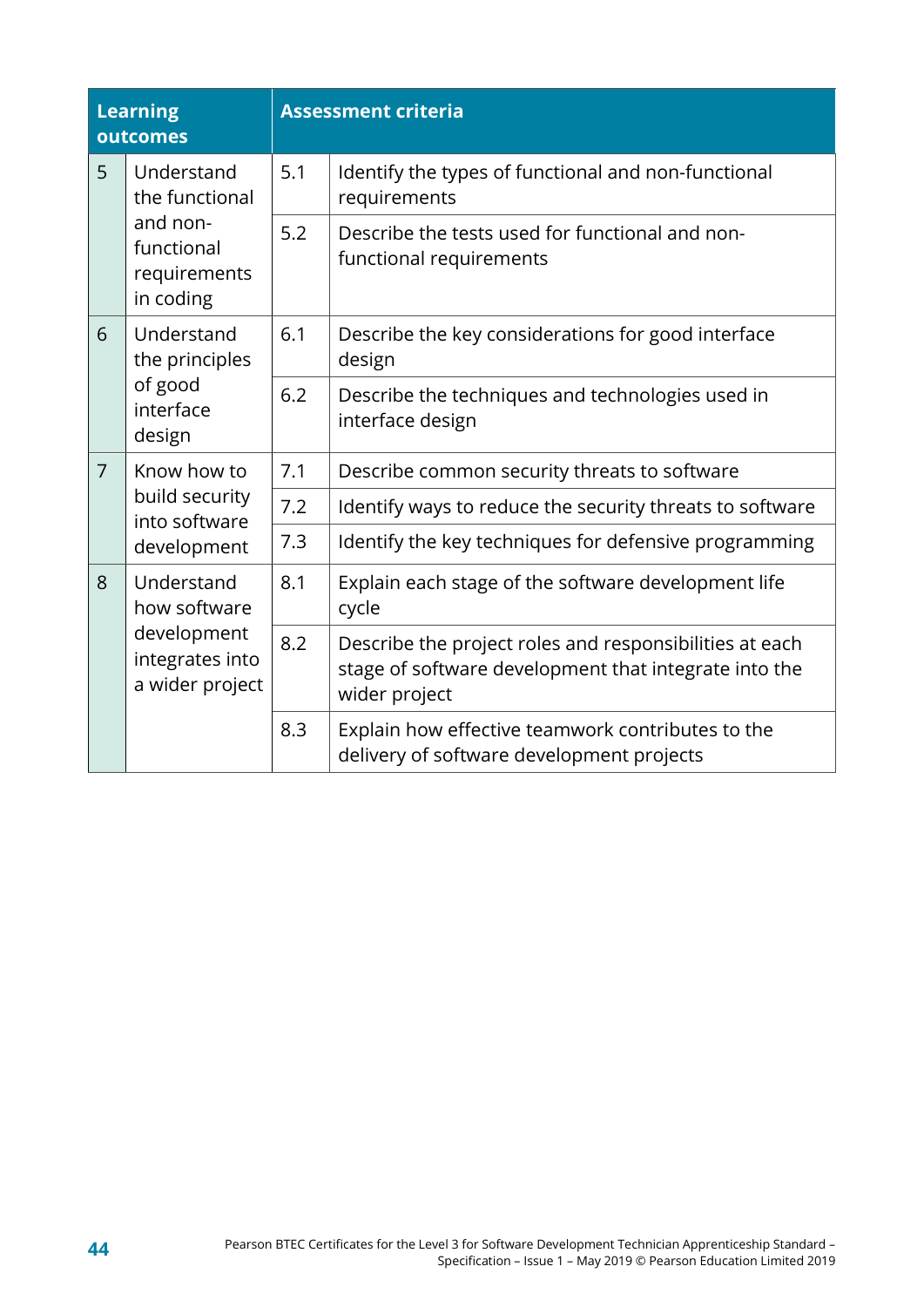#### **Content**

#### **What needs to be learned**

**Learning outcome 1: Understand fundamental principles and concepts of programming languages**

**Describe the fundamental principles and concepts within procedural languages**

- Statements (lines of code in sequence)
- Blocks (one or more declarations or statements)
- Procedures (independent code module that fulfils some concrete task and is referenced within a larger body of source code)
- Modularity (splits program up into small parts or chunks, each one of these chunks contribute to the program and performs a task)
- Tools and techniques (functions, procedures, libraries, parameters, debugging).

#### **Describe the fundamental principles and concepts within object-orientated languages**

- Classes (template for creating object, a user-defined data type, which holds its own data members and member functions)
- Objects (specific instance of a class; it contains real values instead of variables)
- Abstraction (handles complexity by hiding unnecessary details from the user)
- Encapsulation (bundles data and methods that work on that data within one unit)
- Inheritance (reusability, enables new objects to take on the properties of existing objects)
- Polymorphism (the ability of a variable, function or object to take on multiple forms)
- Tools and techniques (predefined functions, templates, integrated development environment (IDE)).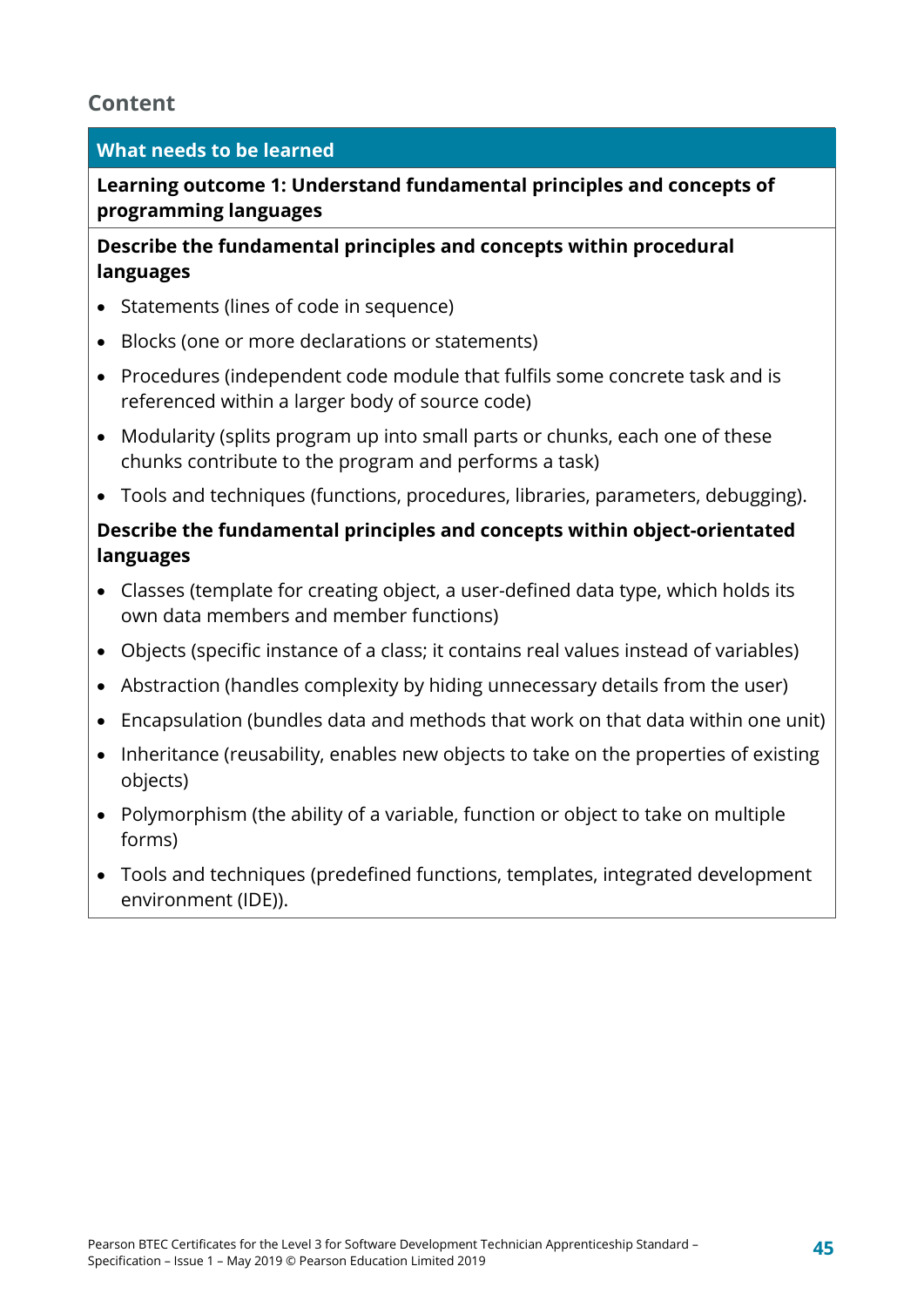#### **Learning outcome 1: Understand fundamental principles and concepts of programming languages**

#### **Describe the fundamental principles and concepts within event-driven languages**

- Events (user actions, sensor outputs, or messages from other programs or threads)
- Event handlers (series of subroutines or methods)
- Event loops (main loop in a program that typically waits for the user to trigger something)
- Time driven (code that runs on a time trigger)
- Trigger functions (chooses which event handler needs to be run for the event that has occurred)
- Tools and techniques (use of tool boxes and controls, selection, loops, event handlers, objects and object properties, menus).

#### **What needs to be learned**

#### **Learning outcome 2: Understand how to implement code**

#### **Interpret variables within programming languages**

- Integer.
- Float.
- Boolean.
- String.
- Character.

#### **Interpret common programming control structures that are used when developing code**

- Sequence:
	- o line-by-line execution.
- Selection:
	- o if…then…else
	- o ELSEIF (ELIF)
	- o nested if
	- o case/switch.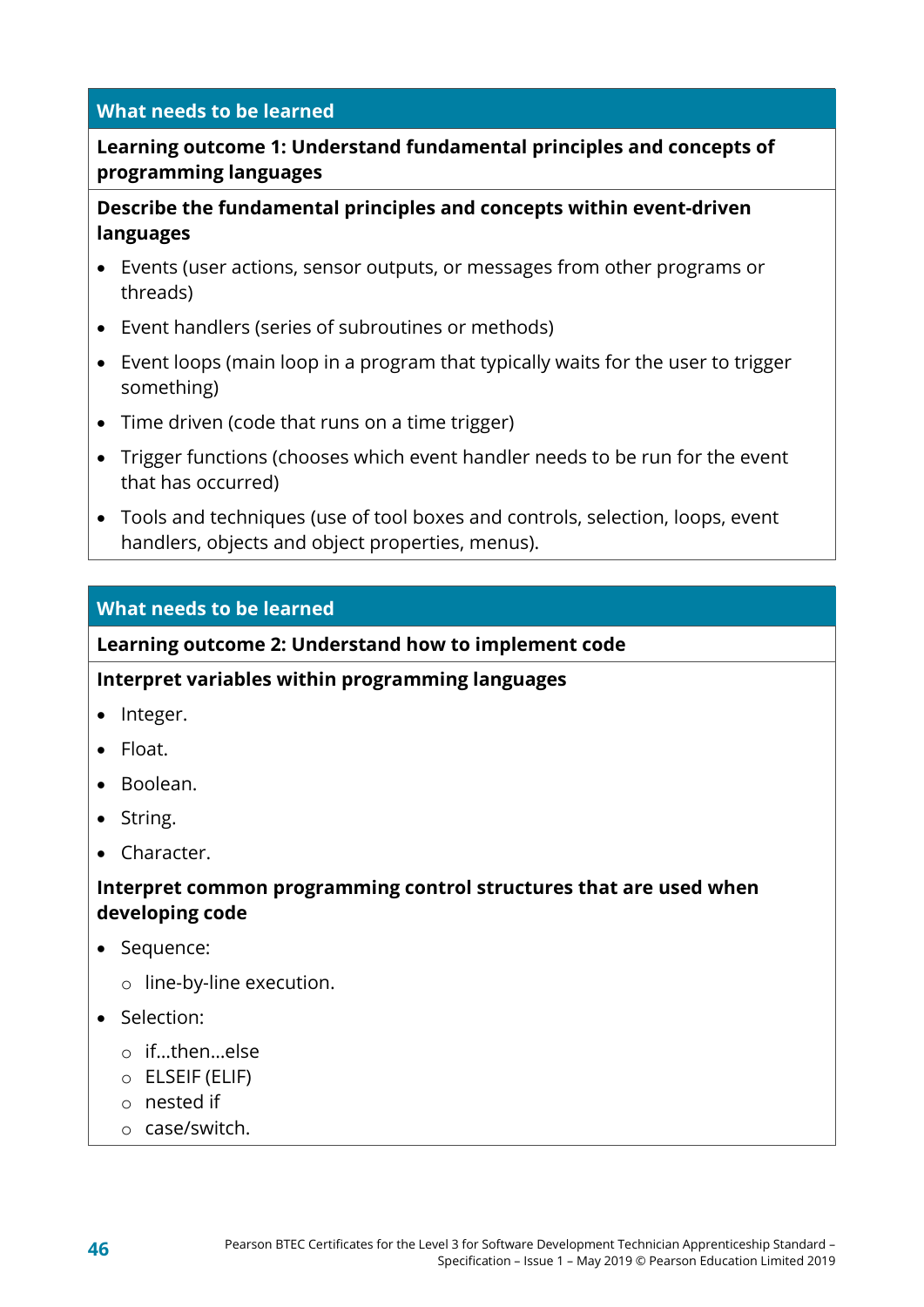#### **Learning outcome 2: Understand how to implement code**

- Iteration:
	- o repeat
	- o for
	- o while
	- o do-while.

#### **Describe what common data structures are used for**

- Linked lists.
- Arrays.
- Stacks.
- Queues.

#### **Describe how standard algorithms are applied in software development**

- Sorting:
	- o bubble
	- o quick
	- o insertion
	- o merge.
- Searching:
	- o serial/linear
	- o binary.

#### **Describe how to test and debug programs**

- Tools used to debug programs:
	- o logical next line
	- o step into
	- o step out
	- o next instruction
	- o break point.
- Ordered stages of testing:
	- o black box
	- o white box
	- o alpha
	- o beta.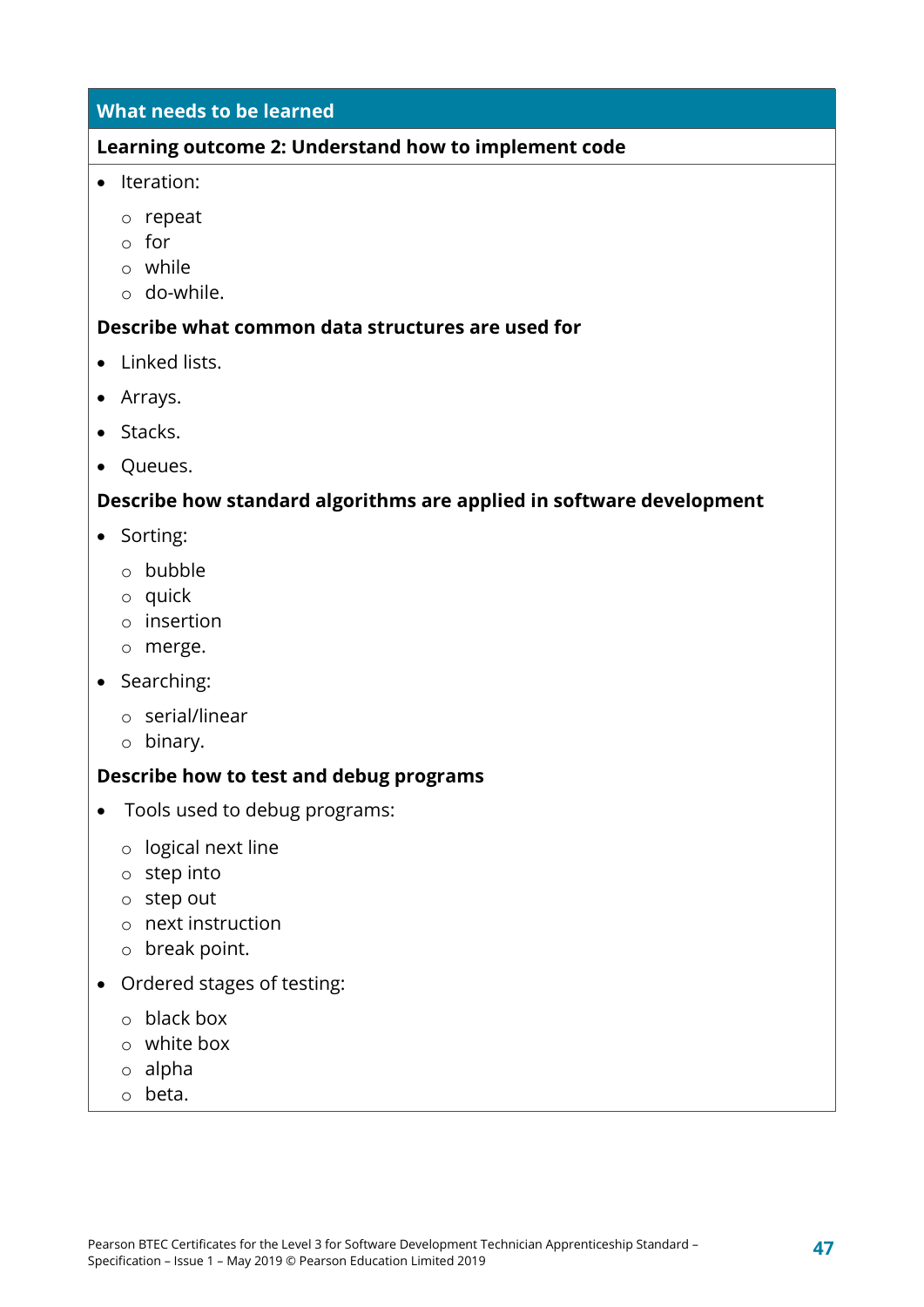#### **Learning outcome 3: Understand the need to follow good coding practices**

#### **Identify the elements of common coding standards**

- Open:
	- o free to apply own style for code
	- o not limited for language constructs
	- o can select any programming language.
- Organisational:
	- o common style guide for code
	- o guide for language constructs
	- o pre-determined programming language.

#### **Explain the reasons for good coding practices**

- Commenting, documentation (to keep a log of events)
- Consistent indentation (shows logical structure).
- Code grouping (grouping data so that the elements in each group share a common attribute).
- Consistent naming (so that variables are easily identifiable):
	- o camel case
	- o underscores.
- Don't Repeat Yourself (DRY) principle (to reduce the amount of work required to extend and maintain the software in the future)
- Code refactoring (to improve non-functional attributes of the software).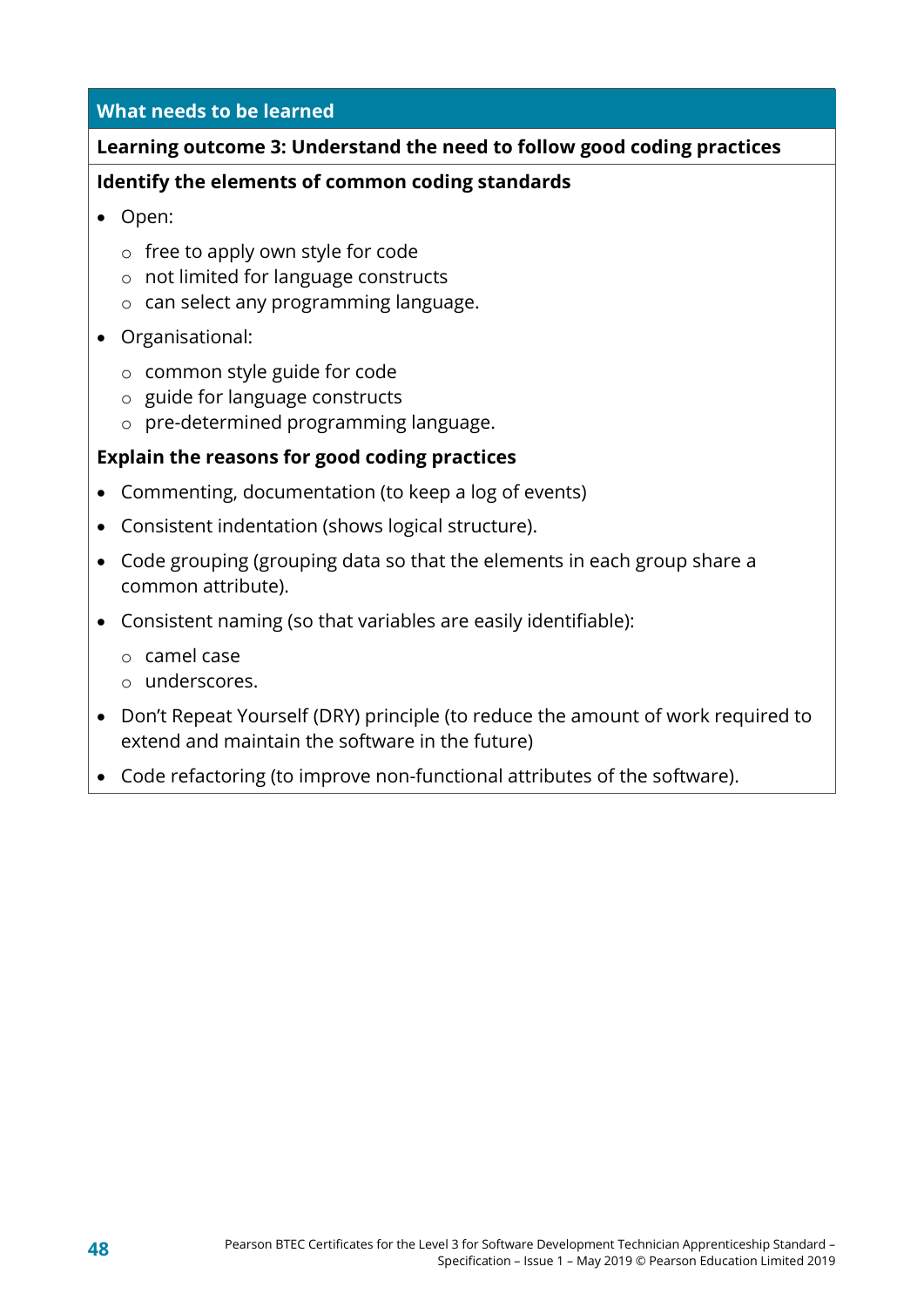#### **Learning outcome 4: Understand database normalisation and how to connect code to specified databases**

#### **Identify reasons for connecting code to specified data sources**

- Extracting data.
- Storing data.
- Updating data.
- Deleting data.

#### **Describe how to connect code to databases using different connections:**

- Java database connectivity (JDBC), for Java language:
	- o ordered stages:
		- o import packages
		- o register the JDBC drivers
		- o open connection
		- o create a statement object
		- o execute a query and return a result set object
		- o process the result set
		- o close the result set and statement object
		- o close the connection.
- Open database connectivity (ODBC), for non-Java language:
	- o ordered stages:
		- o allocate the handle
		- o declare the ODBC version
		- o select the data source or driver
		- o allocate a connection handle
		- o select connection attributes
		- o establish a connection
		- o driver manager connection pooling
		- o close connection.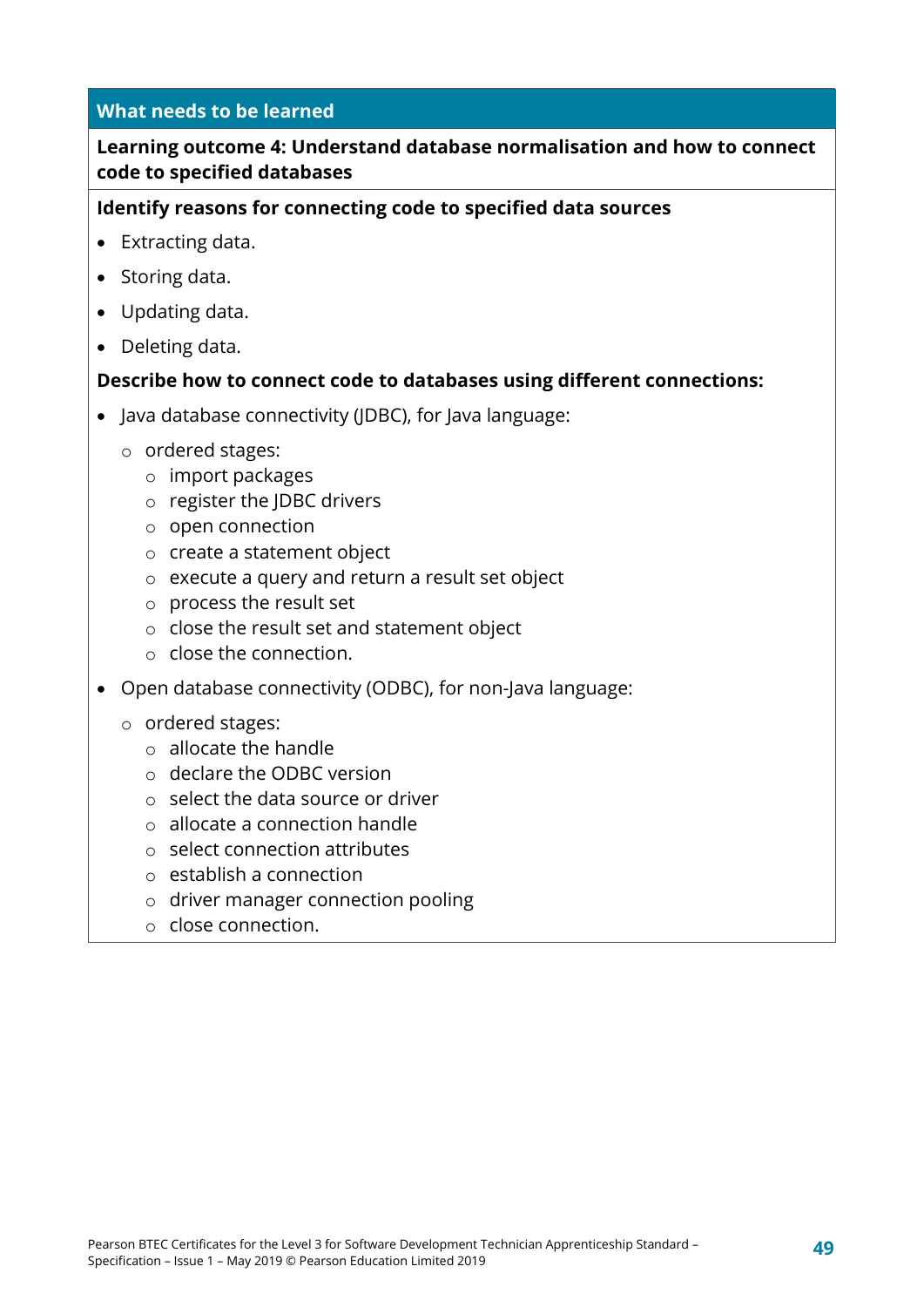#### **Learning outcome 4: Understand database normalisation and how to connect code to specified databases**

#### **Describe the benefits and drawbacks of using database normalisation**

- Benefits:
	- o reduced data duplication
	- o reduced data redundancy
	- o increased data consistency
	- o increased data predictive
	- o increased data security
	- o increased organisation of data
	- o increased speed of searching, sorting and creating indexes
	- o automatically delete/update all associated records
	- o facilitates use of clustered indexes
	- o fewer null values
	- o data modification anomalies are reduced.
- Drawbacks:
	- o increased number of tables
	- o more complex to set up queries.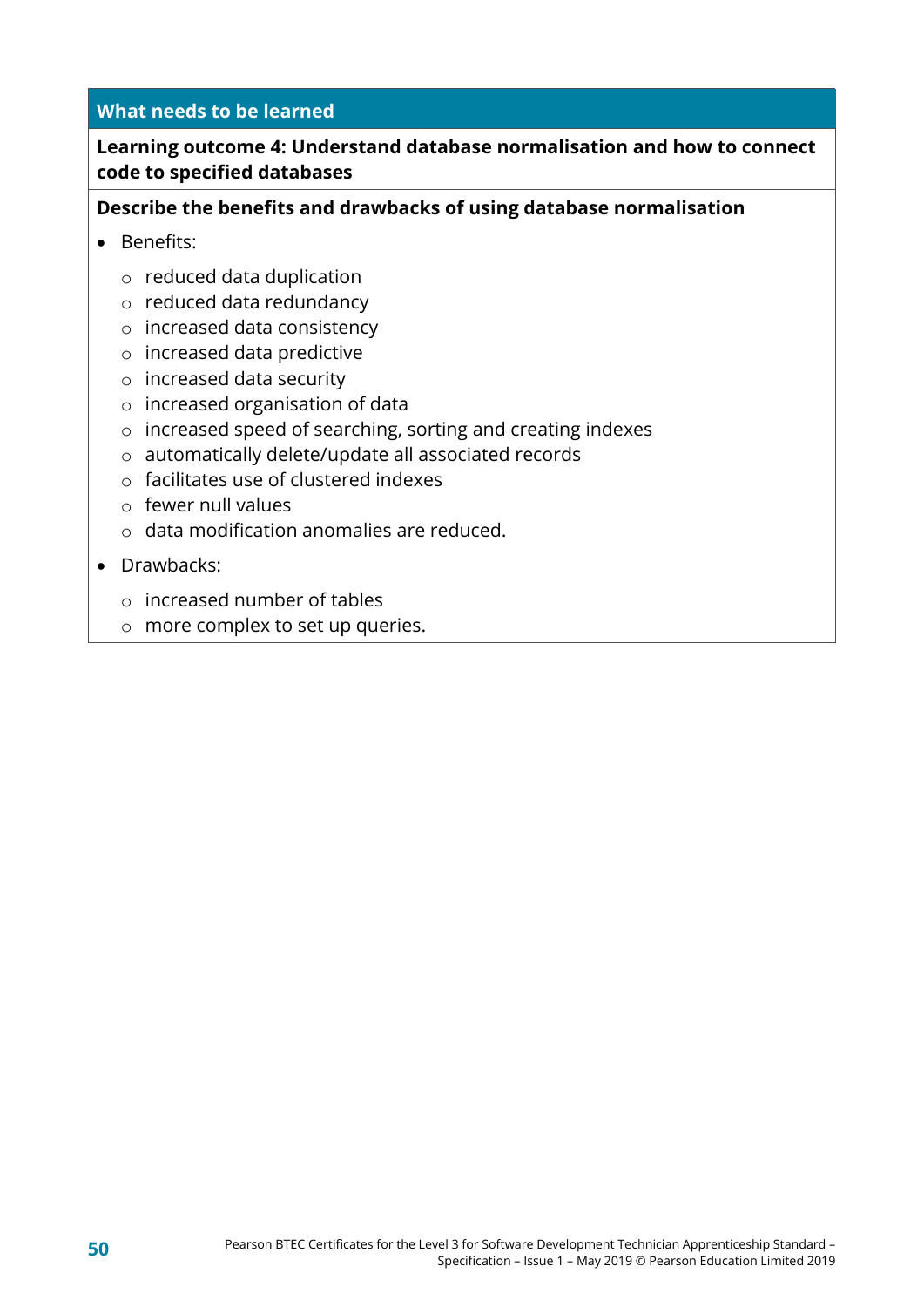#### **Learning outcome 5: Understand the functional and non-functional requirements in coding**

#### **Identify the types of functional and non-functional requirements**

- Functional:
	- o calculations
	- o technical details
	- o data manipulation
	- o data processing.
- Non-functional:
	- o accessibility
	- o efficiency
	- o reliability
	- o scalability
	- o maintainability
	- o security
	- o robustness.

#### **Describe the tests used for functional and non-functional requirements**

- Functional testing:
	- o unit testing
	- o smoke testing
	- o integration testing
	- o system testing.
- Non-functional testing:
	- o availability testing
	- o compatibility testing
	- o configuration testing
	- o load testing.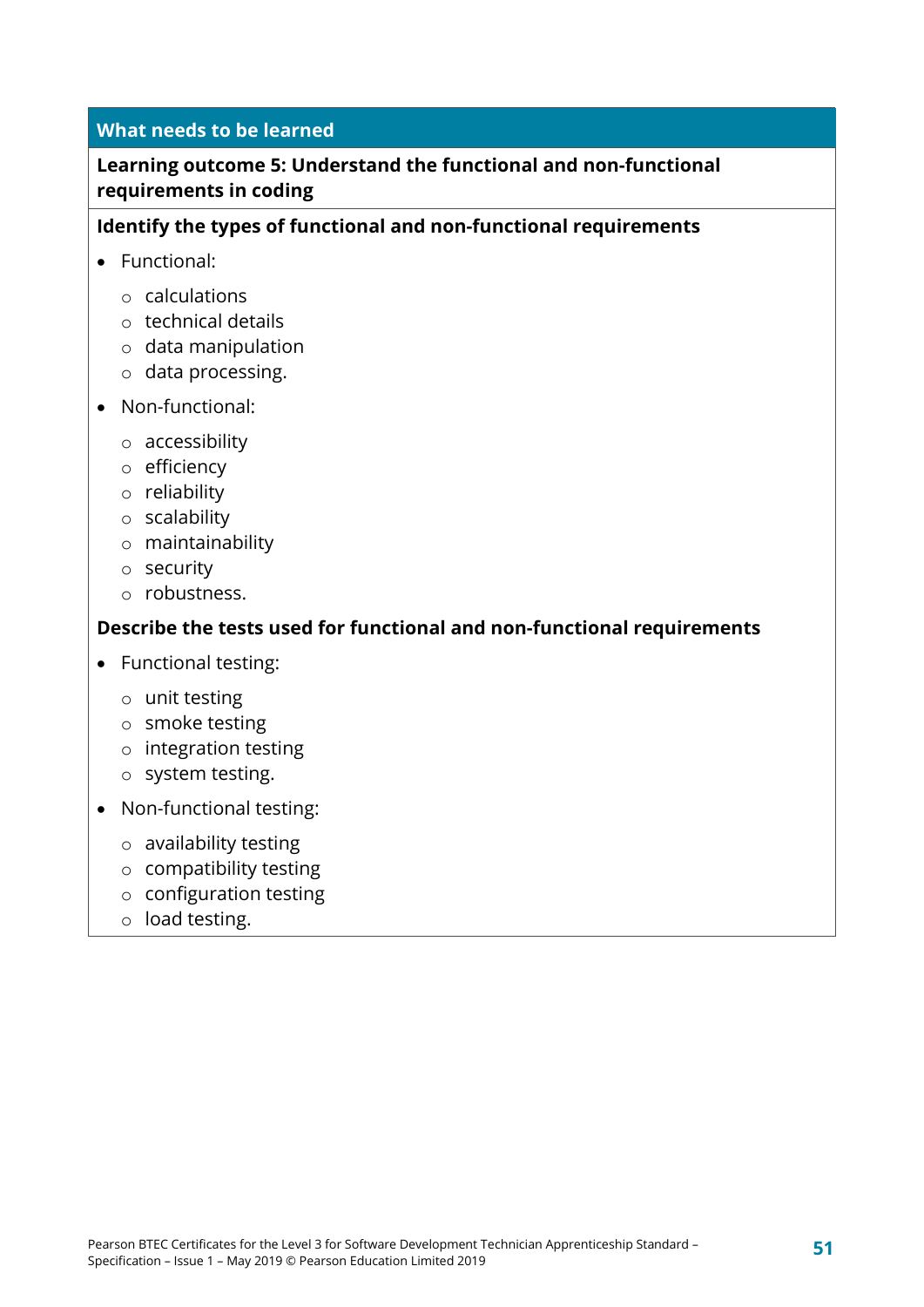#### **Learning outcome 6: Understand the principles of good interface design**

#### **Describe the key considerations for good interface design**

- Learnability.
- Memorability.
- Consistency.
- Visibility.
- Constraints.

#### **Describe the techniques and technologies used in interface design**

- Techniques used in designing effective user interfaces:
	- o simple navigation
	- o appropriate colours for target audience
	- o align fields effectively
	- o error handling
	- o simple interface.
- Technologies used in user interface:
	- o touch screen
	- o keyboard
	- o voice recognition
	- o gesture interface.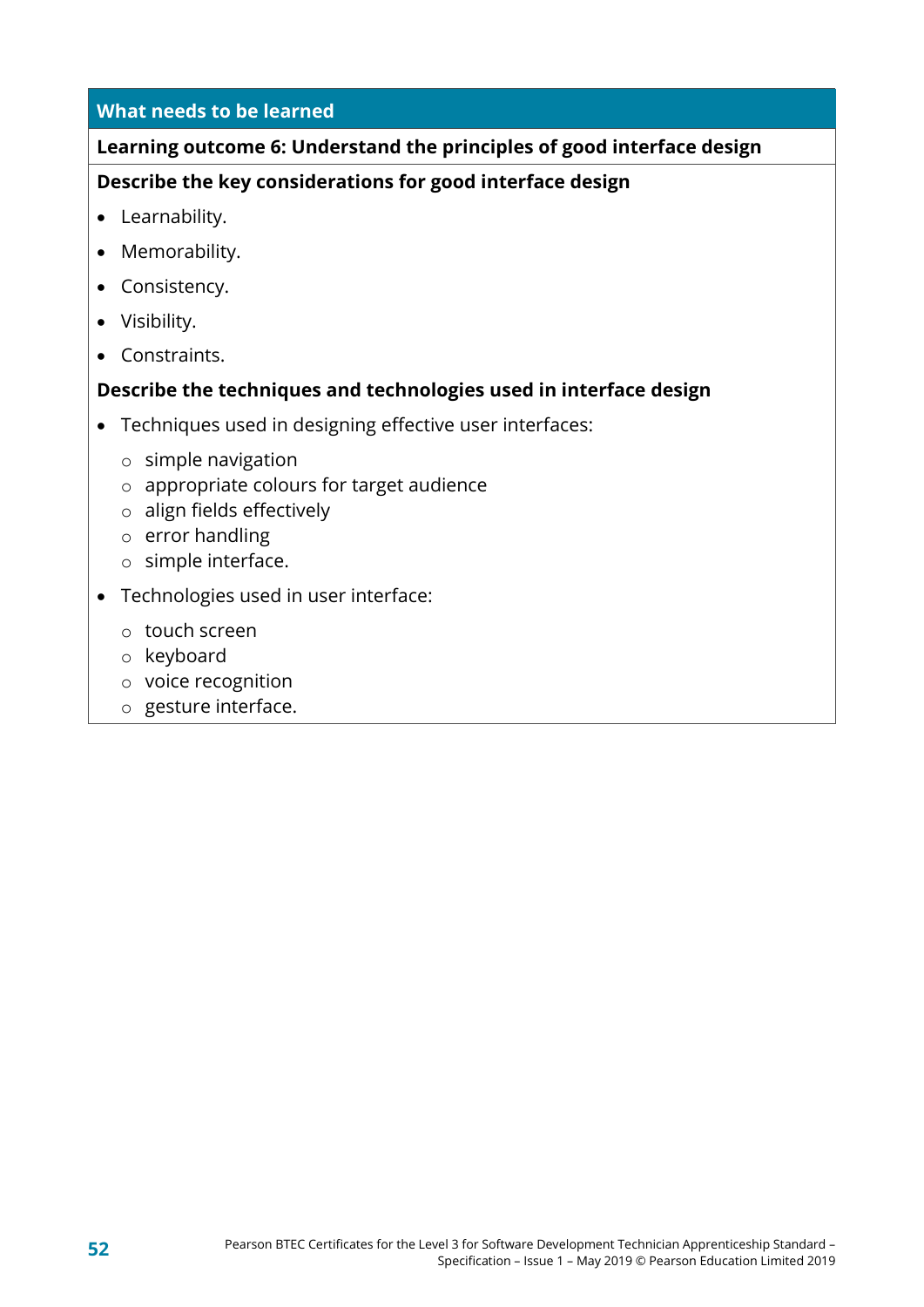#### **Learning outcome 7: Know how to build security into software development**

#### **Describe common security threats to software**

- Insider threats (malicious and accidental)
- Denial-of-service (DoS) attacks
- SQL injection
- Buffer overflow
- Insecure application programming interfaces (APIS)
- Malware
	- o spyware
	- o worms
	- o trojans
	- o viruses
	- o adware
	- o ransomware.

#### **Identify ways to reduce the security threats to software**

- Integrate an industry-standard security model.
- Educate personnel on security software.
- Perform architecture reviews and threat modelling.
- Carry out code reviews.
- Perform penetration tests.

#### **Identify the key techniques for defensive programming**

- Sanitising inputs.
- Protecting routine from bad data.
- Using assertions to document preconditions and post-conditions.
- Standardising exception handling in the code.
- Performing null checks.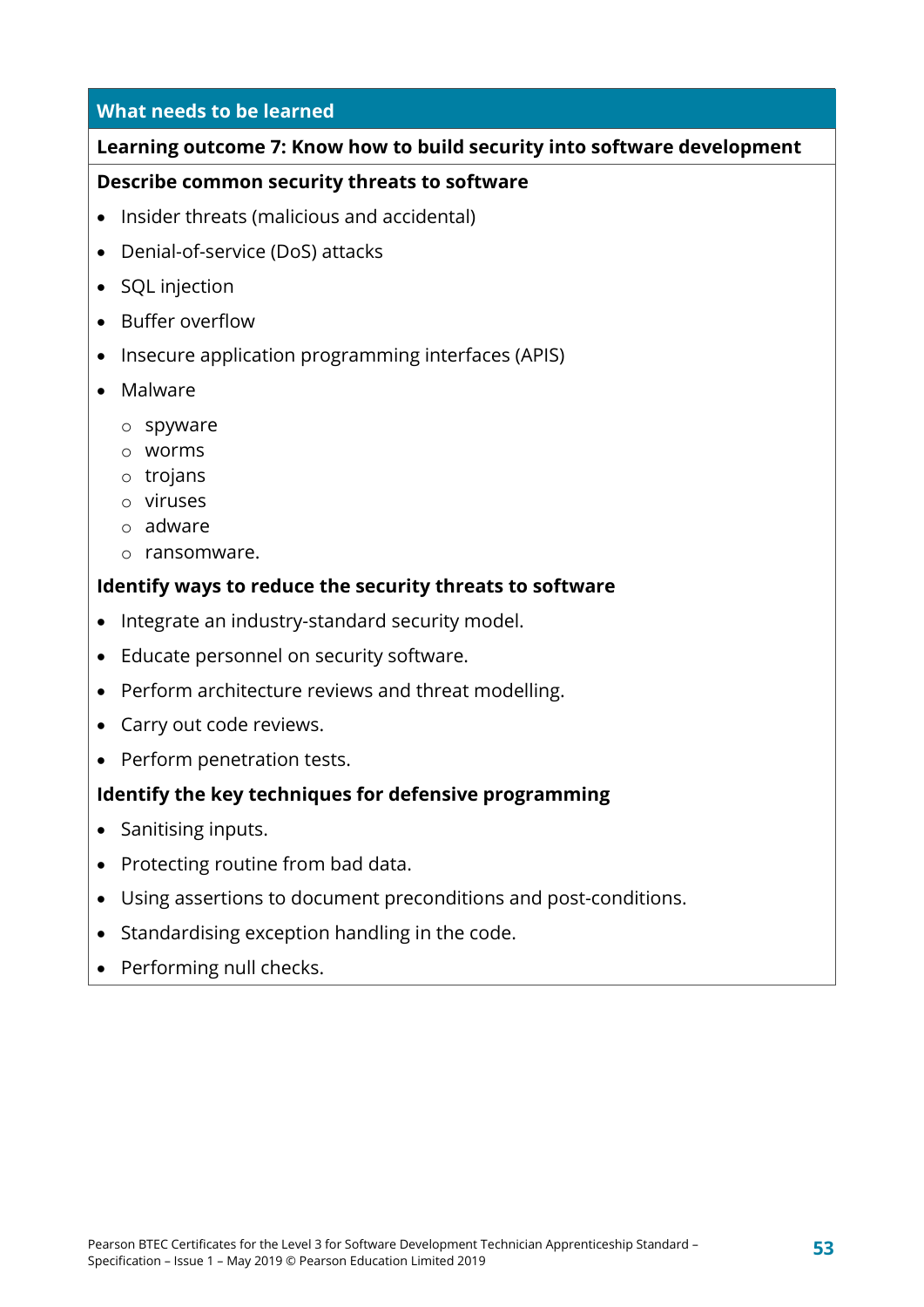#### **Learning outcome 8: Understand how software development integrates into a wider project**

#### **Explain each stage of the software development life cycle**

- Planning and requirement analysis:
	- o resource allocation
	- o project scheduling
	- o cost estimation
	- o programming language choice:
		- o organisational policy
		- o expandability
		- o availability of trained staff
		- o costs
		- o reliability.
- Defining requirements:
	- o questionnaires
	- o interviews
	- o focus groups
	- o observations
	- o studying documentation.
- Designing the product:
	- o interface design
	- o contractors
	- o proof of concept
	- o design algorithms.
- Developing the product:
	- o prototype
	- o unit testing
	- o system integration.
- Testing the product:
	- o logical
	- o functional.
- Deploying/implementing the product:
	- o installation configuration
	- o updates.
- Maintenance:
	- o software support
	- o user support.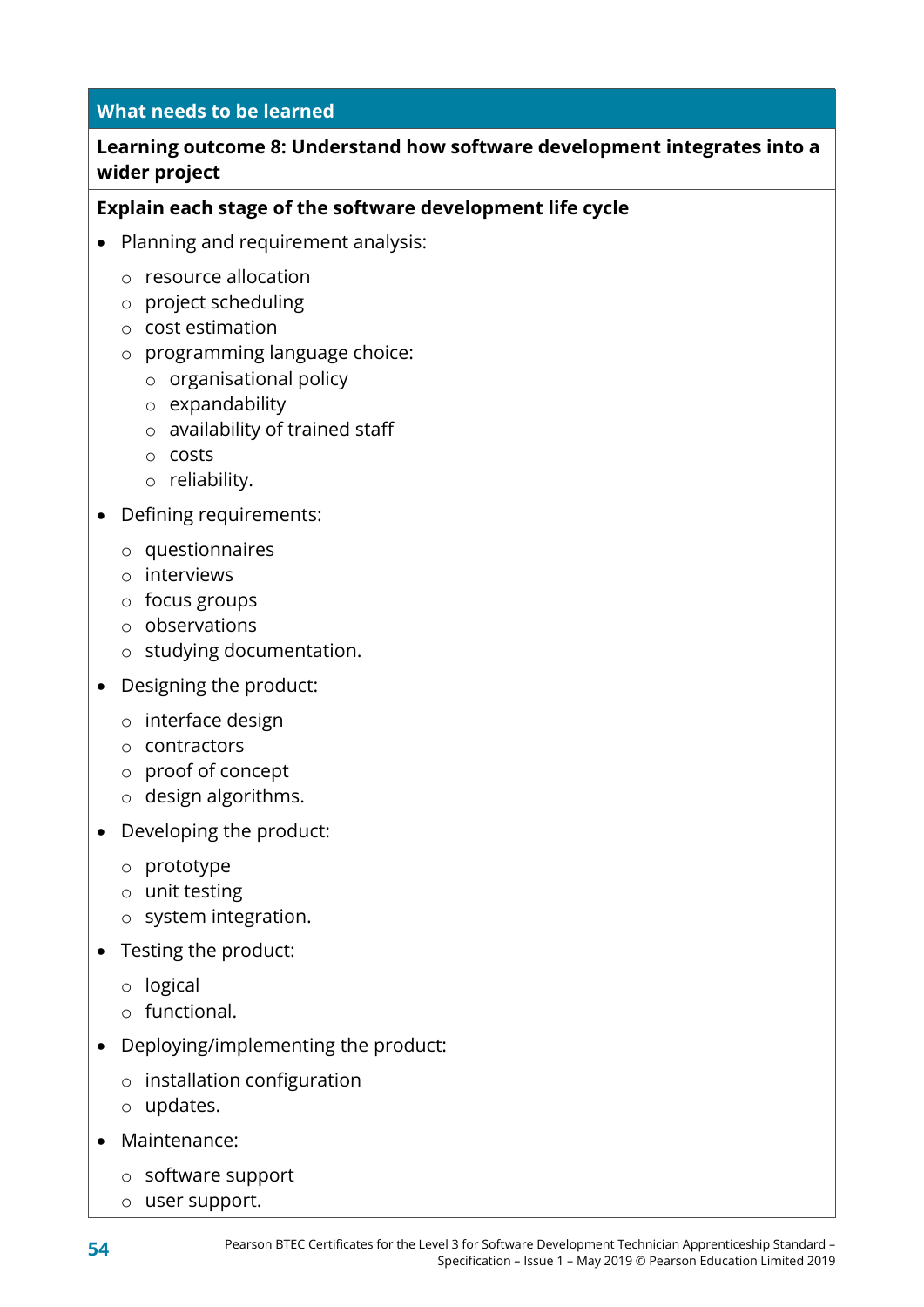**Learning outcome 8: Understand how software development integrates into a wider project**

**Describe the project roles and responsibilities at each stage of software development that integrate into the wider project**

- Client.
- Subject matter expert (SME).
- Project manager (PM).
- Technical lead.
- Software development team:
	- o business analyst
	- o requirements engineer
	- o software designer
	- o software developer
	- o software tester
	- o software release engineer.

#### **Explain how effective teamwork contributes to the delivery of software development projects**

- Factors that affect team dynamics:
	- o positive attitudes (decision making, interpersonal interactions, performance, productivity)
	- o recognition for personal effort (engagement, job satisfaction)
	- o loyalty to a specific person/group (recognising poor practice, reporting concerns)
	- o competition among colleagues (innovation, motivation)
	- o professional behaviour (respect of others, commitment to quality, responsibility, accountability, personal appearance)
	- o punctuality (managing own time, working within time limits)
	- o cooperation (mutual benefit)
	- o conflict management (accommodating, avoiding, compromising).
- Communication skills:
	- o non-verbal communication (body language, eye contact, hand gestures)
	- o active listening
	- o clarity
	- o concision
	- o confidence
	- o empathy.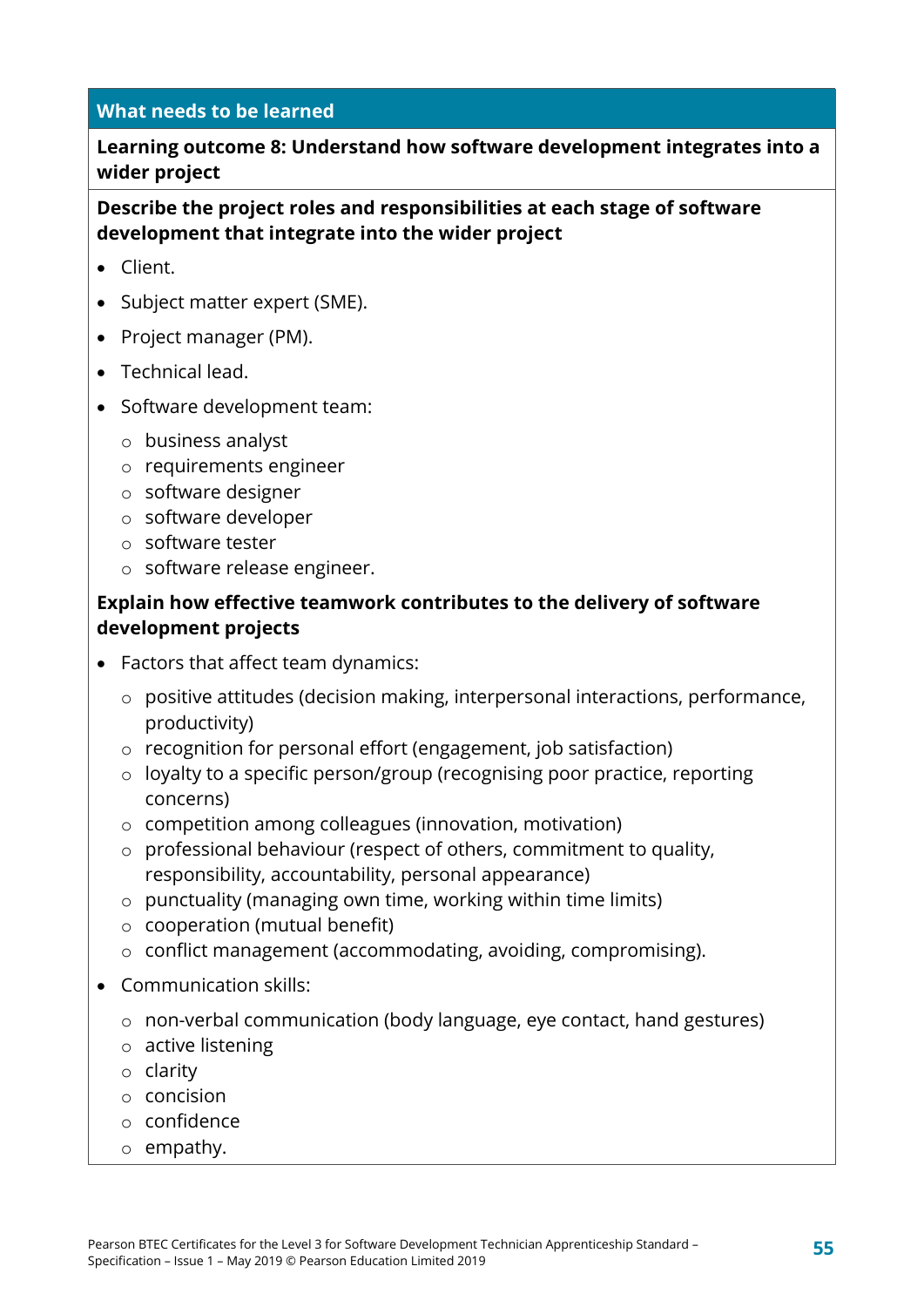#### **Learning outcome 8: Understand how software development integrates into a wider project**

- Importance of teamwork:
	- o achieving project objectives
	- o camaraderie
	- o motivates unity in the workplace
	- o offers different perspective and feedback
	- o improves efficiency and productivity
	- o learning opportunities
	- o promotes workplace synergy.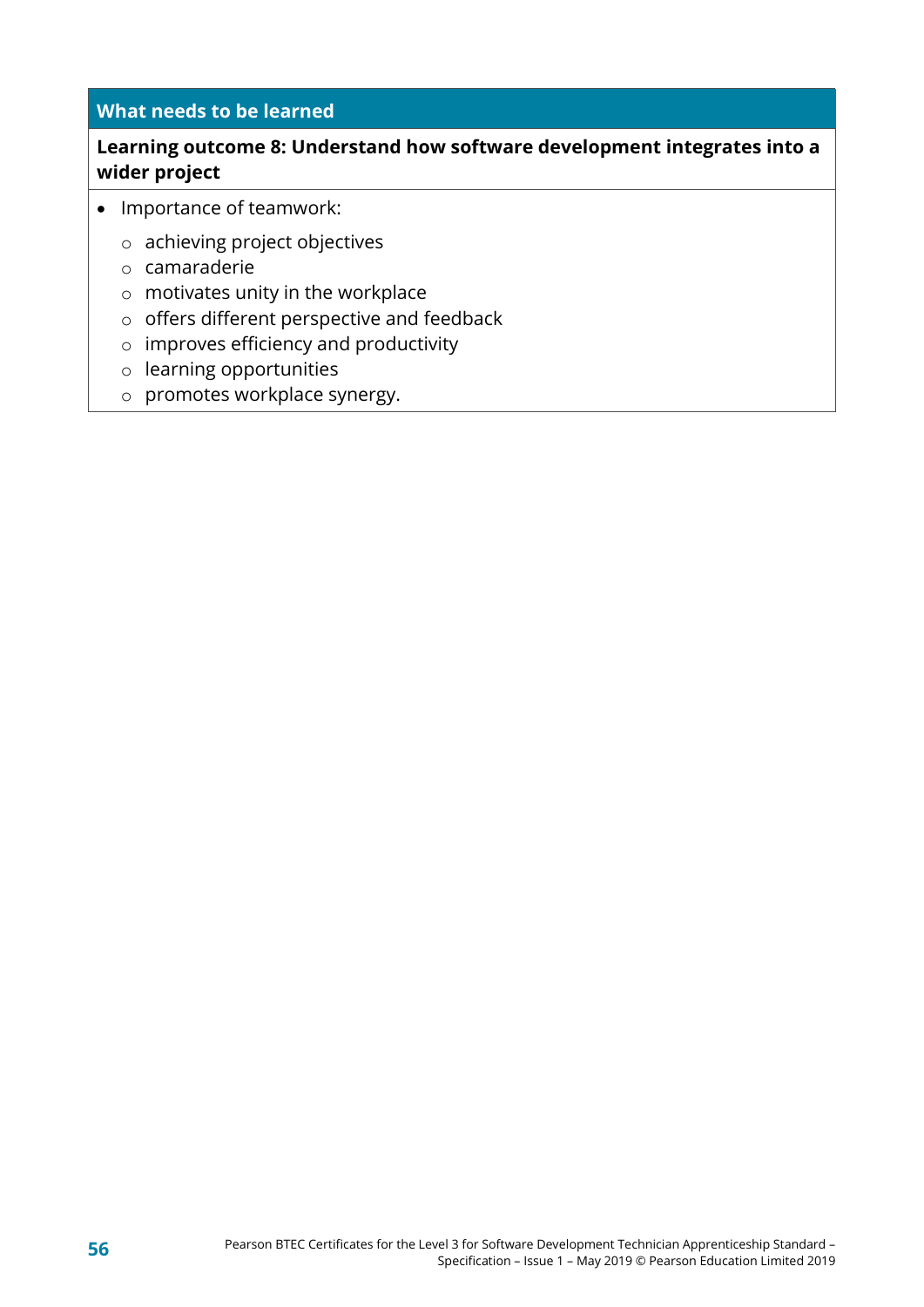#### **Essential resources**

There are no special resources needed for this qualification.

#### **Essential information for assessment**

This unit is externally assessed through an onscreen test. Pearson will set and mark the test. The test lasts for 60 minutes and is worth 36 marks. The assessment is available on demand.

The test assesses all of the learning outcomes. The questions in the test are based on each assessment criterion and its associated unit content.

The test consists of 36 multiple-choice questions. The questions in the test will not necessarily be sequenced in the order of the criteria in the unit, and they will not rely on or directly follow on from another question. Colour images/diagrams/graphs may be used for the context of the question or for the answer options.

A Pass grade is determined by learners achieving a defined cut score for the test.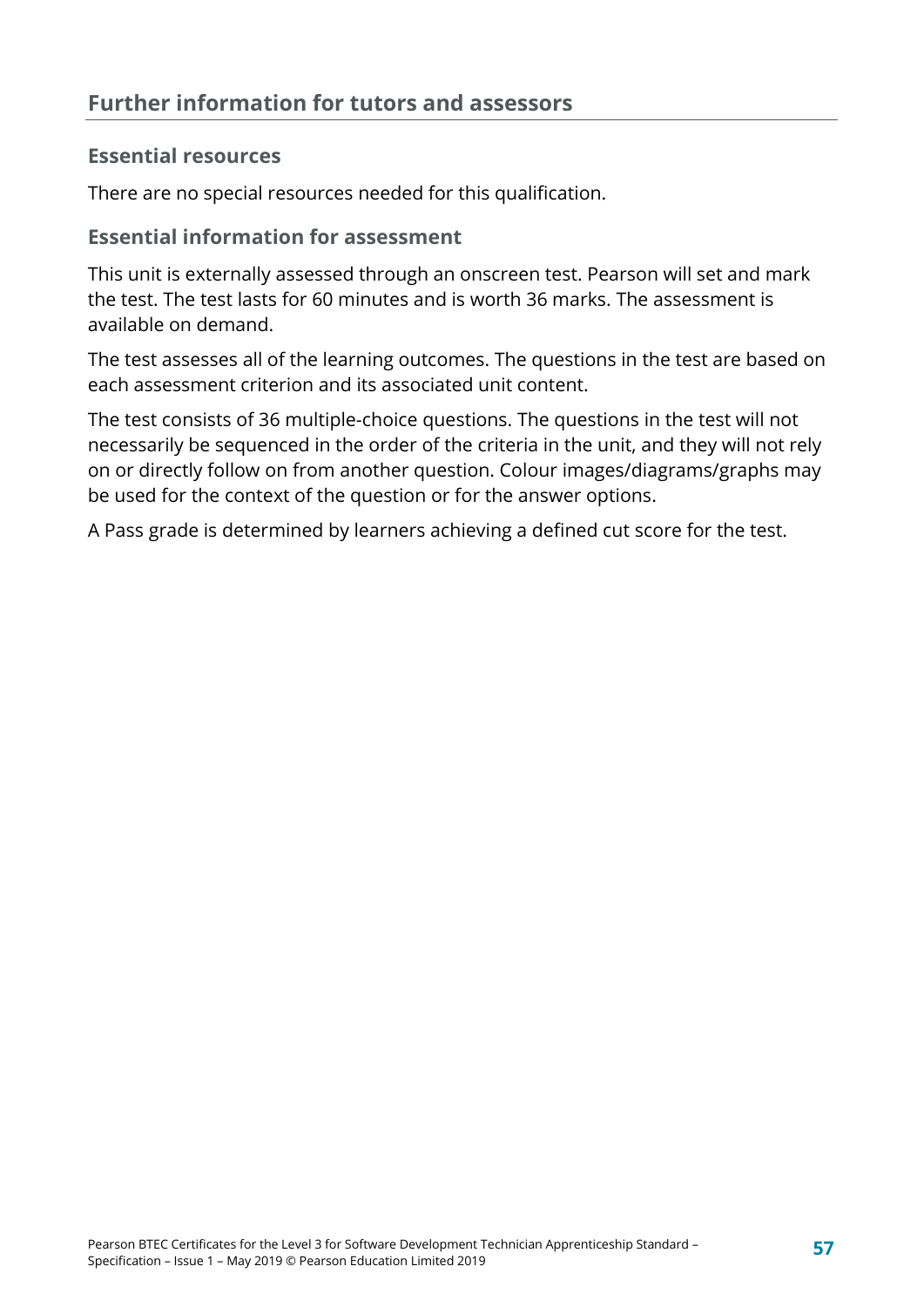### <span id="page-61-0"></span>**12 Further information and useful publications**

To get in touch with us, visit our 'Contact us' pages:

• Edexcel, BTEC and Pearson Work-based Learning contact details: qualifications.pearson.com/en/support/contact-us.html

Books, software and online resources for UK schools and colleges: www.pearsonschoolsandfecolleges.co.uk

Key publications:

- *A guide to recruiting with integrity and enrolling learners onto qualifications* (Pearson)
- *Access arrangements and reasonable adjustments* (Joint Council for Qualifications  $(I(CQ))$
- *BTEC Quality Assurance Handbook* (Pearson)
- *Centre Guide to Managing Quality* (Pearson)
- *Collaborative and consortium arrangements for the delivery of vocational qualifications policy* (Pearson)
- *Enquiries and appeals about Pearson vocational qualifications and end point assessment policy* (Pearson)
- *Equality, diversity and inclusion policy* (Pearson)
- *Recognition of Prior Learning, policy and process* (Pearson)
- *Supplementary guidance for reasonable adjustments and special consideration in vocational internally assessed units* (Pearson)
- *Suspected Malpractice in Examinations and Assessments, Policies and Procedures* (JCQ)
- *UK Information Manual* (Pearson)
- *Use of languages in qualifications policy* (Pearson).

All of these publications are available on our website.

Publications on the quality assurance of BTEC qualifications are also available on our website.

Our publications catalogue lists all the material available to support our qualifications. To access the catalogue and order publications, please visit our website.

#### **Additional resources**

If you need further learning and teaching materials to support planning and delivery for your learners, there is a wide range of BTEC resources available.

Any publisher can seek endorsement for their resources and, if they are successful, we will list their BTEC resources on our website.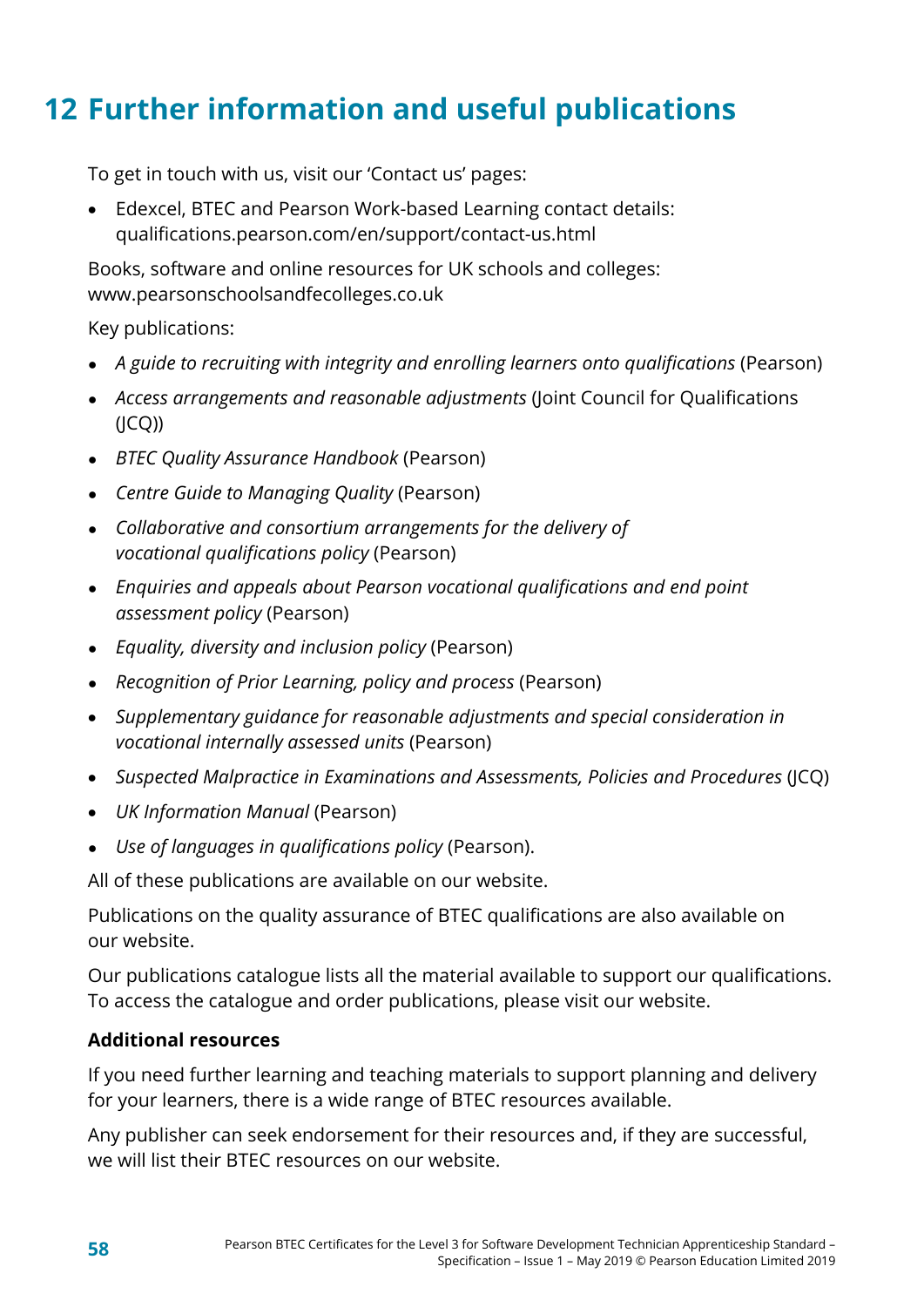### <span id="page-62-0"></span>**13 Professional development and training**

Pearson supports UK and international customers with training related to BTEC qualifications. This support is available through a choice of training options offered on our website.

The support we offer focuses on a range of issues, such as:

- planning for the delivery of a new programme
- planning for assessment and grading
- developing effective assignments
- building your team and teamwork skills
- developing learner-centred learning and teaching approaches
- building in effective and efficient quality assurance systems.

The national programme of training we offer is on our website. You can request centrebased training through the website or you can contact one of our advisers in the Training from Pearson UK team via Customer Services to discuss your training needs.

#### **BTEC training and support for the lifetime of the qualifications**

**Training and networks**: our training programme ranges from free introductory events through sector-specific opportunities to detailed training on all aspects of delivery, assignments and assessment. We also host some regional network events to allow you to share your experiences, ideas and best practice with other BTEC colleagues in your region.

**Regional support**: our team of Curriculum Development Managers and Curriculum Support Consultants, based around the country, are responsible for providing advice and support in centres. They can help you with planning and curriculum developments.

To get in touch with our dedicated support teams, please visit our website.

#### **Your Pearson support team**

Whether you want to talk to a sector specialist, browse online or submit your query for an individual response, there is someone in our Pearson support team to help you whenever – and however – you need:

- Subject Advisors: find out more about our subject advisor team immediate, reliable support from a fellow subject expert
- Ask the Expert: submit your question online to our Ask the Expert online service and we will make sure your query is handled by a subject specialist.

Please visit our website at: qualifications.pearson.com/en/support/contact-us.html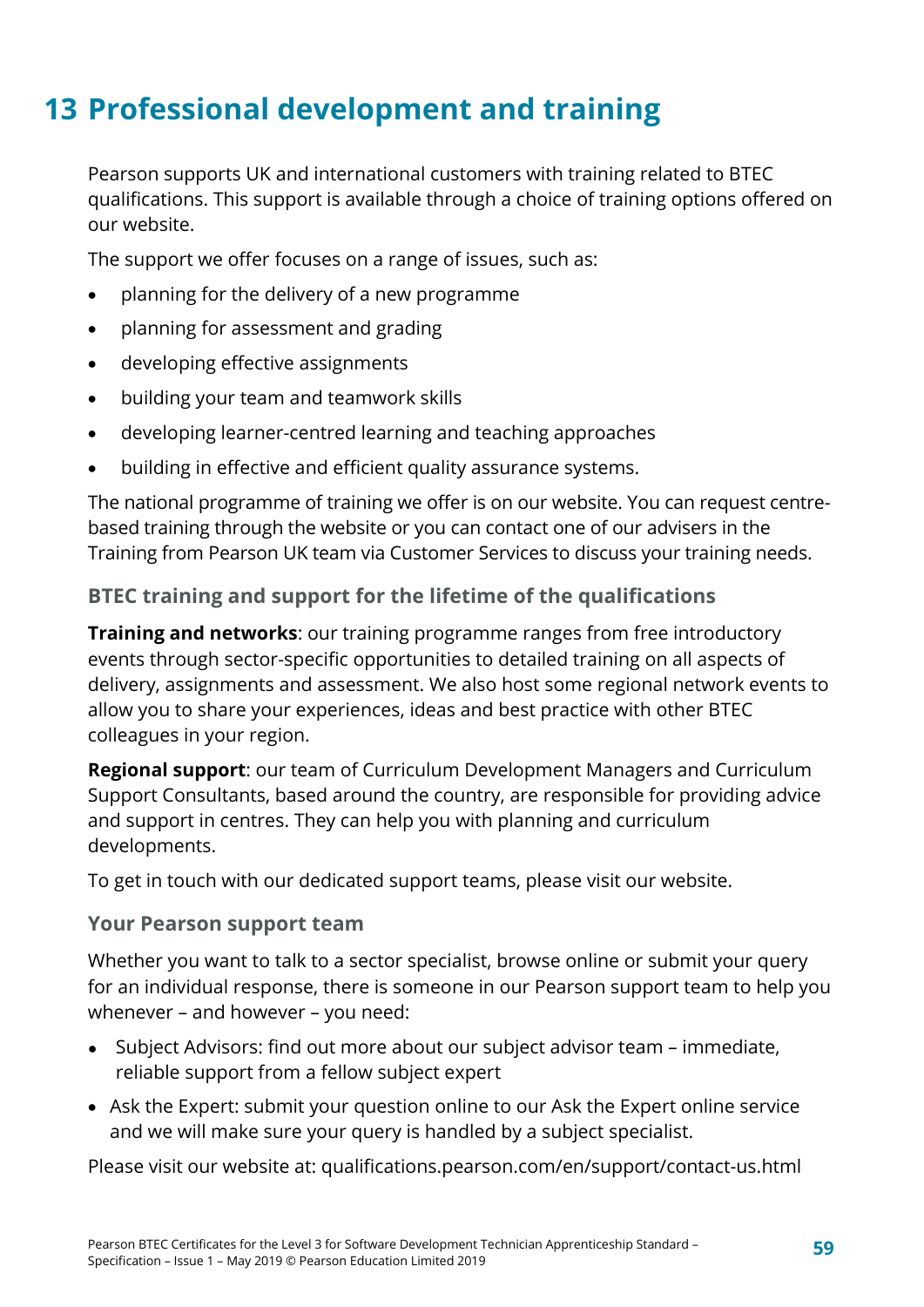### <span id="page-63-0"></span>**14 Suggested teaching resources**

This section lists resource materials that can be used to support the delivery of the qualifications.

#### **Suggested reading/resources**

Abelson H, Sussman G and Sussman J – *Structure and Interpretation of Computer Programs* (MIT Press, 1996) ISBN 9780262510875

Lutz M and Ascher D – *Learning Python*, 2nd edition (O'Reilly Media, 2004) ISBN 9780596002817

Martin R – *The Clean Coder: A Code of Conduct for Professional Programmers* (Prentice Hall, 2011) ISBN 9780137081073

McGrath M – *C Programming in easy steps*, 4th edition (In Easy Steps Limited, 2012) ISBN 9781840785449

Stroustrup B – *The C++ Programming Language*, 4th edition (Addison-Wesley Professional, 2013) ISBN 9780321563842

#### **Websites**

| www.computerscience.org/resources/<br>computer-programming-languages/ | Computer programming languages   |
|-----------------------------------------------------------------------|----------------------------------|
| www.guidetoprogramming.com/<br>joomla153/                             | Guide to programming             |
| http://programmers.stackexchange.com/                                 | Programmers Stack Exchange       |
| www.wiziq.com/tutorials/procedural-<br>programming                    | Procedural programming tutorials |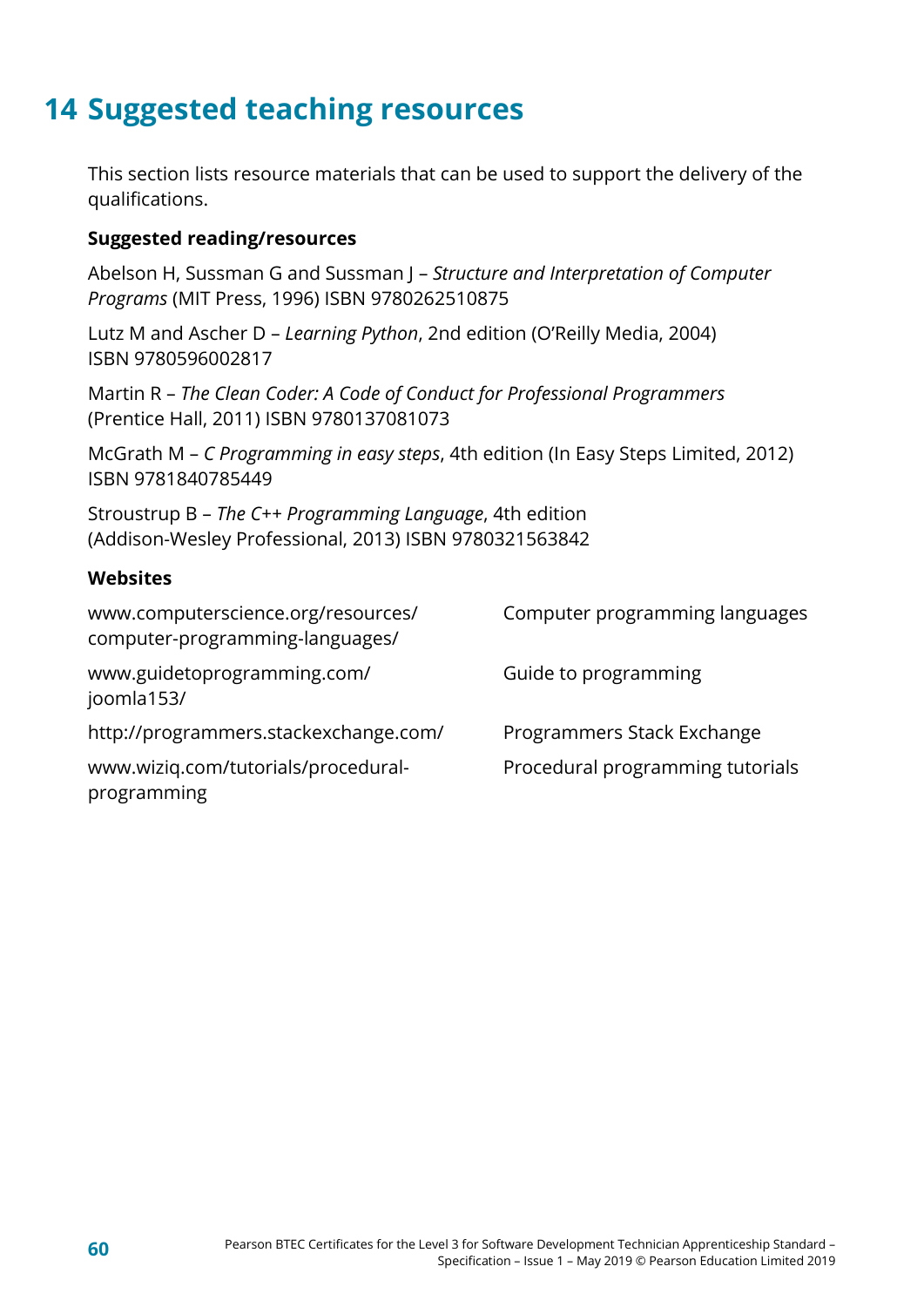#### **Mapping of the Level 3 Software Development Technician Apprenticeship Standard to the qualification content**

<span id="page-64-1"></span><span id="page-64-0"></span>The grid below maps the knowledge, skills and behaviours (KSBs) of the Level 3 Software Development Technician Apprenticeship to the content covered in the Pearson BTEC knowledge modules for the Level 3 Software Development Apprenticeship Standard.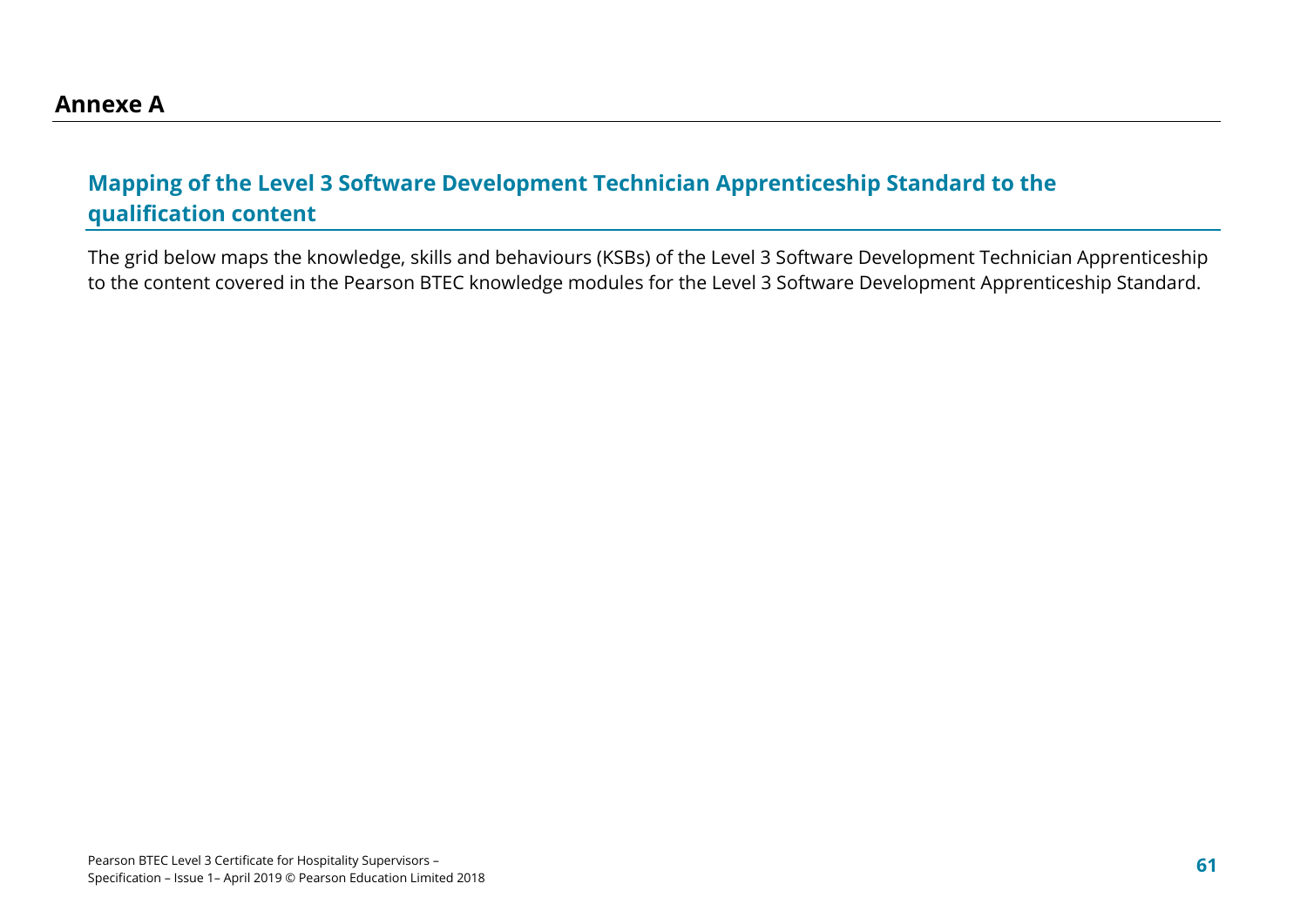#### **KEY**

# indicates coverage of the knowledge, skills or behaviours in the qualification.

A blank space indicates no coverage of the knowledge, skills or behaviours in the qualification.

| <b>BTEC Specialist qualifications</b>                                                                                                                              | <u>៍ស</u><br>$\circ$ | ogral<br>ပိ ရိ |
|--------------------------------------------------------------------------------------------------------------------------------------------------------------------|----------------------|----------------|
| Writes simple code for discrete software components following an appropriate logical approach to<br>agreed standards (whether web, mobile or desktop applications) | #                    | #              |
| Applies appropriate secure development principles to specific software components at all stages<br>of development                                                  | #                    | #              |
| Applies industry standard approaches for configuration management and version control to<br>manage code during build and release                                   | #                    | #              |
| Makes simple connections between code and defined data sources as specified                                                                                        | #                    | #              |
| Functionally tests that the deliverables have been met or not                                                                                                      | #                    | #              |
| Follows basic analysis models such as use cases and process maps                                                                                                   |                      |                |
| Supports the software developers at the build and test stages of the software development<br>life cycle                                                            | #                    | #              |
| Follows organisational and industry good coding practices (including for naming, commenting, etc.)                                                                 | #                    | #              |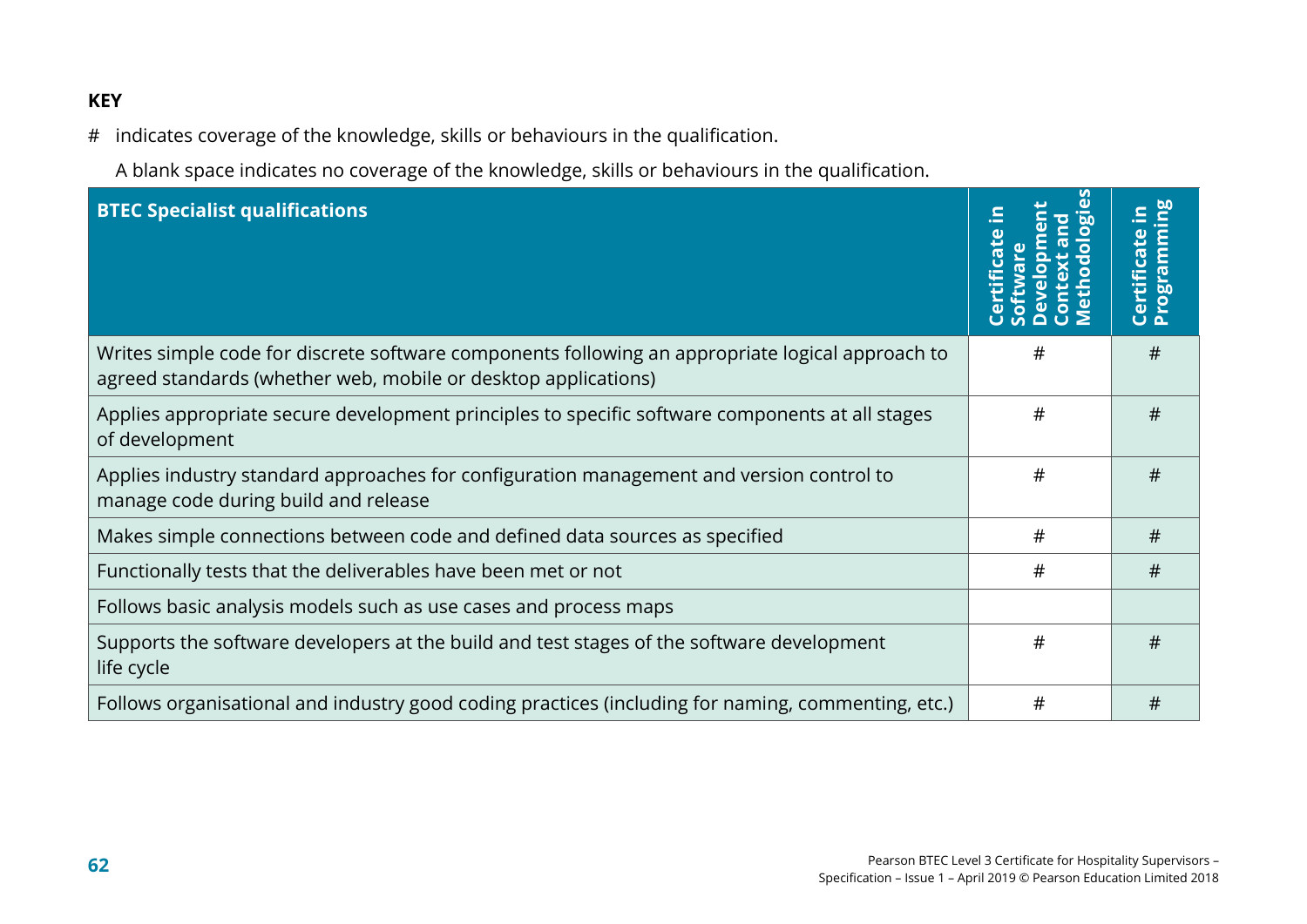| <b>BTEC Specialist qualifications</b>                                                                                                                                                                     | <u>ស</u><br>$\frac{1}{\sigma}$<br>$\overline{\mathbf{u}}$ | $\equiv$<br>Certificate i<br>Programm <u>i</u> ı<br>gra |
|-----------------------------------------------------------------------------------------------------------------------------------------------------------------------------------------------------------|-----------------------------------------------------------|---------------------------------------------------------|
| Solves logical problems, seeking assistance when required (including appropriate mathematical<br>application) responds to the business environment and business issues related to software<br>development | #                                                         | #                                                       |
| Clearly articulates the role and function of software components to a variety of stakeholders<br>(including end users, supervisors, etc.)                                                                 | #                                                         | #                                                       |
| Operates effectively in their own business's, their customers' and the industry's environments                                                                                                            |                                                           |                                                         |
| Develops user interfaces as appropriate to the organisation's development standards and the type<br>of software development being developed                                                               | #                                                         | #                                                       |
| Apprentices can demonstrate the full range of skills, knowledge and behaviours required to fulfil<br>their job role                                                                                       |                                                           |                                                         |
| Apprentices can demonstrate how they contribute to the wider business objectives and show an<br>understanding of the wider business environments                                                          | #                                                         |                                                         |
| Apprentices can demonstrate the ability to use both logical and creative thinking skills when<br>undertaking work tasks, recognising and applying techniques from both                                    | #                                                         | #                                                       |
| Apprentices can show that they recognise problems inherent in, or emerging during, work tasks,<br>and can tackle them effectively                                                                         | #                                                         | #                                                       |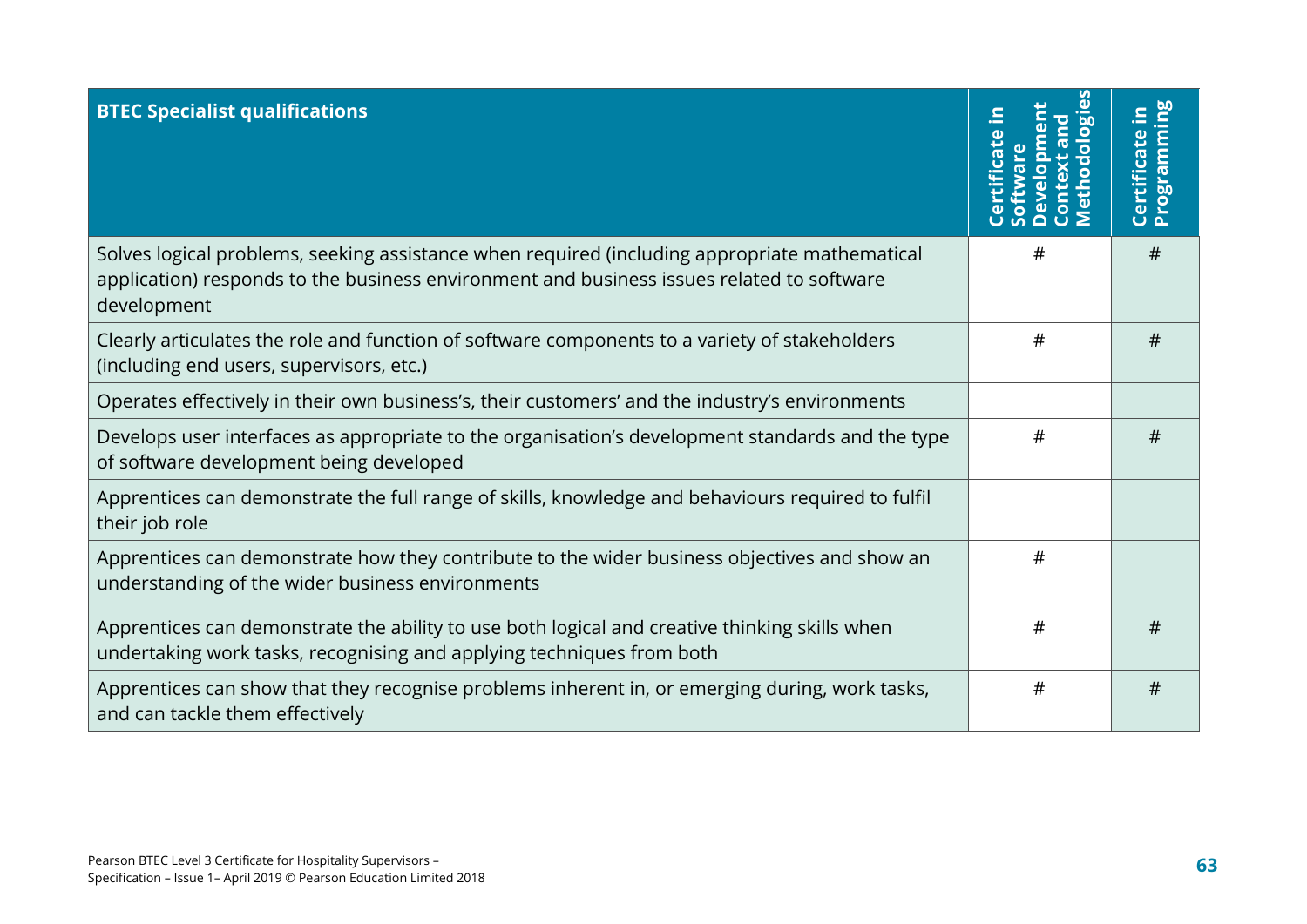| <b>BTEC Specialist qualifications</b>                                                                                                                                                                                                                                                                                                                                                                                                                        | <b>DBL</b><br>Certil |
|--------------------------------------------------------------------------------------------------------------------------------------------------------------------------------------------------------------------------------------------------------------------------------------------------------------------------------------------------------------------------------------------------------------------------------------------------------------|----------------------|
| Apprentices can manage relationships with work colleagues, including those in more senior roles,<br>customers/clients and other stakeholders, internal or external and as appropriate to their roles,<br>so as to gain their confidence, keep them involved and maintain their support for the task/project<br>in hand. Apprentices can establish and maintain productive working relationships, and can use a<br>range of different techniques for doing so | #                    |
| Apprentices can communicate effectively with a range of people at work, one to one and in groups,<br>in different situations and using a variety of methods                                                                                                                                                                                                                                                                                                  | #                    |
| Apprentices can demonstrate various methods of communication, with an understanding of the<br>strengths, weaknesses and limitations of these, the factors that may disrupt it, and the importance<br>of checking other people's understanding                                                                                                                                                                                                                | #                    |